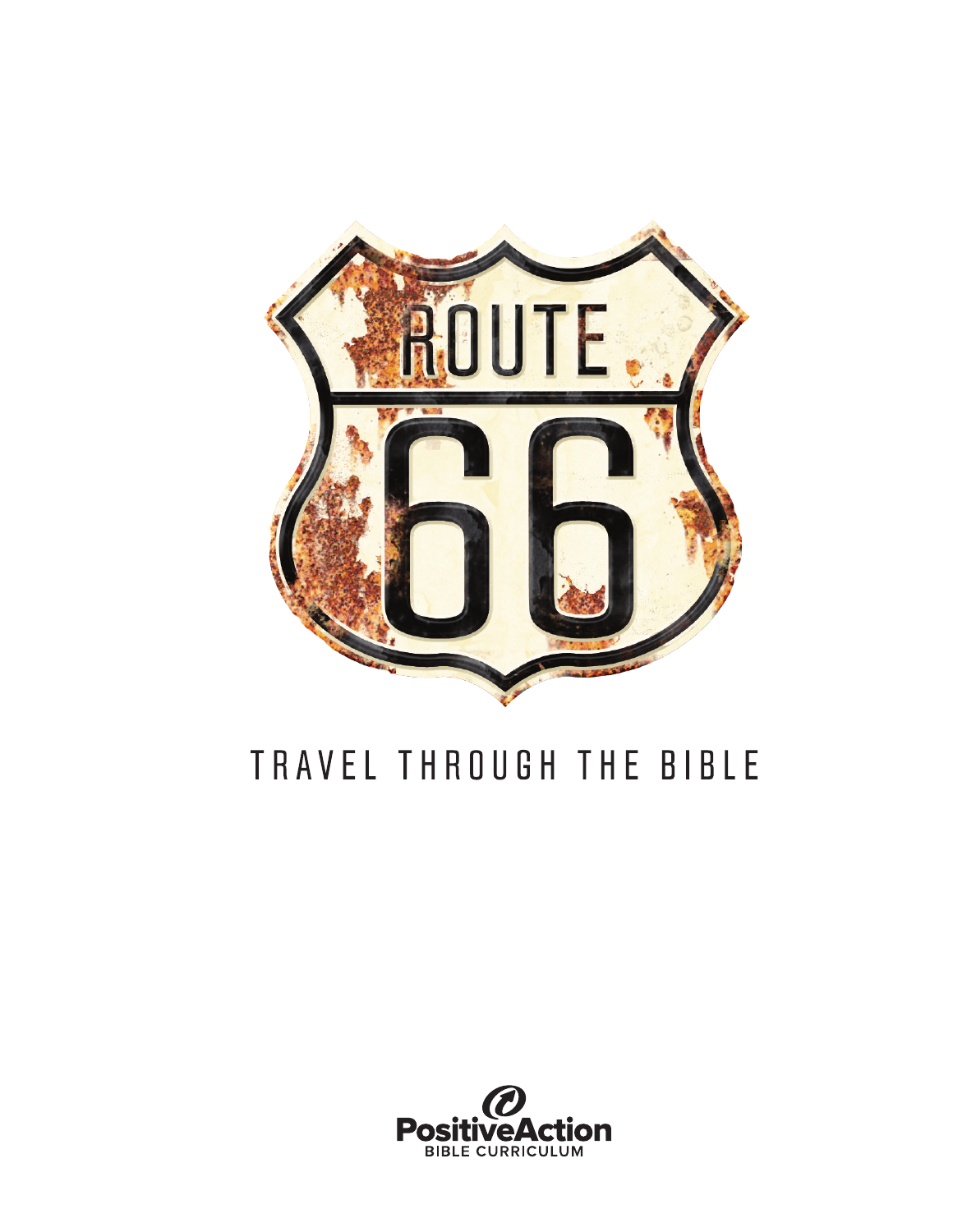#### Route 66: Travel Through the Bible

Written by Mark Reed

Copyright 1992, 2006, 2007, 2012 by Positive Action for Christ, Inc.

P.O. Box 700, 502 West Pippen Street, Whitakers, NC 27891

All rights reserved. No part may be reproduced in any manner without permission in writing from the publisher.

3rd Edition

2016 Printing

Printed in the United States of America

ISBN: 978-1-59557-157-1

Edited by C.J. Harris Design by Shannon Brown Chapter Artwork by Del Thompson

Published by

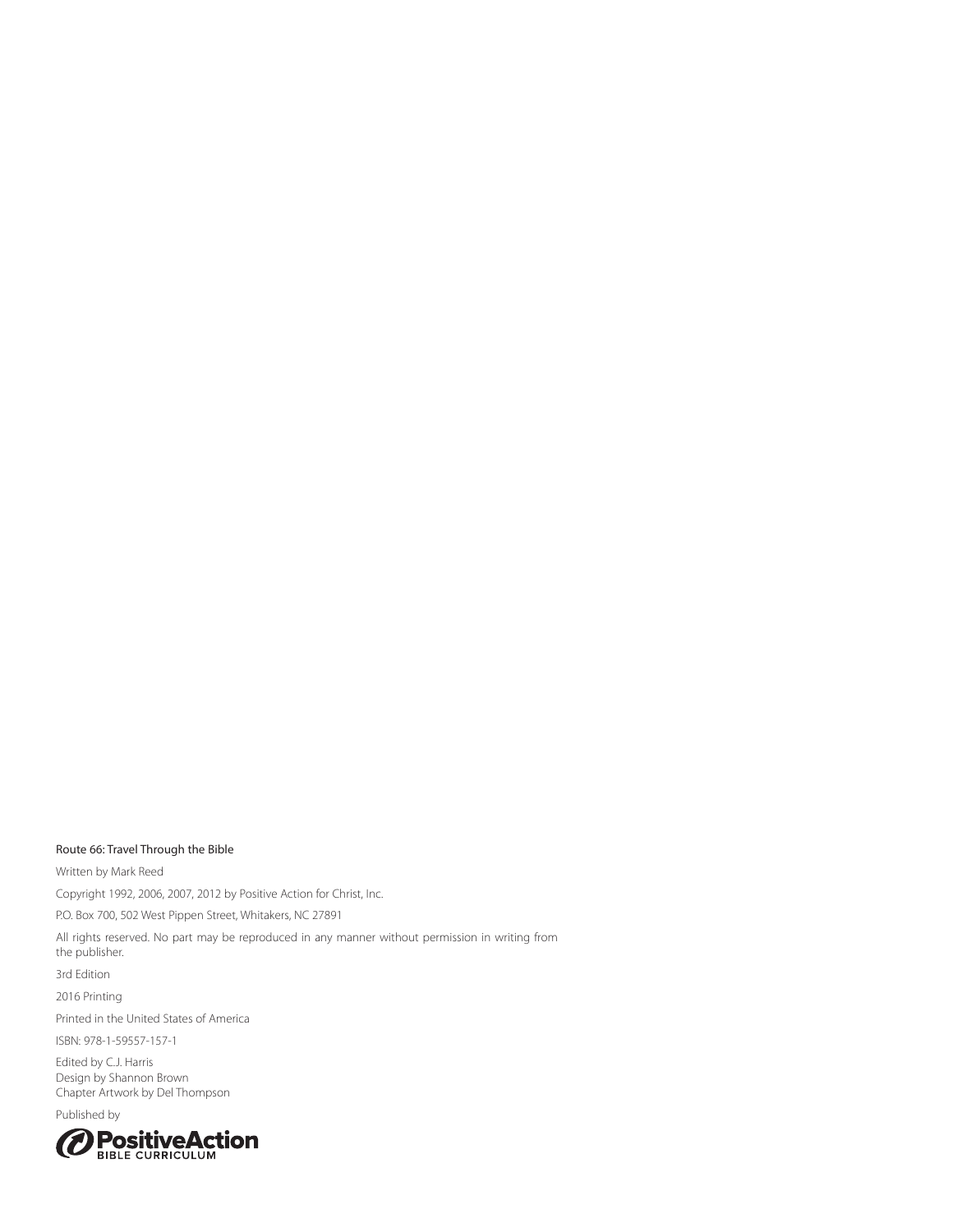# **BEFORE YOU HIT THE ROAD**

Fasten your seat belts—*Route 66* will take you and your students on a journey through the entire Bible, from the dawn of time to the final revelation of God's glory. Attentive students should complete this study with an appreciation for the broad arc of Scripture, along with an introductory understanding of each book in context. Throughout the course, students can see how God uses imperfect men and women to reflect His majesty to the world.

We prepared this survey to help your students pursue the following objectives:

- Understand the primary themes of Scripture.
- Identify and locate key biblical events and figures.
- Note doctrines and passages for further study in context.
- Apply basic godly principles to thought, speech, and action.
- Respond personally to the gospel of grace in Jesus Christ.

As an academic curriculum and a devotional study, *Route 66* presents both factual content and personal application material. Students should gain an introductory understanding of biblical themes, but they should also be challenged to reflect the God who gave us the Bible.

As Christ prayed for all His followers in John 17:20–26, we pray that you would know God, trust in His love, and be unified together in Him.

## **WHAT YOU NEED**

You will need this Teacher's Manual to present the study as intended. And for most academic settings, we recommend that you provide a Student Manual for each student.

To encourage your students to explore Bible history, geography, and vocabulary together, we also suggest that you keep a reliable Bible dictionary and atlas on hand. The Teacher's Manual includes answers for all Student Manual questions, but students may better retain information that they discover on their own.

## **FORMAT AND GRADE LEVEL**

Although teachers have successfully adapted and taught this study in grades six through twelve, we recommend this content for the sixth through eighth grade. As with any other Bible study, your students' background, Scriptural literacy, and reading level will greatly impact their ability to approach this material. Some students may require additional teacher or parent involvement to understand and complete the exercises in the Student Manual.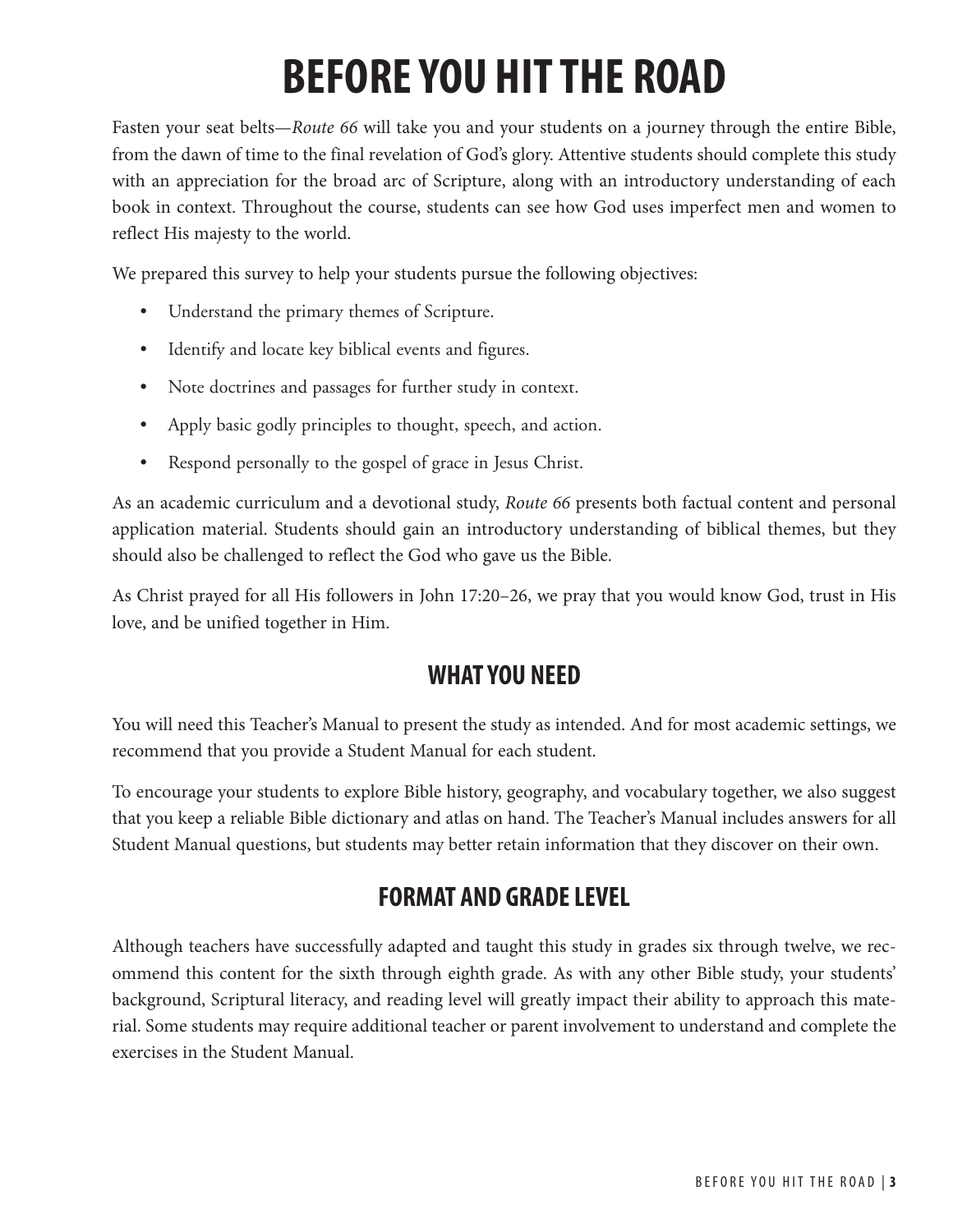## **LESSON STRATEGY**

This study features 70 lessons—two lessons per week for one school year, or one lesson per week for two school years. You can find a suggested weekly schedule on page 6.

You can teach each lesson by helping your students work through the exercises in their Student Manual. Students can usually discover answers by . . .

- Reading the provided Scripture reference
- Looking up the definition of a term in a dictionary or Bible glossary
- Or reviewing the content of a previous lesson

Some questions and blanks, however, will require you to reference this Teacher's Manual. Here you'll find facsimiles of all the Student Manual pages with suggested answers filled in.

Note also the additional comments, discussion questions, and activities you can insert into your lesson. We've numbered each section to show where it could be most helpful.

**Teach by working through the exercises in the Student Manual.**

**Insert additional material from the Teacher's Manual as needed.**

#### $L E S S O N$ **WHERE DID THE BIBLE COME FROM?**

#### **WHAT A BOOK!**

**book** The Bible is the most important book ever written. It has been translated into more languages, published by more companies in more versions and editions, and sold more copies than any other book in the world. **1** The word *Bible* means

The Bible is also called **\_\_\_\_\_\_\_\_\_\_\_\_\_\_\_\_\_\_\_\_**, which means \_\_\_\_\_\_\_ writings \_\_\_\_\_. Because this book contains the words that **God** spoke and commanded men to write down, it is called **\_\_\_\_\_\_\_God's Word**\_\_\_\_\_.

**2** According to 2 Timothy 3:16-17, all Scripture is **inspired**, which  $\overline{\phantom{a}}$ means " **God-breathed** That is, the words in the Bible are from God. What was written down was precisely what God wanted to say.

According to 2 Peter 1:16-21, God inspired men through the **Holy Spirit** \_\_\_\_. He spoke to them. Then they wrote His words to other people. Using a Bible dictionary, write the definition of *inspiration* in the following box:

**3 Define** *inspiration***: God empowered men through the Holy Spirit to speak and write His truth.**

God used many people to write the Bible—likely several dozen different individuals. Many of them are unknown. For example, no one knows for sure who wrote the books of **\_Job** or **\_\_\_\_\_\_Hebrews** \_\_\_\_, which were written around 1400 B.C. and A.D. 100 seepectively. Some books like Joshua and the prophets would appear to be named after the authors, but we have no specific biblical evidence. Still, the Bible is one unit. All of the books fit together to tell one story. This harmony of writings by different authors who lived many years apart shows that one mind guided them.

#### LESSON 1 **WHERE DID THE BIBLE COME FROM?**

LESSON OBJECTIVES **Students will be able to…**

- Define and discuss biblical inspiration<br>List reasons for believing in the Biblio
- List reasons for believing in the Bible's authority and developing a personal faith in God's Word List the literary divisions of the Bible and all the book names
- **1** Point out to your students that the word *Bible* comes from the Greek word *biblos*, meaning *book*. The Bible is the greatest book ever written beacuse it reveals God to us.
- **2** Help your students understand that 2 Timothy 3:16 does not say that God breathed *into* the writings which would mean that once they were written, He gave them power. Rather, God breathed *out* the words that were written; therefore, they are His words.
	- **3** Throughout the lessons, you will find definition boxes for the students to fill in. They should look up the definition of the word in an English dictionary or a Bible dictionary, and then write their own definitions. Do at least the first few definitions as a class. For example, for the first definition box ask one student to look up *inspire* and *inspiration* in an English dictionary and ask another student to find them in a Bible dictionary. Write the various definitions on the board. Ask the class to help you build a simple definition using both words. Then give them the definition in the answer key.

You can find digital presentation tools on the Route 66 product page at positiveaction.org.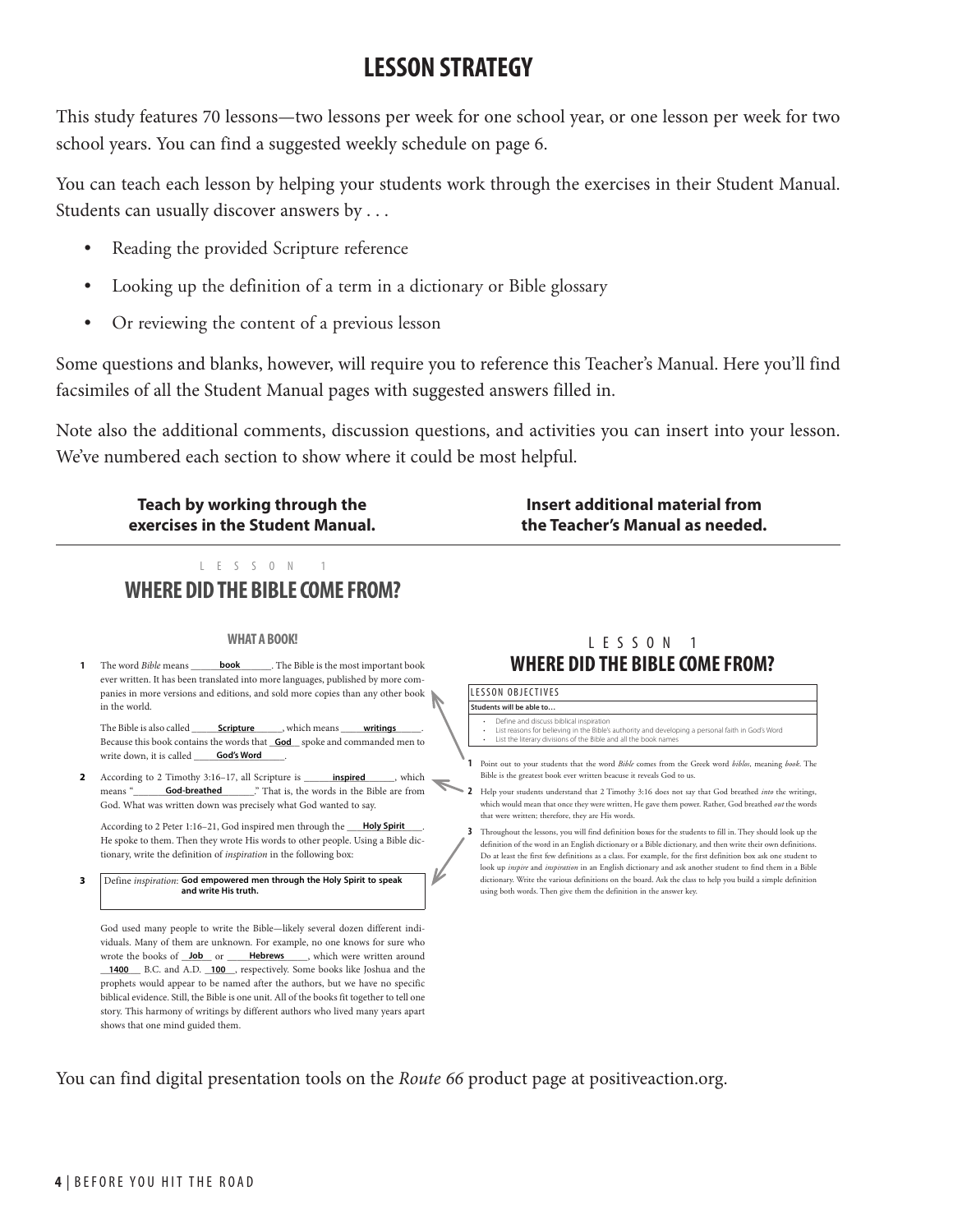We encourage teachers to approach lessons not so much as a fact-finding process, but as a way to strengthen the students' relationship with God. Perfect truth includes love, and perfect love includes truth, so please take care to present this material in a way that both encourages and challenges your students. Make time for discussion, and encourage your students to share their questions with the class.

## **HOMEWORK**

Students can complete many of the exercises in the Student Manual independently. You may choose to assign a few sections each week as homework and then review the answers together.

## **TESTING AND EVALUATION**

For classes that require a score or grade, this study includes twelve unit tests and two semester exams. These cover essential themes from both the Teacher's Manual and the Student Manual, with question types including short answer, multiple choice, true-false, matching, and short essays. Review exercises are included at the end of each unit.

You can find reproducible tests and answer keys at the back of this Teacher's Manual. Editable versions of this material are available on the *Route 66* product page at positiveaction.org.

Some teachers also grade Scripture memorization and extra activities. Note that all such testing can help you evaluate students' mastery of factual content—but not, of course, their spiritual growth.

## **SCRIPTURE MEMORIZATION**

On page 11, you'll find a Scripture memory program with a list of passages that correspond to each lesson's topic. In the past, teachers have used this optional component in the following ways:

- Assign verses to be recited or written in a graded quiz, whether weekly, monthly, or once a semester.
- Assign verses to be written on the back of regular unit tests, perhaps as extra credit.
- Evaluate the students' understanding of the verses by offering a fill-in-the-blank verse test, or one that requires students to match the text of each passage with its context or reference.

You can find printable verse cards on the *Route 66* product page at positiveaction.org.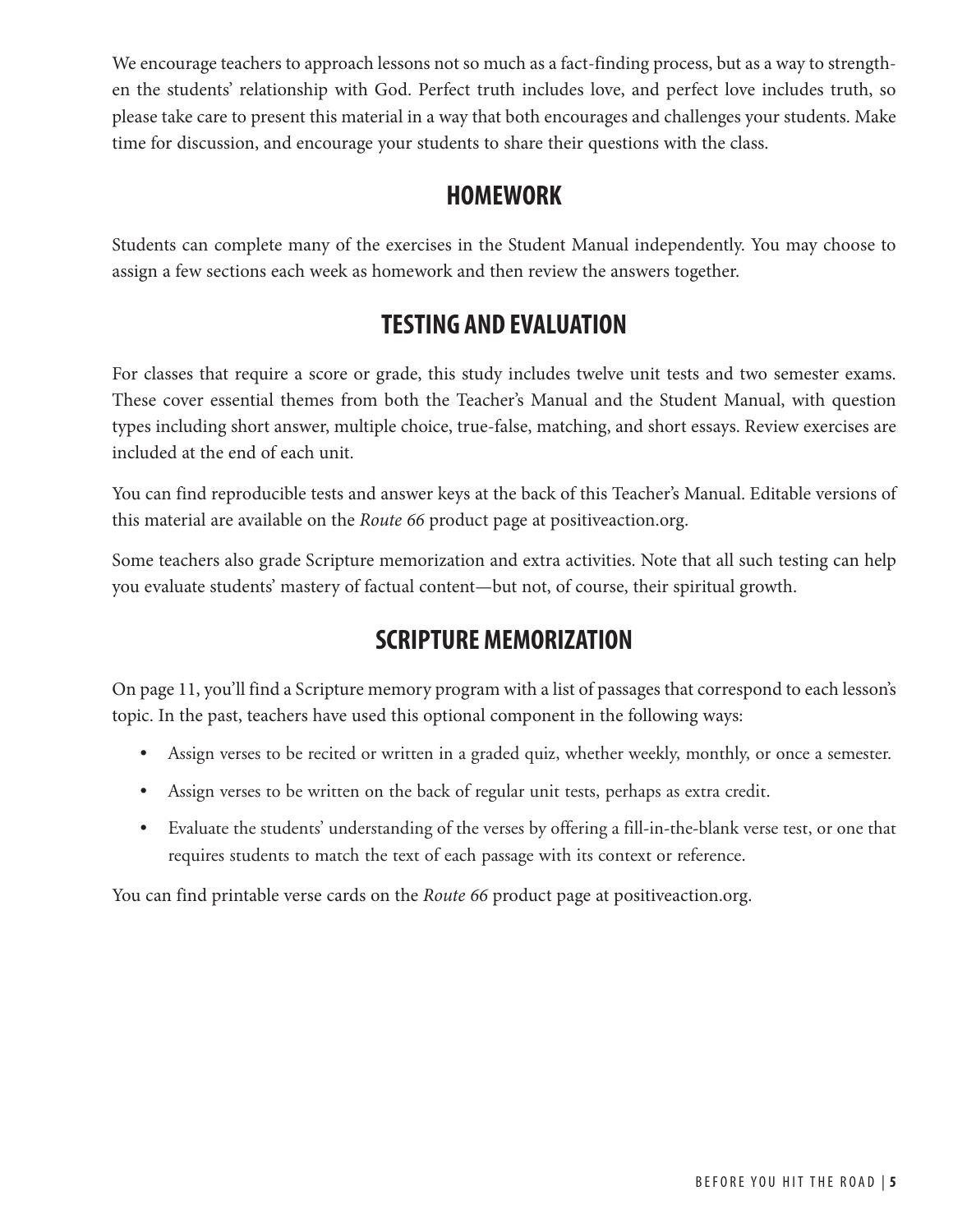## **SUGGESTED WEEKLY SCHEDULES**

| Day 1                                                                                                                                                    | Day 2                                                                                      | Day 3                         | Day 4                                                                                                                 | Day 5                                                                                                                                                                                          |
|----------------------------------------------------------------------------------------------------------------------------------------------------------|--------------------------------------------------------------------------------------------|-------------------------------|-----------------------------------------------------------------------------------------------------------------------|------------------------------------------------------------------------------------------------------------------------------------------------------------------------------------------------|
| • Begin the<br>first lesson in<br>the Student<br>Manual.<br>• Assign any<br>Scripture<br>memory<br>verses.<br>• Assign any<br>homework or<br>activities. | • Complete the<br>first lesson.<br>• Work on<br>any verses,<br>homework, or<br>activities. | • Begin the<br>second lesson. | • Complete the<br>second lesson.<br>• Review any<br>memory<br>verses.<br>• Complete any<br>homework or<br>activities. | • Review both<br>lessons in<br>the Student<br>Manual,<br>correcting any<br>homework<br>answers.<br>• Recite verses.<br>• Review extra<br>activities.<br>• Take unit<br>exam, if<br>applicable. |

### ONE-YEAR OPTION

## TWO-YEAR OPTION

| Day 1                                        | Day 2                                                 | Day 3                                                                        |
|----------------------------------------------|-------------------------------------------------------|------------------------------------------------------------------------------|
| • Begin the lesson in the<br>Student Manual. | • Complete the lesson.<br>• Review any memory verses. | • Review the lesson, correcting<br>any homework answers.<br>• Recite verses. |
| • Assign any Scripture<br>memory verses.     | • Complete any homework or<br>activities.             | • Review extra activities.                                                   |
| • Assign any homework or<br>activities.      |                                                       | • Take unit exam, if applicable.                                             |

## **FEEDBACK**

Each curriculum remains a work in progress, and the people who teach these studies have a great impact on the scope and format of every new edition. If you have any comments, questions, or concerns, please don't hesitate to contact us—we'd love to hear from you.

#### **info@positiveaction.org**

P.O. Box 700 | Whitakers, NC 27891-0700 800-688-3008 www.positiveaction.org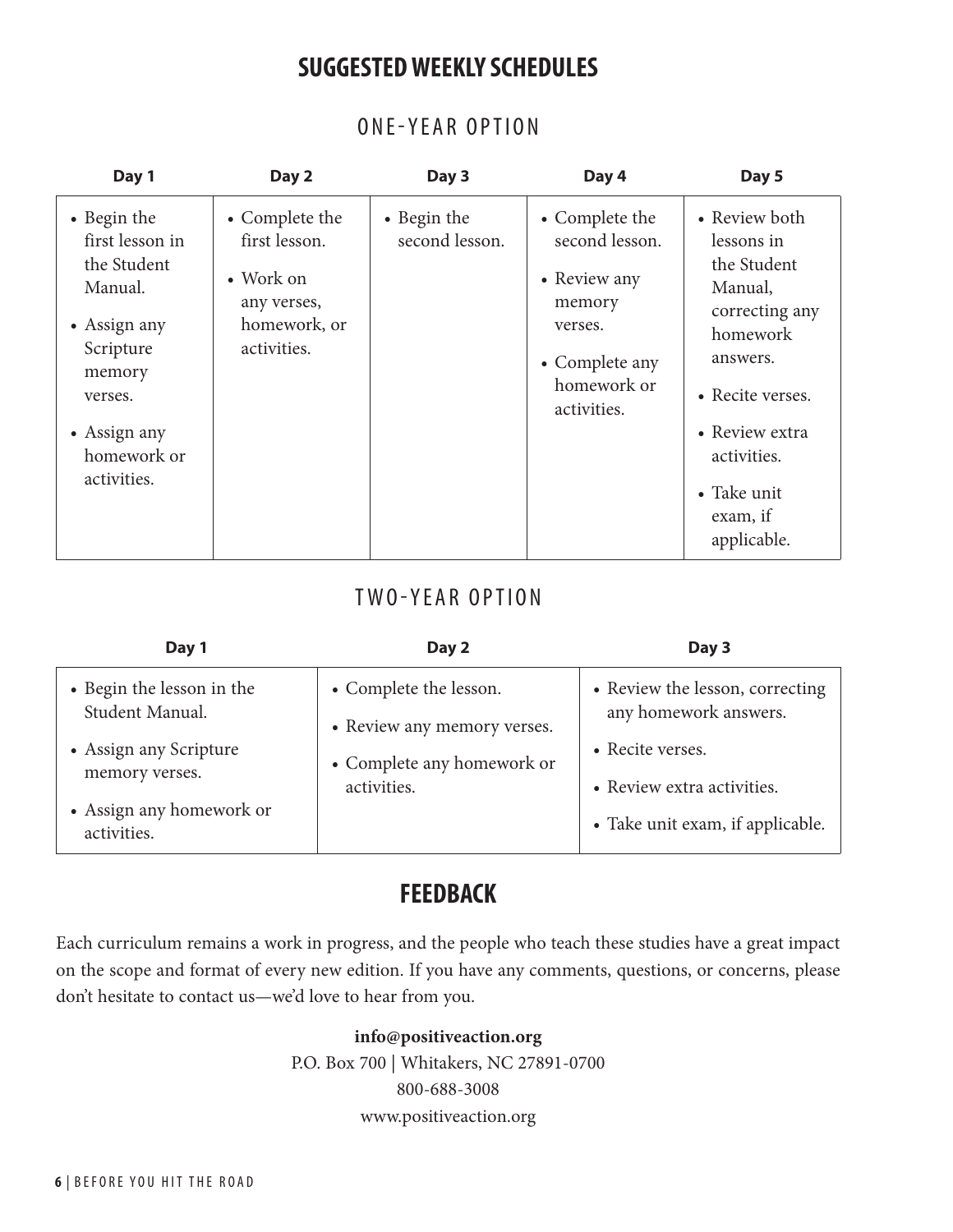## **A FINAL WORD**

We pray that this study will help you and your students know God's glory, grow in that knowledge, and share it with others. To benefit the most from this study, we'd encourage you to do the following:

- **Spend time each day in the Word.** Use the material in this study to guide your devotional reading so that you can present God's truth and love from the heart. Spend time marking and adjusting the lecture content to suit your students' needs.
- **• Keep moving.** In a survey course like this, it's tempting to stop and consider each character and event along the way, but don't lose sight of God's overarching work.
- **• Keep reviewing.** The earliest lessons divide the books of the Bible into major categories, and you'll find it helpful to revisit this material throughout the course.
- **• Pray for your students, and ask God to grow you.**
- **• Be vulnerable to your students, expressing questions and confidence in equal measure.** Encourage them to explore Scripture with you. Discuss your differing opinions on vocabulary definitions or the application of godly principles.
- **• Be the love and truth that you want to see from your students.**
- **• Depend on God's strength and grace, even in your weakness.**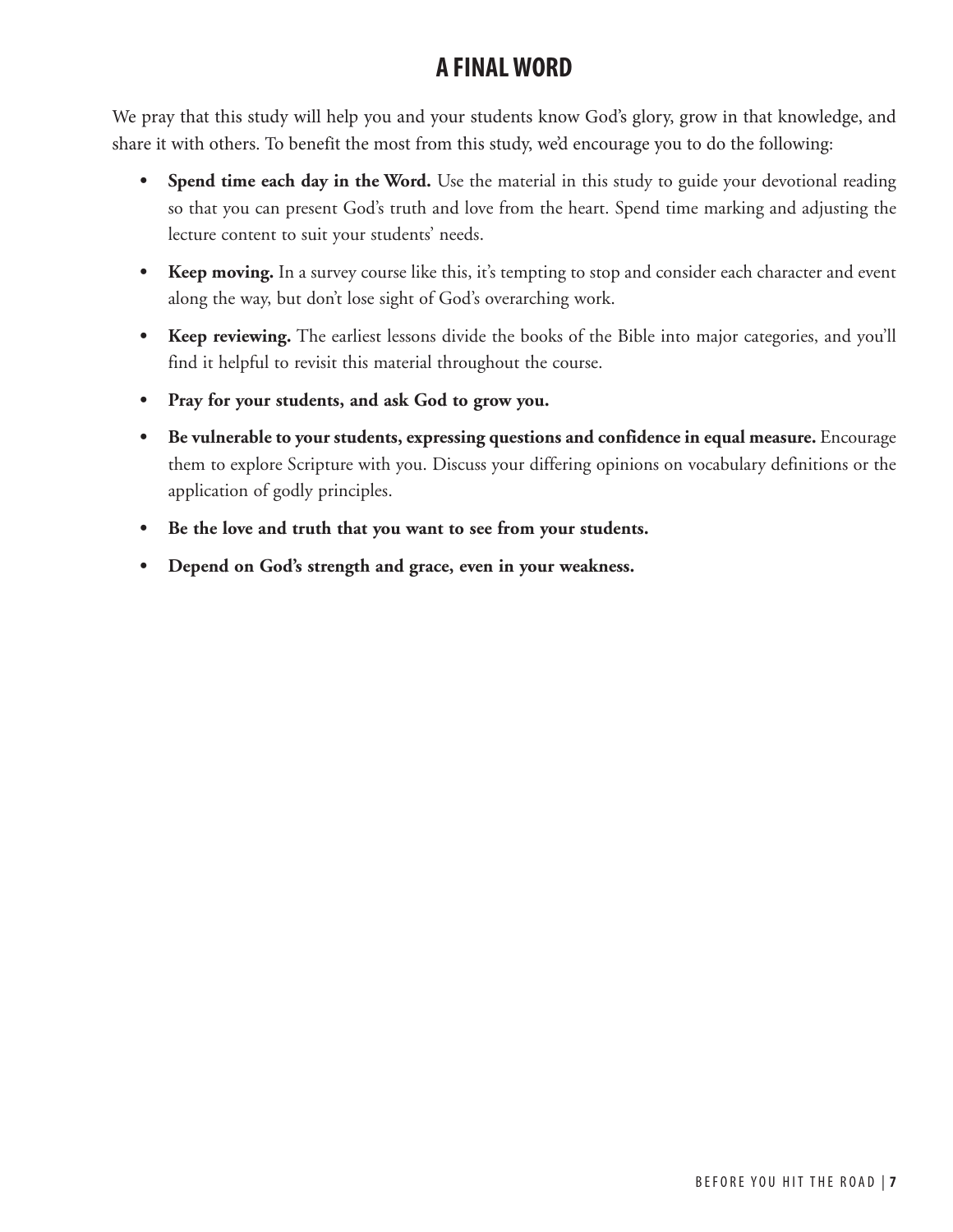## **LESSON OBJECTIVES**

#### **Lesson 1**

Define and discuss biblical inspiration

List reasons for believing in the Bible's authority and developing a personal faith in God's Word

List the literary divisions of the Bible and all the book names

#### **Lesson 2**

List what God made on each of the days of Creation

#### **Lesson 3**

Trace the decline of mankind through the Fall, Flood, and Tower of Babel

Recognize the consequences of disobedience and trace God's plan of salvation

#### **Lesson 4**

List the promises of God's covenant with Abraham

Discuss the relationship between faith and obedience

#### **Lesson 5**

Draw Israel's family tree from Abraham to the twelve tribes

Recognize that God is always working to accomplish His plan for His people.

Describe how God used Joseph to fulfill promises to Abraham

#### **Lesson 6**

Summarize Moses' life and the events of the Exodus

List the ten plagues

Describe the Passover

#### **Lesson 7**

List the Ten Commandments

Diagram the tabernacle

#### **Lesson 8**

Describe five kinds of offerings and discuss Christian offerings

Describe the eight feasts

#### **Lesson 9**

Explain why God made Israel wander for forty years

Discuss the difference God makes in our decisions

Discuss Israel's complaints and God's answers

#### **Lesson 10**

Explain what God expected Israel to do with His law

#### **Lesson 11**

List three things they can do to be strong and courageous like Joshua

Discuss the three memorials

Fill in a map showing territorial divisions of the twelve tribes

#### **Lesson 12**

Explain the cycle of Israel's relationship to God

Identify at least six judges

#### **Lesson 13**

Trace Ruth's descendants to Jesus Christ

Show how Ruth's salvation points to our salvation in Christ

#### **Lesson 14**

Summarize the events of Samuel's early life

#### **Lesson 15**

Tell how Israel got its first king

Explain why God rejected Saul

#### **Lesson 16**

Discuss the place of 1 and 2 Chronicles in the Old Testament

Describe David's character

Define repentance and discuss David as an example

#### **Lesson 17**

Describe Solomon's kingdom

Describe Solomon's mistake

#### **Lesson 18**

Explain how and why Israel divided

List the kings of each division

#### **Lesson 19**

Discuss God's power in Elijah and Elisha

#### **Lesson 20**

Tell how idols caused Israel to fall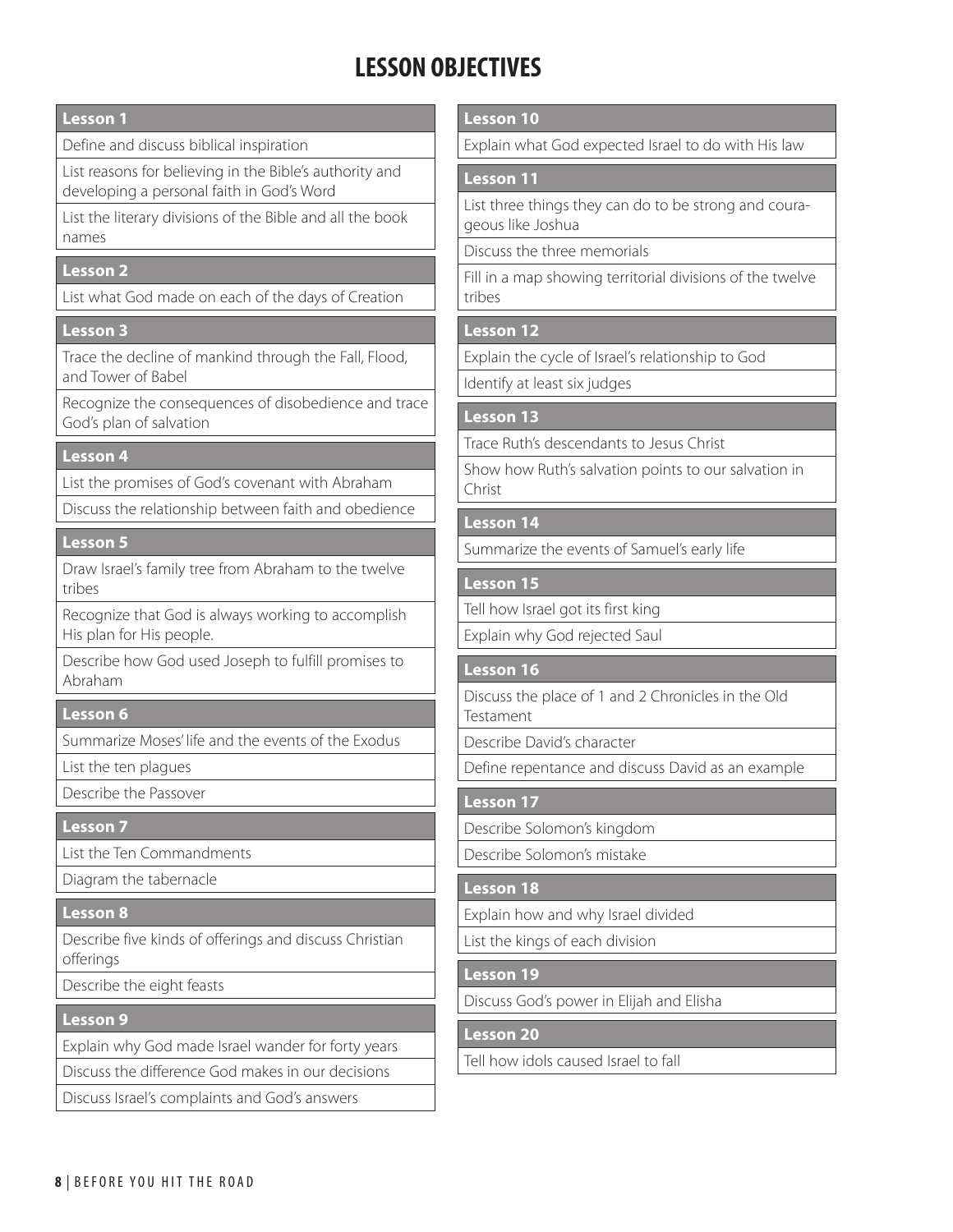#### **Lesson 21**

Identify elements of prayer (Hezekiah)

Identify elements of revival (Josiah)

Recognize God's response when we repent and rely on Him alone

#### **Lesson 22**

Identify the remnant promise

Tell how the remnant promise is fulfilled

Discuss confession of sin

#### **Lesson 23**

Identify Nehemiah's leadership characteristics

#### **Lesson 24**

Recognize that God works His plan in our lives (Esther)

**Lesson 25**

Identify Job's two tests

Summarize Job's complaint and God's answer

#### **Lesson 26**

List six important themes of Psalms

Discuss the role of music in worship

Discuss methods of praise

#### **Lesson 27**

List benefits of wisdom (Proverbs)

#### **Lesson 28**

Recognize the priority of knowing God in understanding the meaning of life (Ecclesiastes)

#### **Lesson 29**

Recognize the beauty and strength of love (Song of Solomon or Song of Songs)

#### **Lesson 30**

Discuss the historical background to Isaiah's life

Connect Isaiah's prophecies to their fulfillment in Christ

#### **Lesson 31**

Discuss the historical background to Jeremiah's life

Identify the purpose of Lamentations

Describe Jeremiah's strong stand for God

#### **Lesson 32**

Describe Ezekiel's role as a watchman

List five of Ezekiel's ten dramas

#### **Lesson 33**

Describe God's faithfulness as Daniel displayed courage

Explain the meaning of Nebuchadnezzar's dream of a statue

#### **Lessons 34–43**

Identify the destination, period, and theme of each minor prophet

#### **Lesson 34**

Explain what Hosea's marriage symbolizes

#### **Lesson 35**

Discuss Joel's call to repentance

Discuss Joel's promises

#### **Lesson 36**

Tell what kind of worship God expects (Amos)

#### **Lesson 37**

Show how selfishness led Jonah to sin

See God's desire to draw people to Himself from all nations

#### **Lesson 38**

Discuss the dangers of pride (Obadiah)

Discuss God's wrath (Nahum)

#### **Lesson 39**

Show how the outline of Micah compares to the gospel

#### **Lesson 40**

Tell what Habakkuk learned from God

#### **Lesson 41**

Describe the day of the Lord (Zephaniah)

#### **Lesson 42**

Tell how we can encourage others not to quit (Haggai) Identify Zechariah's Christ

## **Lesson 43**

Discuss Israel's false religion (Malachi)

#### **Lesson 44**

Compare the purpose and scope of the four Gospels

#### **Lesson 45**

Tell the story of Jesus' birth and early life

#### **Lesson 46**

Summarize Jesus' teaching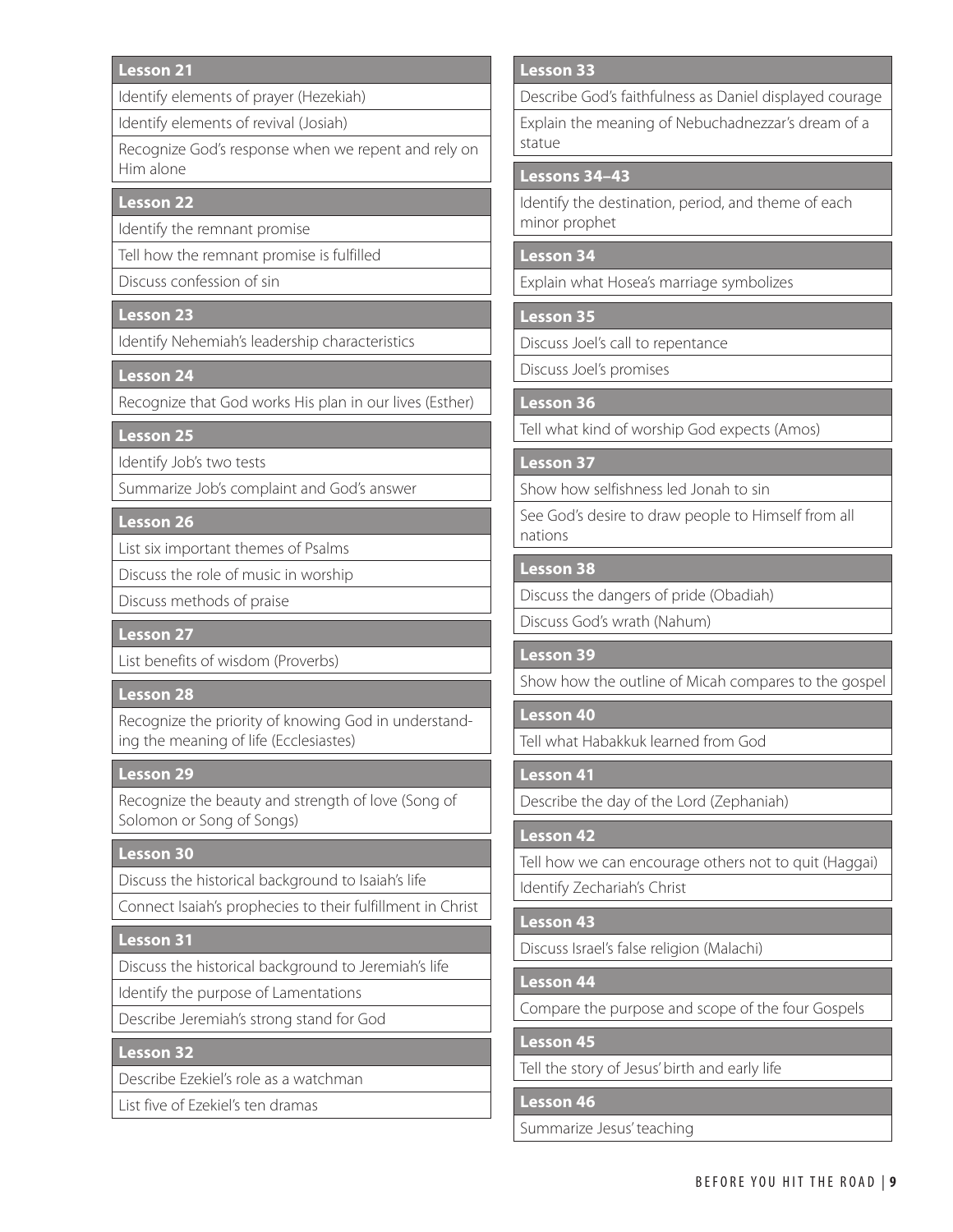#### **Lesson 47**

Summarize Jesus' miracles

#### **Lesson 48**

Tell the story of Jesus' death and resurrection

#### **Lesson 49**

Tell how the church began

Describe worship in the early church

#### **Lesson 50**

Outline the growth of the first church (Acts)

#### **Lesson 51**

Describe six missionary principles demonstrated by Paul

#### **Lesson 52**

Outline Paul's gospel (Romans)

#### **Lesson 53**

Tell how Christians build unity (1 Corinthians)

**Lesson 54**

Discuss joy in serving Christ (2 Corinthians)

**Lesson 55**

Outline the Christian's relationship to God (Galatians)

#### **Lesson 56**

Explore the themes of Ephesians: the church, living in the light, and fighting the right fight

Appreciate God's sovereignty and grace

#### **Lesson 57**

Describe how to have joy in Christ (Philippians)

#### **Lesson 58**

Tell how we "think eternity" (Colossians)

#### **Lesson 59**

Describe how we are to live in light of Christ's coming (1 and 2 Thessalonians)

#### **Lesson 60**

Identify leadership positions in the church and tell how we can become good leaders (1 and 2 Timothy)

#### **Lesson 61**

Recognize that Christians must stand for the truth (Titus)

#### **Lesson 62**

Discuss forgiveness (Philemon)

#### **Lesson 63**

Recognize that the new covenant is superior to the old (Hebrews)

#### **Lesson 64**

Explain the Christian action themes of James

Understand the nature and results of saving faith

#### **Lesson 65**

Discuss holy living in the midst of suffering (1 Peter)

#### **Lesson 66**

Distinguish true teaching from false (2 Peter)

#### **Lesson 67**

Discuss the three themes of John's letters and describe how they apply to their lives

#### **Lesson 68**

Describe the warning of Jude

#### **Lesson 69**

Discuss the purpose and scope of Revelation

Discuss the warning and hope of Revelation

#### **Lesson 70**

Summarize the major events and themes of all the books of the Old and New Testaments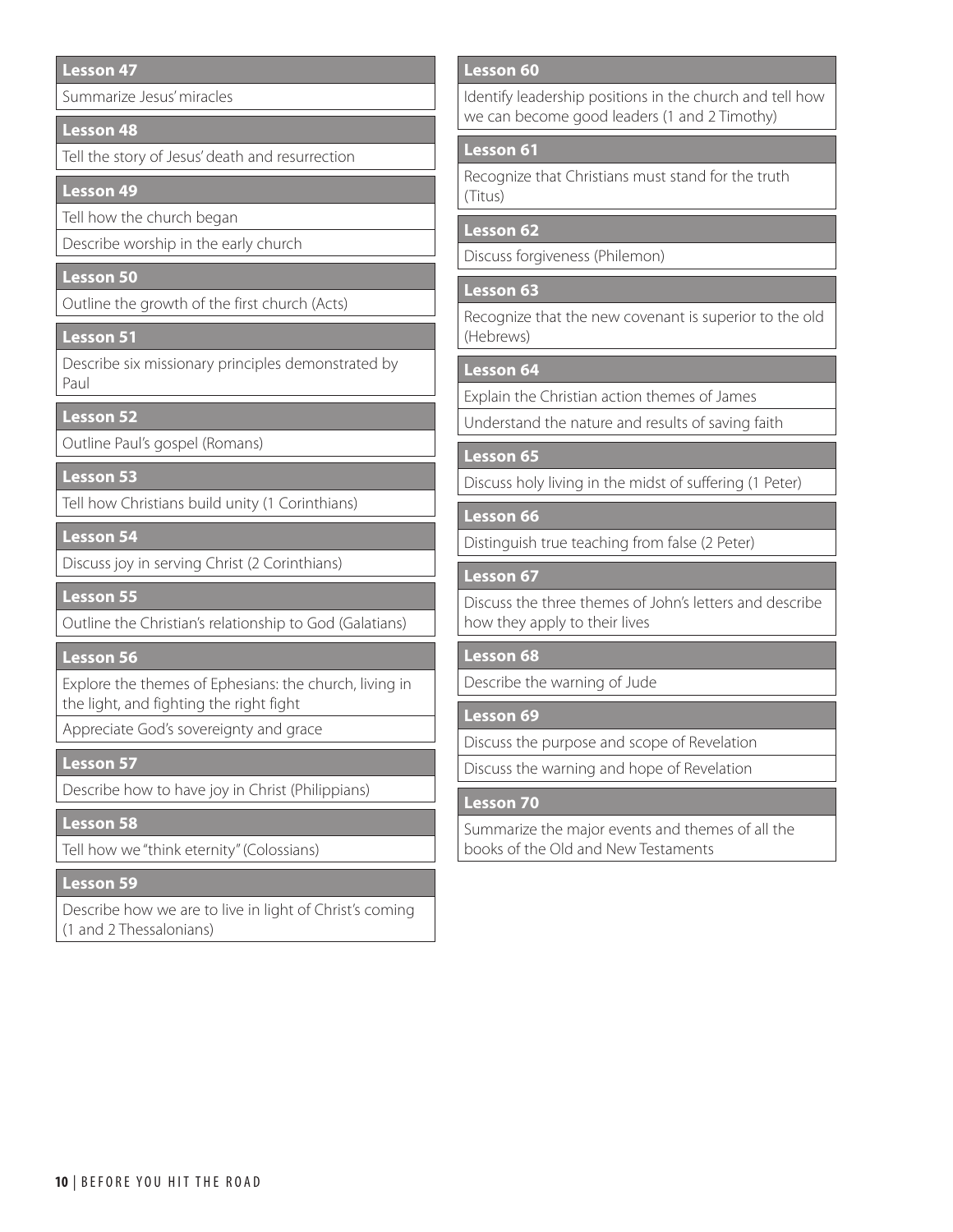## **SCRIPTURE MEMORY PROGRAM**

| <b>Lessons</b> | <b>Memory Verse</b>                 | <b>Bonus Verses</b>                         |
|----------------|-------------------------------------|---------------------------------------------|
| $1 - 2$        | Genesis 1:27; Bible divisions       | 2 Timothy 3:16-17                           |
| $3 - 4$        | Old Testament book names (in order) | Genesis 3:15<br>Genesis 12:2-3              |
| $5-6$          | New Testament book names (in order) | Ten plagues (Ex. 7-12); Exodus 3:14         |
| $7 - 8$        | 1 Peter 1:15-16                     | Ten Commandments (Ex. 20); Hebrews 13:15-16 |
| $9 - 10$       | Deuteronomy 6:5                     | Philippians 2:14                            |
| $11 - 12$      | Joshua 24:15                        | Joshua 1:6-9                                |
| $13 - 14$      | Ruth 1:16                           |                                             |
| $15 - 16$      | 1 Samuel 15:22                      | Psalm 51:1-2, 10-12                         |
| $17 - 18$      | 1 Kings 4:29, 34                    |                                             |
| $19 - 20$      | 2 Chronicles 36:15-16               | 2 Kings 7:9                                 |
| $21 - 22$      | Psalm 119:11                        | 1 Thessalonians 5:17                        |
| $23 - 24$      | Nehemiah 1:5-6                      | Esther 4:14                                 |
| $25 - 26$      | Psalm 1                             | Job 1:21-22                                 |
| $27 - 28$      | Proverbs 3:5-6 (or finish Ps. 1)    |                                             |
| $29 - 30$      | Isaiah 53:5-6                       | Isaiah 40:7-8                               |
| $31 - 32$      | Jeremiah 9:23-24                    | Ezekiel 36:26-28; Lamentations 3:22-23      |
| 33             | Daniel 6:23                         | (exam review)                               |
| $34 - 35$      | Joel 2:13                           | Hosea 6:6                                   |
| $36 - 37$      | Amos 4:12-13                        | Matthew 12:38-42                            |
| $38 - 39$      | Nahum 1:2-3                         | Micah 5:2; 6:8                              |
| $40 - 41$      | Habakkuk 3:17-19                    |                                             |
| $42 - 43$      | Malachi 3:10                        | Zechariah 8:3                               |
| $44 - 45$      | Luke 19:10                          | John 1:1                                    |
| $46 - 47$      | Names of the twelve disciples       | John 3:16-18; Matthew 5:43-48               |
| 48-49          | Acts 1:8                            | Acts 2:38; Matthew 28:18-20                 |
| $50 - 51$      | Acts 2:42                           | Acts 4:12                                   |
| $52 - 53$      | Romans 1:16-17                      | Romans 12:1-2; 1 Corinthians 6:19-20        |
| $54 - 55$      | Galatians 4:4-5                     | Galatians 5:22-23                           |
| $56 - 57$      | Philippians 4:8-9                   | Ephesians 6:1-3                             |
| 58-59          | Colossians 3:1-2                    | 1 Thessalonians 5:16-18                     |
| $60 - 61$      | Titus 3:4-7                         | 1 Timothy 2:8; 2 Timothy 3:16-17            |
| $62 - 63$      | Hebrews 1:1-2                       | Hebrews 4:12                                |
| 64             | James 1:19-20                       | James 1:12; 2:17                            |
| $65 - 66$      | 1 Peter 4:8                         | 2 Peter 3:9                                 |
| $67 - 69$      | 1 John 4:1-11                       | Revelation 22:12                            |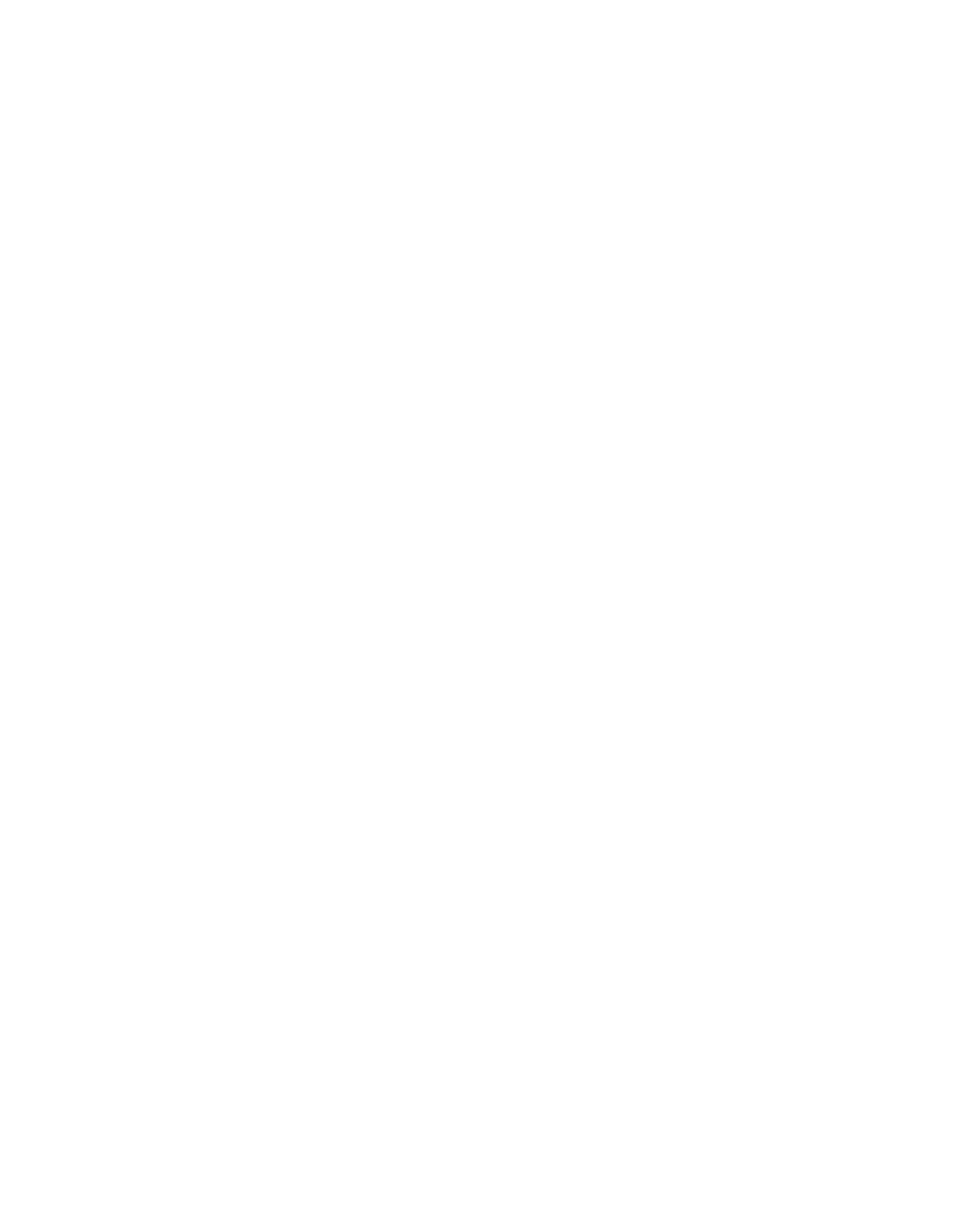## **CONTENTS Page Lesson**

| ∍  |                                                    |     |
|----|----------------------------------------------------|-----|
|    | UNIT ONE-HOW IT ALL BEGAN                          |     |
| 1  | Where Did the Bible Come From?                     | 15  |
| 2  | Genesis: In the Beginning                          | 22  |
| 3  | Genesis: How It Fell Apart                         | 26  |
| 4  | Genesis: Abraham                                   | 30  |
| 5  | Genesis: Who's Who?                                | 35  |
|    | UNIT TWO-DELIVERANCE                               |     |
| 6  | Exodus: Getting Out of Egypt                       | 41  |
| 7  | Exodus: Getting Organized in the Desert            | 50  |
| 8  | Leviticus: How Are We to Worship God?              | 54  |
| 9  | Numbers: Manna Again?                              | 60  |
| 10 | Deuteronomy: It's Time for a Review                | 65  |
|    | <b>UNIT THREE-THE PROMISED LAND</b>                |     |
| 11 | Joshua: Go Get 'Em!                                | 70  |
| 12 | Judges: Going in Cycles                            | 76  |
| 13 | Ruth: The God with a Plan                          | 82  |
|    | UNIT FOUR-THE UNITED KINGDOM                       |     |
| 14 | 1 Samuel: The Boy Who Learned to Listen            | 89  |
| 15 | 1 Samuel: The King Who Never Learned               | 94  |
| 16 | 1-2 Samuel; 1 Chron.: The King God Loved           | 99  |
| 17 | 1 Kings; 2 Chron.: The King Who Had It All         | 105 |
|    | UNIT FIVE-THE DIVIDED KINGDOM                      |     |
| 18 | 1–2 Kings; 2 Chron.: Kings and Kingdoms            | 109 |
| 19 | 1-2 Kings: God's Messengers                        | 113 |
| 20 | 2 Kings; 2 Chron.: The Hardest Lesson Ever Learned | 118 |
| 21 | 2 Kings: A Few Good Guys                           | 122 |
|    | UNIT SIX-THE REMNANT KINGDOM                       |     |
| 22 | Ezra: Going Home                                   | 128 |
| 23 | Nehemiah: Rebuilding God's People                  | 134 |
| 24 | Esther: Saved by the Queen!                        | 139 |
|    | <b>UNIT SEVEN-POETRY</b>                           |     |
| 25 | Job: When Things Go Wrong                          | 144 |
| 26 | Psalms: Sing It!                                   | 149 |
| 27 | Proverbs: A Bit of Wisdom                          | 156 |
| 28 | Ecclesiastes: What's Life All About?               | 160 |
| 29 | Song of Solomon: A Love Song                       | 165 |
|    | UNIT EIGHT-MAJOR PROPHETS                          |     |
| 30 | Isaiah: He's Coming                                | 170 |
| 31 | Jeremiah; Lamentations: Stand Up!                  | 176 |
| 32 | Ezekiel: God's Actor                               | 180 |
| 33 | Daniel: Daring Daniel                              | 184 |
|    | Review for Semester Exam                           | 191 |
|    |                                                    |     |

|    | UNIT NINE-MINOR PROPHETS                    |     |
|----|---------------------------------------------|-----|
| 34 | Hosea: The God Who Is Always Faithful       | 192 |
| 35 | Joel: God's Awesome Prophet                 | 196 |
| 36 | Amos: Prepare to Meet Your God              | 200 |
| 37 | Jonah: The Biggest Fish Story               | 204 |
| 38 | Obadiah; Nahum: Payday For the Nations      | 208 |
| 39 | Micah: God Is Not Asleep                    | 213 |
| 40 | Habakkuk: That's Not Fair                   | 218 |
| 41 | Zephaniah: The Day of the Lord Is Near!     | 222 |
| 42 | Haggai; Zechariah: Never Give Up!           | 226 |
| 43 | Malachi: Keeping Promises                   | 232 |
|    | UNIT TEN-THE STORY OF JESUS                 |     |
| 44 | Gospels: Great News                         | 238 |
| 45 | Gospels: The Messiah Has Come               | 244 |
| 46 | Gospels: Jesus' Ministry of Teaching        | 249 |
| 47 | Gospels: Jesus' Ministry of Miracles        | 254 |
| 48 | Gospels: Jesus Dies, But                    | 258 |
|    | UNIT ELEVEN—BUILDING ON CHRIST'S FOUNDATION |     |
| 49 | Acts: The Birth of the Church               | 264 |
| 50 | Acts: The Church Grows and Grows            | 271 |
| 51 | Acts: Christian-Hater to Christian-Maker    | 276 |
|    | <b>UNIT TWELVE-PAUL'S LETTERS</b>           |     |
| 52 | Romans: Hooray for the Gospel!              | 283 |
| 53 | 1 Corinthians: One Body                     | 289 |
| 54 | 2 Corinthians: Joy in Ministry              | 292 |
| 55 | Galatians: Get It Right                     | 296 |
| 56 | Ephesians: What a Church!                   | 300 |
| 57 | Philippians: Rejoice                        | 305 |
| 58 | Colossians: Get It Straight                 | 309 |
| 59 | 1-2 Thessalonians: Way to Go!               | 314 |
| 60 | 1-2 Timothy: Take the Lead                  | 318 |
| 61 | Titus: Stand for the Truth                  | 323 |
| 62 | Philemon: The Runaway                       | 328 |
|    | UNIT THIRTEEN-THE CHURCH GROWS UP           |     |
| 63 | Hebrews: The Best                           | 334 |
| 64 | James: Get a Grip                           | 340 |
| 65 | 1 Peter: Who Are You?                       | 344 |
| 66 | 2 Peter: It's the Truth                     | 349 |
| 67 | 1-3 John: Walking in the Light              | 353 |
| 68 | Jude: Watch Out!                            | 358 |
| 69 | Revelation: A New Day                       | 362 |
| 70 | Let's Review                                | 369 |
|    | <b>Testing Material</b>                     | 379 |
|    | Answer Key                                  | 431 |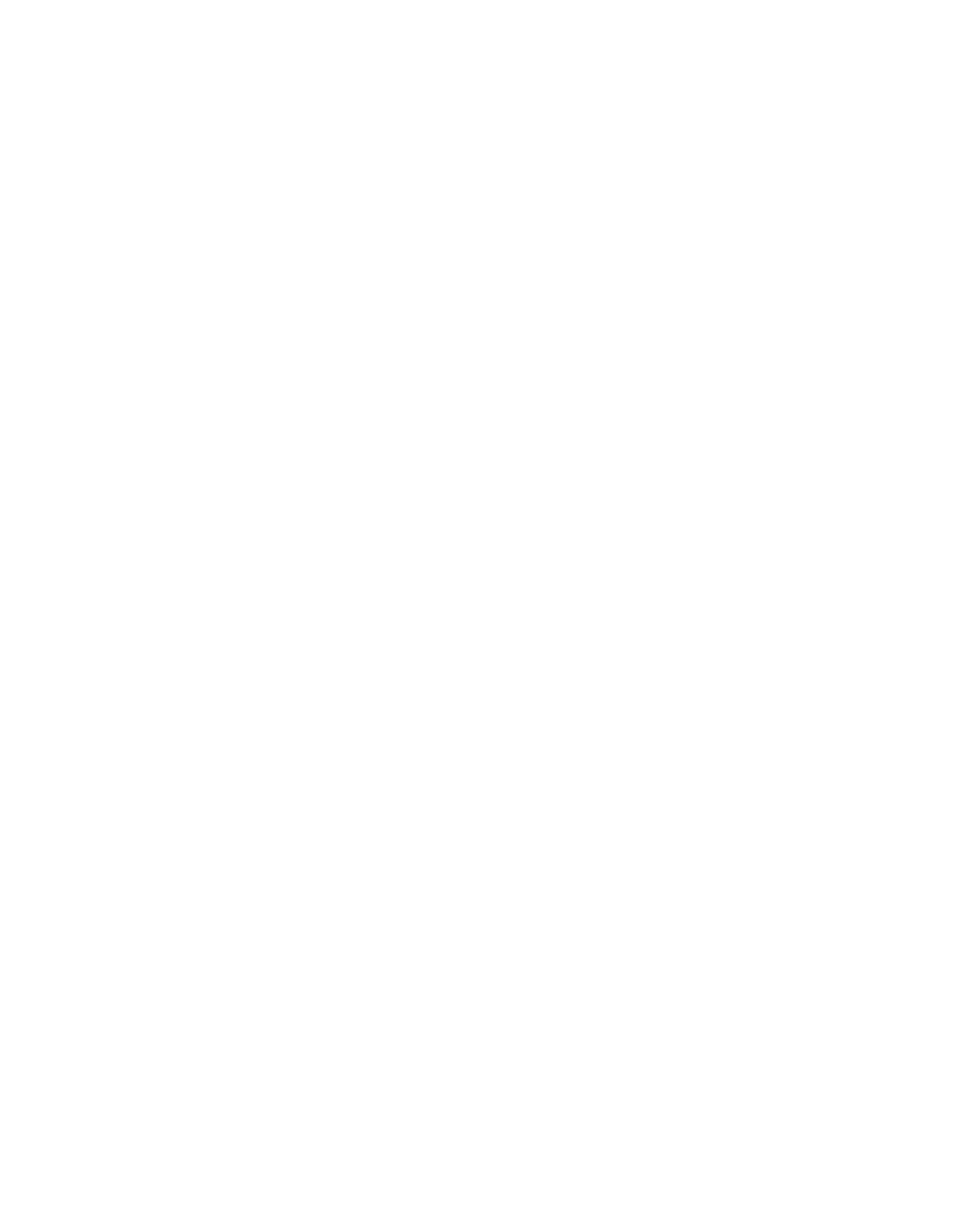# L ESSON 1 **WHERE DID THE BIBLE COME FROM?**

## LESSON OBJECTIVES

#### **Students will be able to…**

- Define and discuss biblical inspiration
- List reasons for believing in the Bible's authority and developing a personal faith in God's Word
- List the literary divisions of the Bible and all the book names
- **1** Point out to your students that the word *Bible* comes from the Greek word *biblos*, meaning *book*. The Bible is the greatest book ever written beacuse it reveals God to us.
- **2** Help your students understand that 2 Timothy 3:16 does not say that God breathed *into* the writings, which would mean that once they were written, He gave them power. Rather, God breathed *out* the words that were written; therefore, they are His words.
- **3** Throughout the lessons, you will find definition boxes for the students to fill in. They should look up the definition of the word in an English dictionary or a Bible dictionary, and then write their own definitions. Do at least the first few definitions as a class. For example, for the first definition box ask one student to look up *inspire* and *inspiration* in an English dictionary and ask another student to find them in a Bible dictionary. Write the various definitions on the board. Ask the class to help you build a simple definition using both words. Then give them the definition in the answer key.
- **4** God's writers were not puppets. He delivered His message through each man's distinct personality and writing style. For example, the four gospels tell the same story in four different ways. Yet all of them are inspired by God, or "God-breathed."

J. W. McGarvey illustrated inspiration with a horse and rider: "You draw the lines (reins) to the right or left as you see that the horse needs guidance. You check him when he would go too fast, and urge him forward when he would go too slow; but he usually keeps the road and maintains the desired gait and speed of his own accord. Still your hand is ever on the lines, and its pressure on the bit is constantly felt, so that you are controlling the horse's movements when he is going most completely at his own will. Indeed, the horse is all the time going very much at his own will, and yet he is never without the control of the driver."

**5** Pronounce and repeat the first five books together as the students fill in the chart. Do this after each section. You may want to discuss here that the original grouping of the books of the Old Testament was different from what most Christians use today, and what we describe here. Jews classified the books of the Hebrew Bible (our Old Testament) into the Law (the Pentateuch), the Prophets (some historical books and the prophets), and the Writings (other historical books and the poetic books).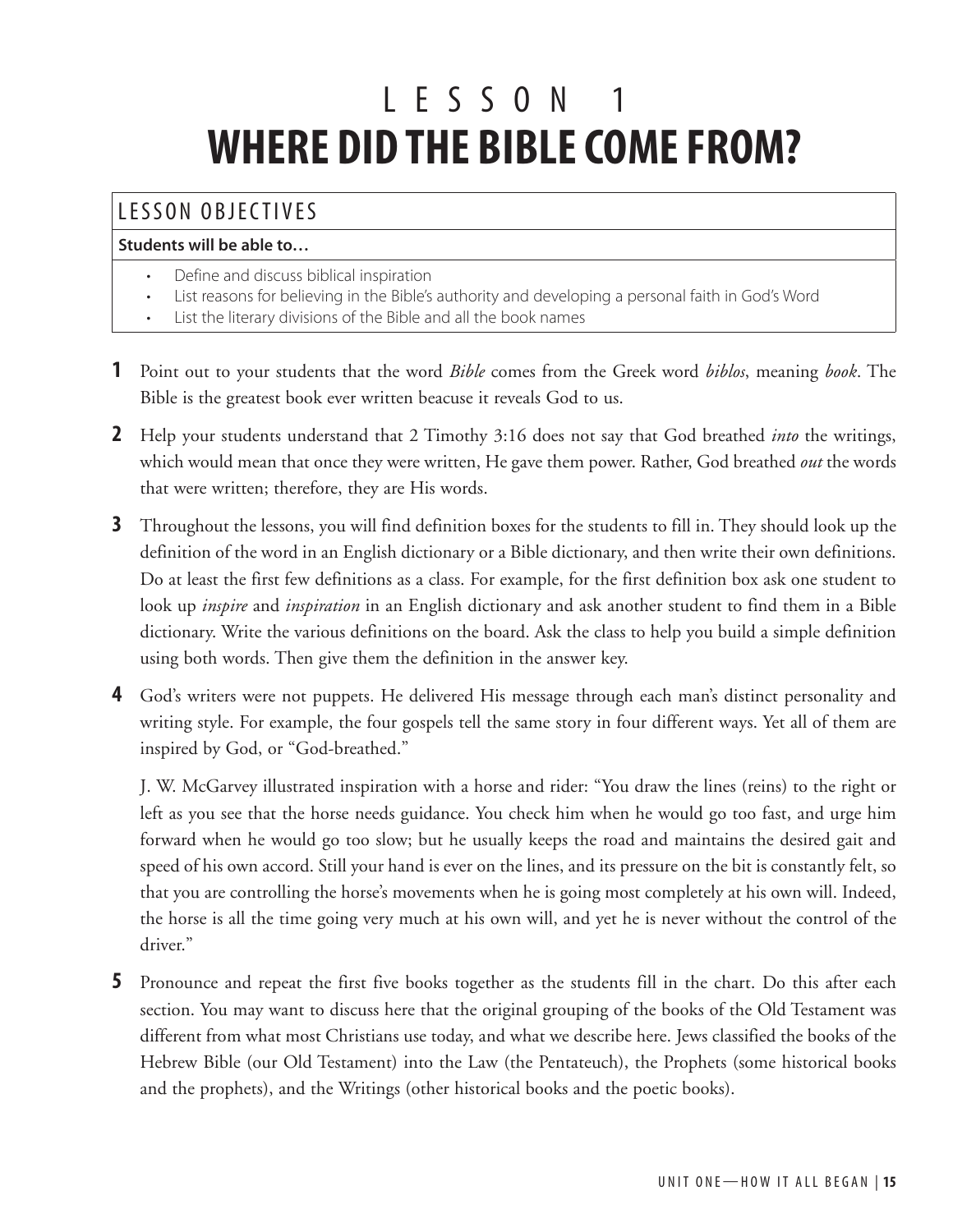## LESSON 1

## **WHERE DID THE BIBLE COME FROM?**

#### **WHAT A BOOK!**

**1** The word *Bible* means \_\_\_\_\_\_**book** \_\_\_\_\_. The Bible is the most important book ever written. It has been translated into more languages, published by more companies in more versions and editions, and sold more copies than any other book in the world.

The Bible is also called \_\_\_\_\_\_\_\_\_\_\_\_\_\_\_\_\_\_\_\_\_\_\_\_\_, which means \_\_\_\_\_\_\_\_\_\_\_\_\_\_\_\_\_. Because this book contains the words that **God** spoke and commanded men to write down, it is called \_\_\_\_\_\_\_\_\_\_\_\_\_\_\_\_\_\_. **God's Word**

**2** According to 2 Timothy 3:16-17, all Scripture is **implied**, which means "**God-breathed** That is, the words in the Bible are from God. What was written down was precisely what God wanted to say.

According to 2 Peter 1:16-21, God inspired men through the **Holy Spirit** 1. He spoke to them. Then they wrote His words to other people. Using a Bible dictionary, write the definition of *inspiration* in the following box:

Define *inspiration*: **3 God empowered men through the Holy Spirit to speak and write His truth.**

God used many people to write the Bible—likely several dozen different individuals. Many of them are unknown. For example, no one knows for sure who wrote the books of <u>Job</u> or **Hebrews** , which were written around 1400 B.C. and A.D. 100, respectively. Some books like Joshua and the prophets would appear to be named after the authors, but we have no specific biblical evidence. Still, the Bible is one unit. All of the books fit together to tell one story. This harmony of writings by different authors who lived many years apart shows that one mind guided them.

7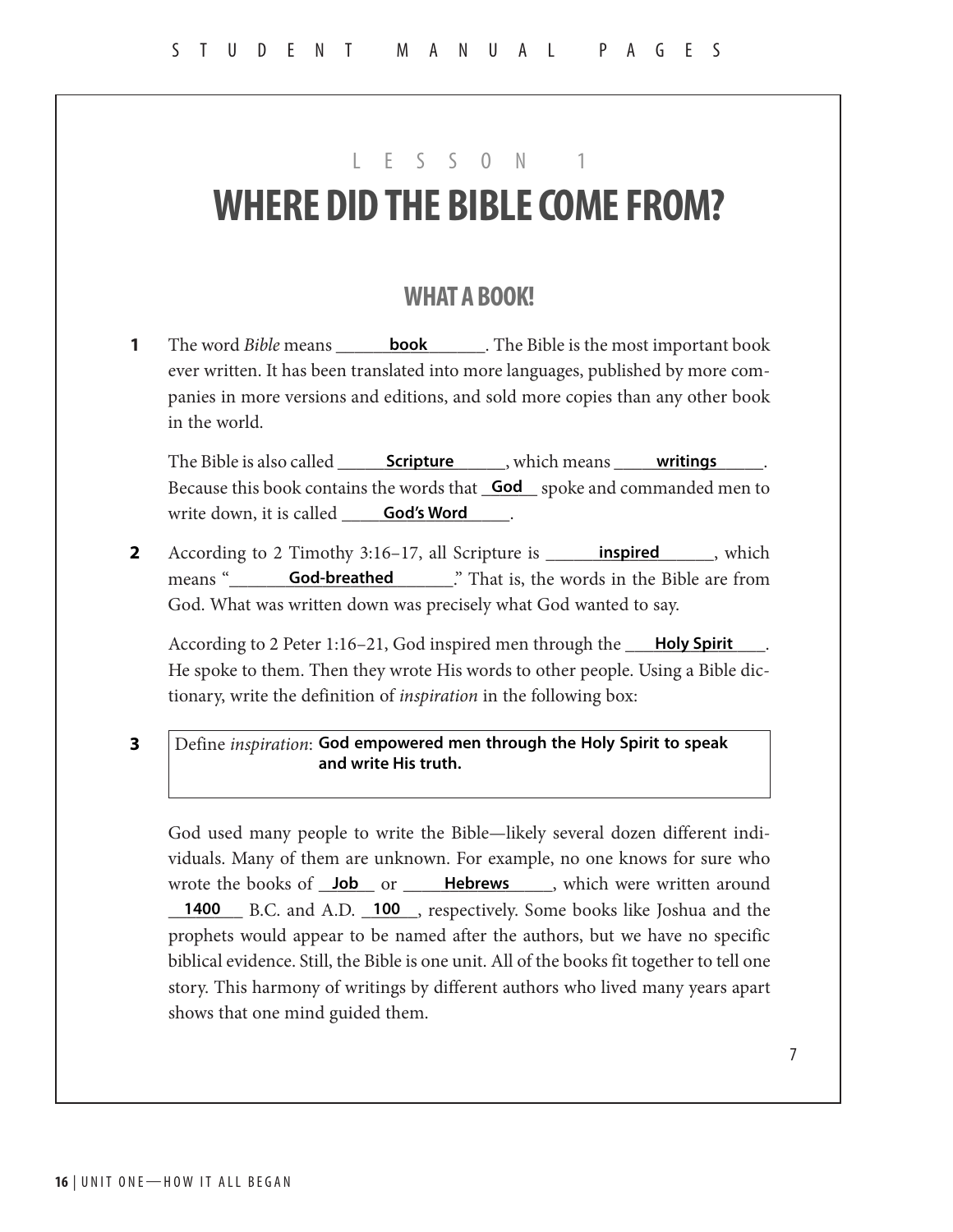Read Exodus 34:27 and 1 Corinthians 2:10–13 to learn how God guided the human authors of the Bible.

- \_\_\_\_\_\_\_\_\_\_\_\_\_\_\_\_\_\_\_\_\_\_\_\_\_\_\_\_\_\_\_\_\_\_\_\_\_\_\_\_\_\_\_\_\_\_\_\_\_\_\_\_\_\_\_\_\_\_ **God told Moses what to write.**
- **God's Spirit taught people. Community of Spirit taught people. Community of Spirit taught people.**

God told some writers exactly what to write down. Moses, for example, wrote down the laws as God dictated them (Exo. 34:27–28). Other writers wrote about what they saw and heard. For example, Matthew, a disciple of Jesus, wrote about the things he saw Jesus do and what he heard Him say. Some writers, such as Luke, investigated and wrote down what others told them (Luke 1:1–4). Some authors copied the history from other books (2 Sam. 1:17–27). The Holy Spirit guided all of these men and their methods so that whatever they wrote was true. **4**

People communicate in two basic ways.

- \_\_\_\_\_\_\_\_\_\_\_\_\_\_\_\_\_\_\_\_\_\_\_\_\_\_\_\_\_\_\_\_\_\_\_\_\_\_\_\_\_\_\_\_\_\_\_\_\_\_\_\_\_\_\_\_\_\_ **words \_\_\_\_\_\_\_\_\_\_\_\_\_\_\_\_\_\_\_\_\_\_\_\_\_\_\_\_\_\_\_\_\_\_\_\_\_\_\_\_\_\_\_\_\_\_\_\_\_\_\_\_\_\_\_\_**
- $\bullet$   $\quad \text{actions}$ **actions**

God has spoken to humankind in these two ways.

As you read John 1:1, 14; 14:9–11, and Hebrews 1:1–2, discover how God has spoken to us in these ways. Then fill in the following:

- God's <u>words</u> are summarized in the **Bible** bill
- God's <u>actions</u> are summarized in Sesus Christ Electronic Legal are summarized in Sesus Christ

### **HOW IT ALL ADDS UP**

As you read the following information, fill in the appropriate Bible division charts. Use the contents page in your Bible to fill in the name of each book.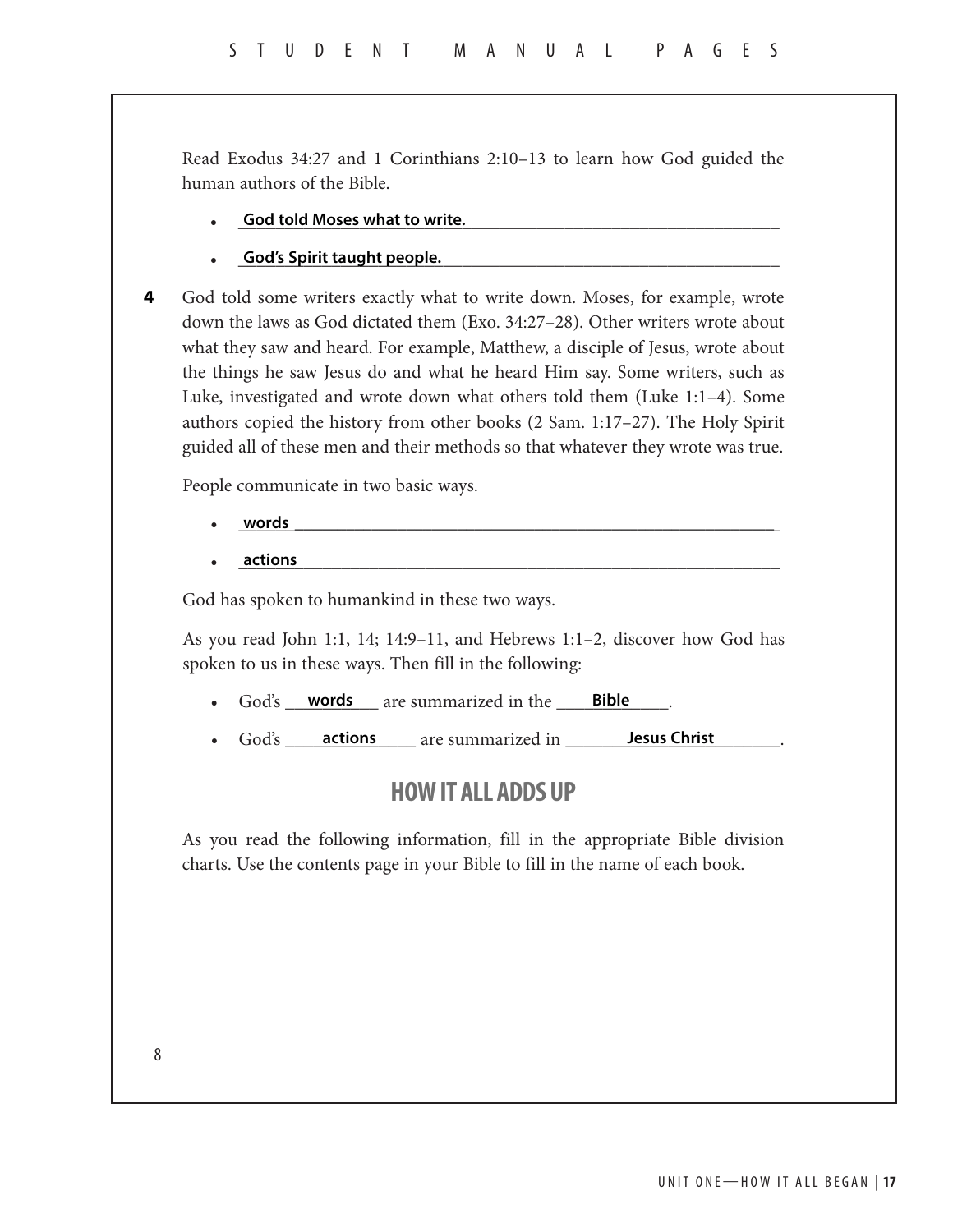#### OLD TESTAMENT DIVISIONS IN ENGLISH BIBLES

- Law—Moses wrote these first five books of the Bible. They describe the beginning of time, the beginning of the world, and the beginning of God's nation, Israel.
	- History—The books Joshua through Esther cover 1,000 years of Israel's history, recording Israel's conquest of the land that God promised and how the nation rose and fell under its judges, kings, and prophets.
	- Poetry—This section is also called Wisdom Literature because wise men wrote their advice in these books. They include poems, songs, storypoems and wise sayings, and teachings. Except for Job, each of these books was written in the days of David and Solomon.
	- Major prophets—Because these books are longer than the other prophets' writings, they are called major. The four authors, all prophets, lived during the time of Israel's kings. Lamentations is also a book of poetry.

Define *prophet*: **God's spokesman; one who speaks to man for God**

Define *prophecy*: **words spoken by God through men (may include predictions of future events)**

Minor prophets—These twelve prophets who wrote shorter books also lived during the time of Israel's kings.

**5**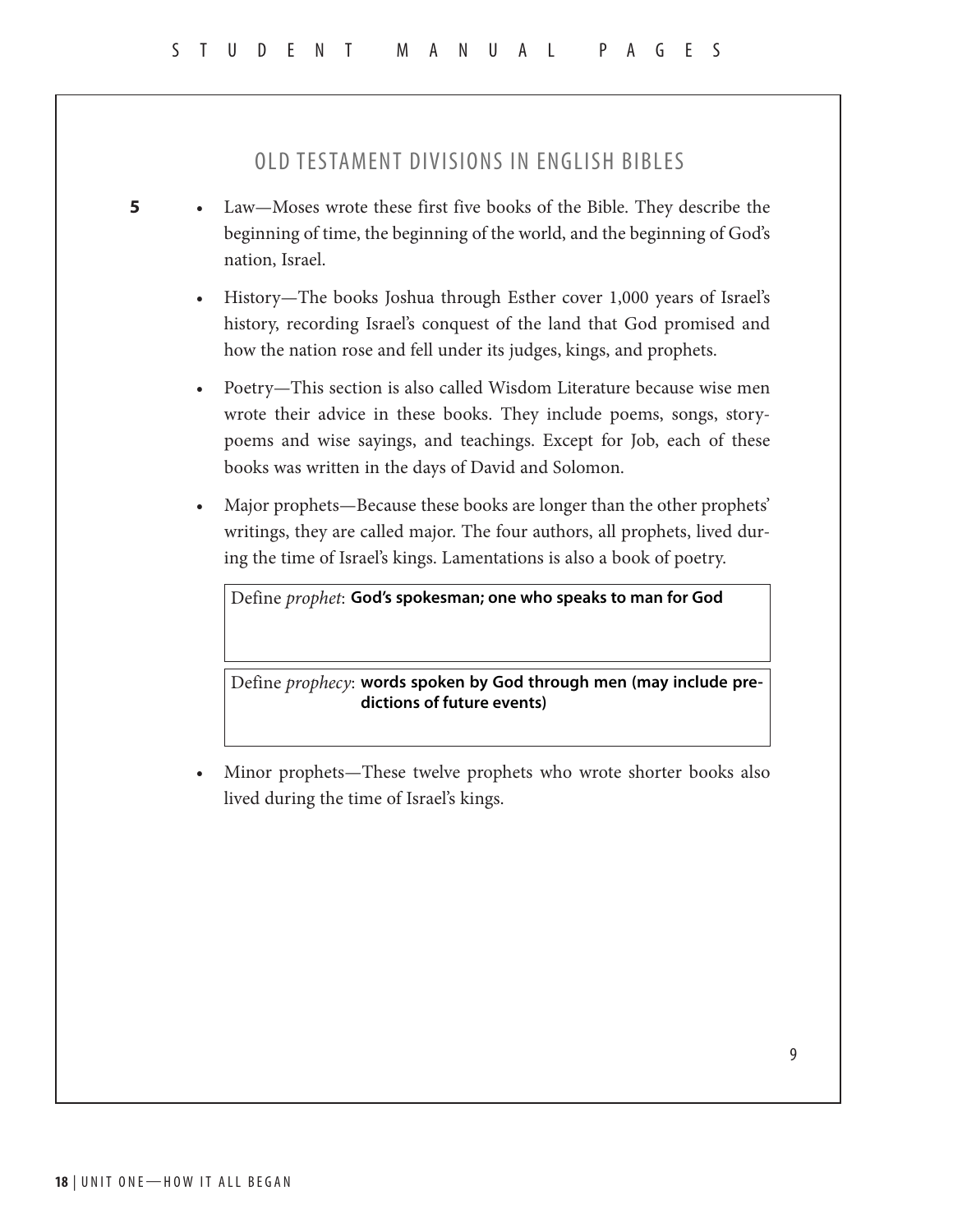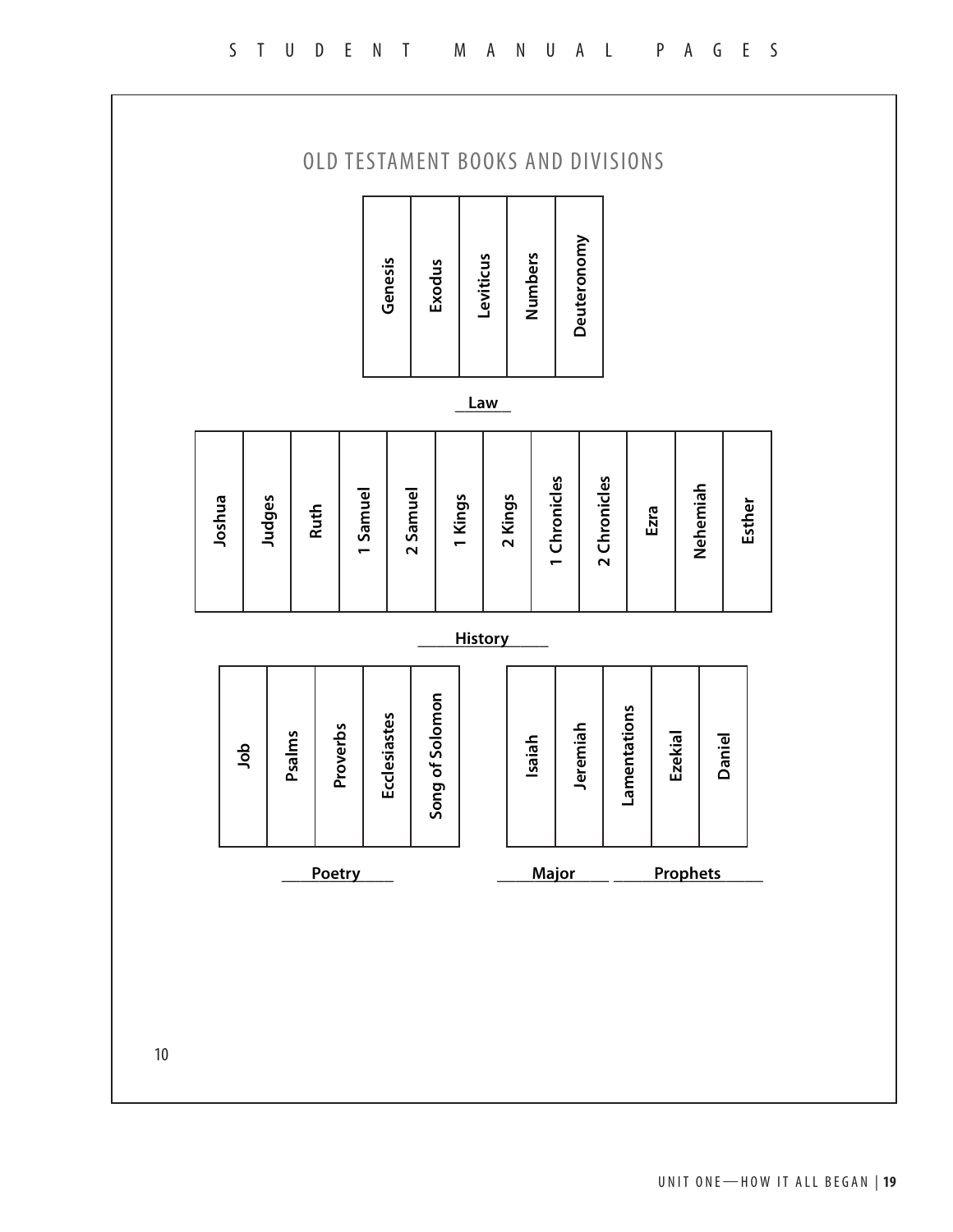| Obadiah<br>Hosea<br>Jonah<br>Micah<br>Amos<br>Joel | Habakkuk<br>Nahum | Zephaniah<br>Haggai | <b>Zechariah</b><br>Malachi |
|----------------------------------------------------|-------------------|---------------------|-----------------------------|
|----------------------------------------------------|-------------------|---------------------|-----------------------------|

## \_\_\_\_\_\_\_\_\_\_\_\_ \_\_\_\_\_\_\_\_\_\_\_\_\_\_\_\_ **Minor Prophets**

### NEW TESTAMENT DIVISIONS

• Gospels—These four books record the story of Jesus' life, death, and resurrection.

|                   | Define gospel: Good news!                                                                                                           |  |  |  |              |            |  |
|-------------------|-------------------------------------------------------------------------------------------------------------------------------------|--|--|--|--------------|------------|--|
|                   |                                                                                                                                     |  |  |  |              |            |  |
|                   |                                                                                                                                     |  |  |  |              |            |  |
| $T$ $T$ $\bullet$ | $\mathbf{r}$ and $\mathbf{r}$ and $\mathbf{r}$ and $\mathbf{r}$ and $\mathbf{r}$ and $\mathbf{r}$ and $\mathbf{r}$ and $\mathbf{r}$ |  |  |  | $\mathbf{r}$ | $\sqrt{2}$ |  |

- History—Acts tells the story of how the church began. The four Gospels are sometimes placed in this category too.
- Paul's letters—The apostle Paul wrote to churches and friends to teach them God's will. Some Bibles use the word *epistle*, which simply means "letter."
- General letters—Peter and other church leaders also wrote to churches and friends to explain God's will. People who believe Paul wrote Hebrews include it with his letters. Because no one knows for sure who wrote it, we have placed it here.
- Prophecy—Revelation tells about the past as well as the present and the future. It reveals secret truths. Sometimes it is called the Apocalypse, which means revealed truth or revelation.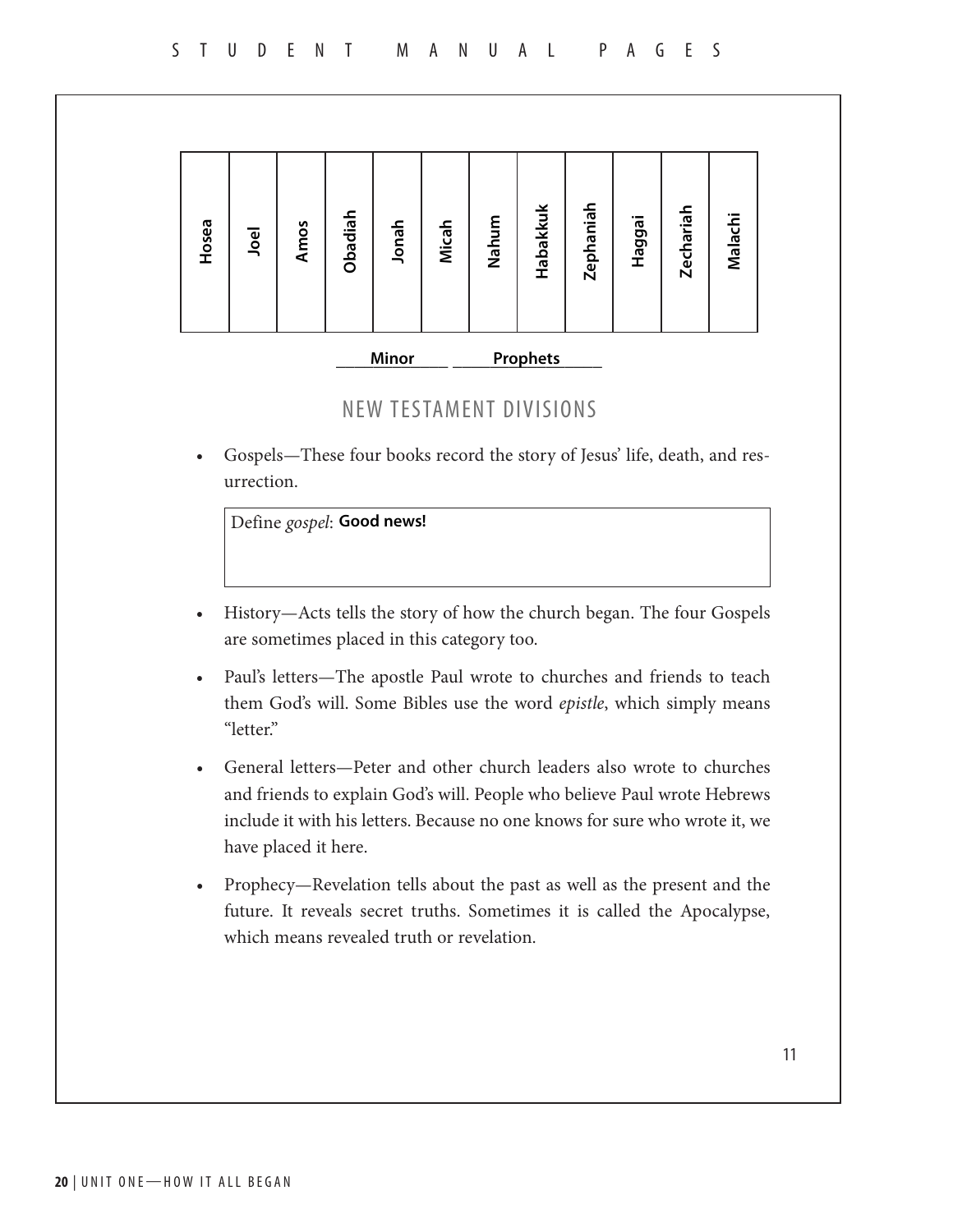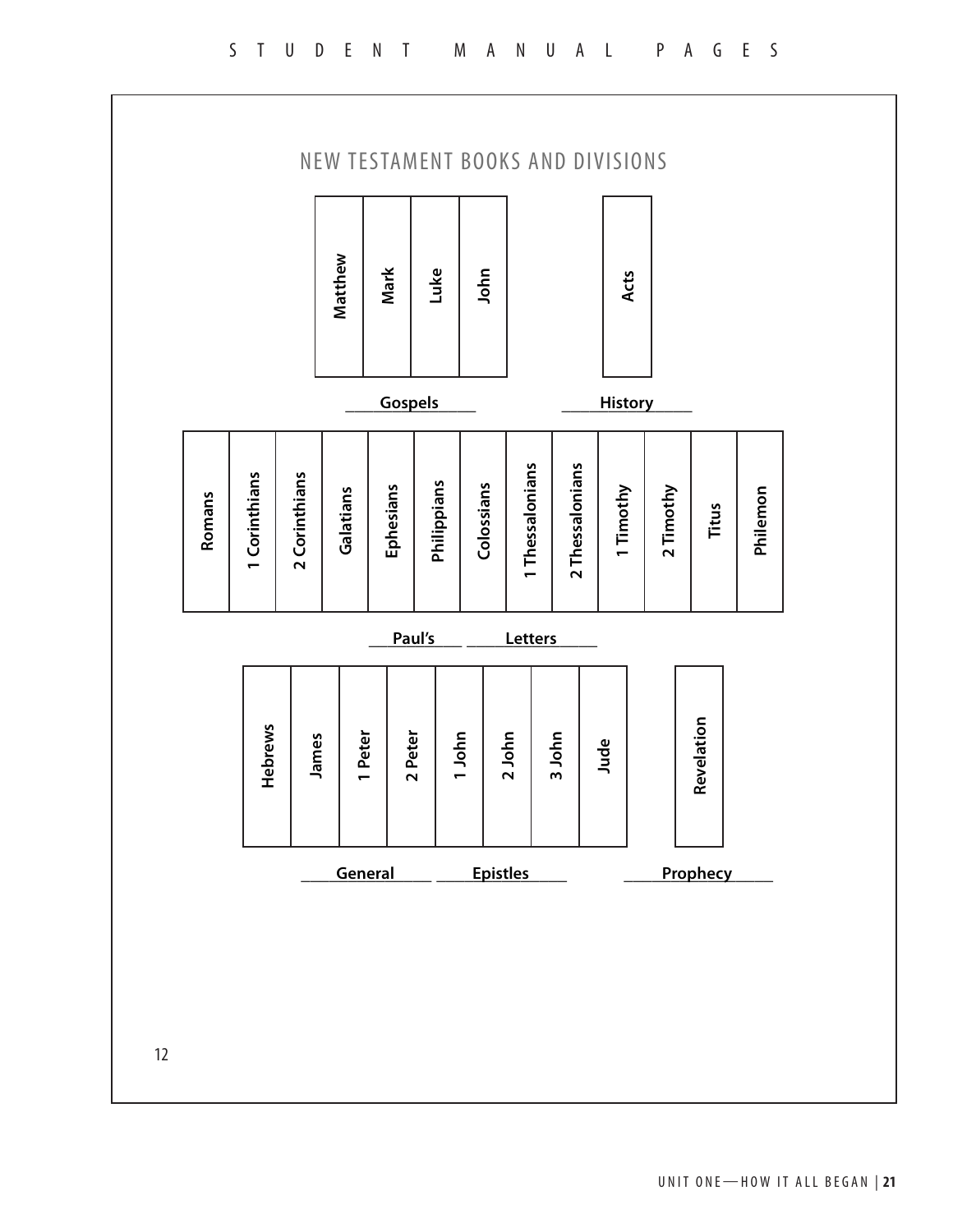## L ESSON 2 **IN THE BEGINNING**

## LESSON OBJECTIVE

#### **Students will be able to…**

- List what God made on each of the days of creation
- **1** Have your students look up the passages that are listed and fill in the blanks. Then after they have done this on their own, go through the list and have them tell you their answers.
- **2** Help your students understand the importance of creation and its foundational position in the Christian faith. Discuss why people would want to deny that God had created the world and mankind. Discuss some of the results that come from rejecting God as Creator.

Optional activities:

- Have the students memorize what was created on each of the days of Creation.
- Have the students explain the theories of "apparent age" and the "young earth" as opposed to the theory of evolution. Begin by asking what evidence scientists give that the earth is millions of years old. Discuss whether God could have created the earth with characteristics that make it appear very old even if it is not. See the "Answers in Genesis" web site and publications for helpful information on these topics.
- Have the students give examples of how the theory of evolution has influenced entertainment, education, and views on the purpose of life.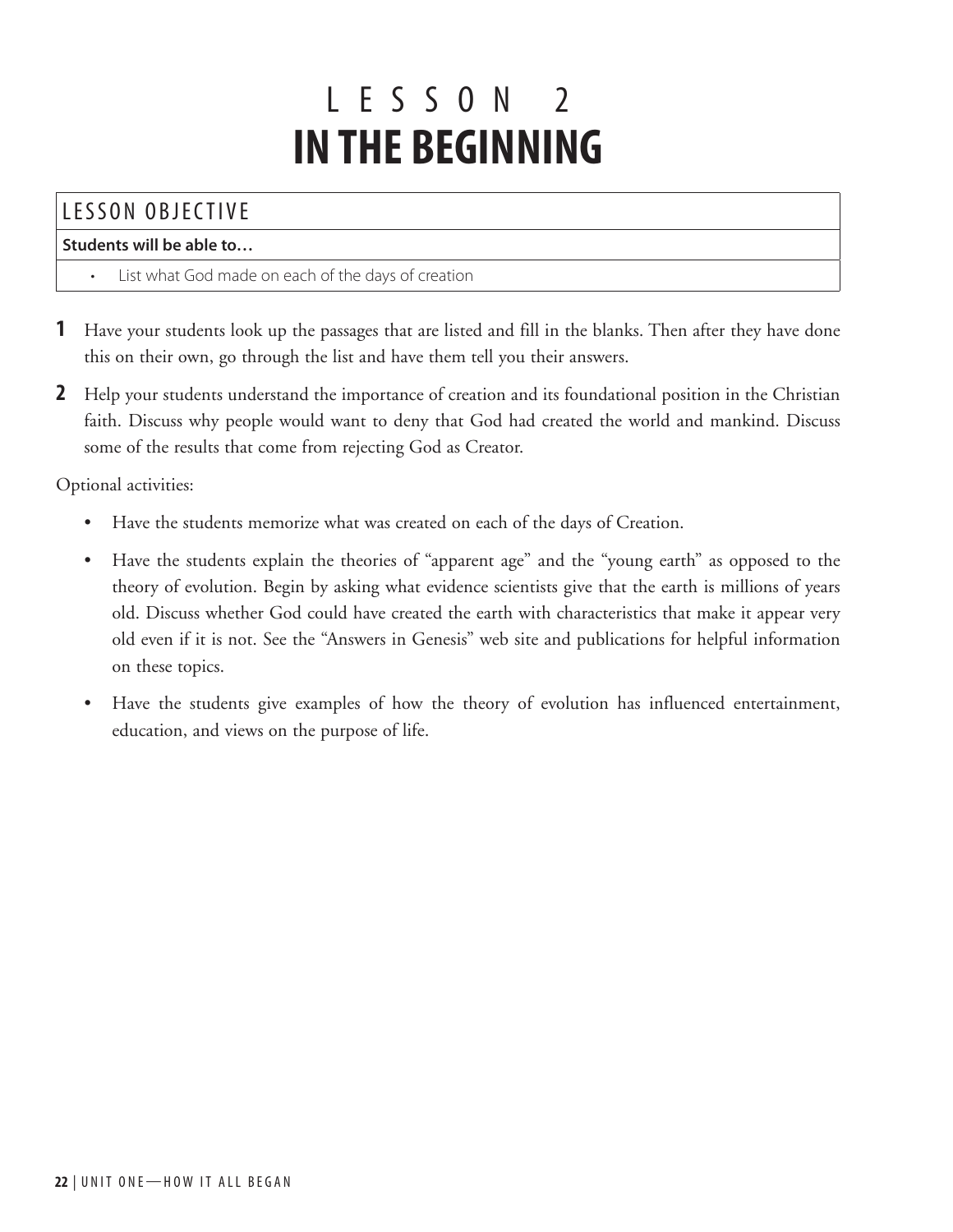|           | IN THE BEGINNING                                                                                                                                                                                                                                                                                                                                                                                                |
|-----------|-----------------------------------------------------------------------------------------------------------------------------------------------------------------------------------------------------------------------------------------------------------------------------------------------------------------------------------------------------------------------------------------------------------------|
|           | <b>GENESIS MEANS "BEGINNING"</b>                                                                                                                                                                                                                                                                                                                                                                                |
|           | Genesis is a book of beginnings.                                                                                                                                                                                                                                                                                                                                                                                |
|           | • The beginning of $earth (1:1-25)$                                                                                                                                                                                                                                                                                                                                                                             |
| $\bullet$ | The beginning of $man$ and $woman$ $(1:26-2:25)$                                                                                                                                                                                                                                                                                                                                                                |
| $\bullet$ | The beginning of $\sin$ in the world $(3:1-7)$                                                                                                                                                                                                                                                                                                                                                                  |
| $\bullet$ | The beginning of ______ redemption ______ and ______ salvation<br>$(3:8-24)$                                                                                                                                                                                                                                                                                                                                    |
| $\bullet$ | The beginning of $\frac{\text{family}}{\text{family}}$ $\frac{\text{life}}{\text{line}}$ (4:1-4)                                                                                                                                                                                                                                                                                                                |
| $\bullet$ | <b>skills</b> $(4:17-22)$                                                                                                                                                                                                                                                                                                                                                                                       |
| $\bullet$ | The beginning of $\frac{\text{nations}}{\text{nations}}$ (10:1-32; 11:1-9)                                                                                                                                                                                                                                                                                                                                      |
| $\bullet$ | The beginning of the $\_\$ Hebrew $\_\$ race $(12:2)$                                                                                                                                                                                                                                                                                                                                                           |
|           | God prepared __ <b>Moses</b> __ to write Genesis by having him trained to read and<br>write in the palace of $\_\_\_\_\_\_\_\_$ Pharoah $\_\_\_\_\_\_$ of $\_\_\_\_\_\_\_\_\_\_\_\_$ (Exo. 2:1-10). God spoke<br><b>Horeb</b> (Exo. 3:1), which is another name for Mount<br>to him at <b>Mount</b><br>Sinai. God also commanded him to write down the laws that are recorded in<br>Exodus through Deuteronomy. |
|           | In the first verse of Genesis, God tells us the most important facts we must know<br>about Him. Write those facts in the blanks.                                                                                                                                                                                                                                                                                |
|           | When: ____________ in the beginning                                                                                                                                                                                                                                                                                                                                                                             |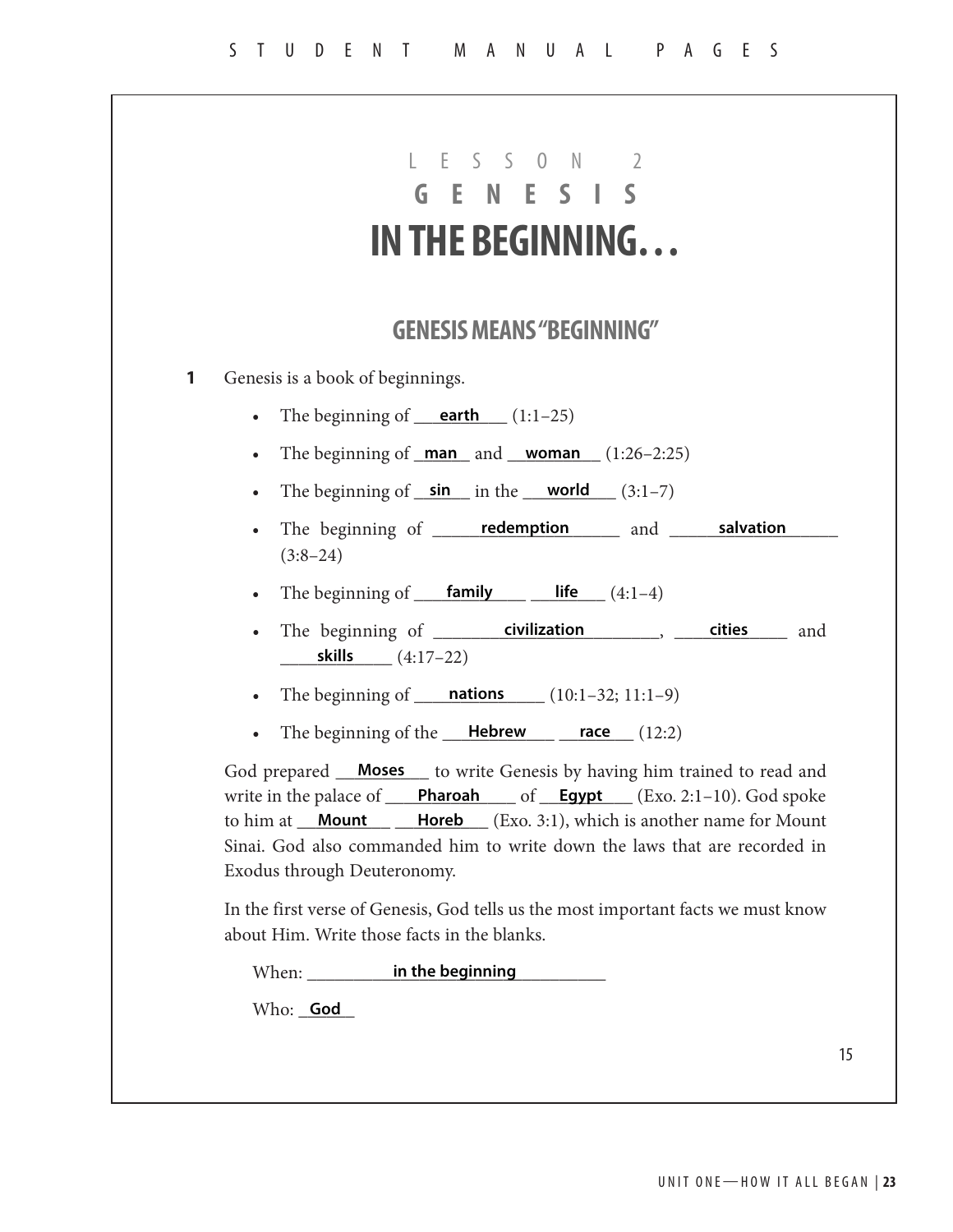How: \_\_\_\_\_\_\_\_\_\_\_\_\_\_ **created**

What: **the heavens and the earth the second sequence of the sequence of the sequence of the sequence of the sequence of the sequence of the sequence of the sequence of the sequence of the sequence of the sequence of the** 

- The only question not answered in that verse is Why? Why did God create the world? David gives us a clue in Psalm 19:1. What is it? **2**
	- <u>to declare His own glory</u> **with an article of the declare His own glory**

## **CREATION: THE BEGINNING OF OUR WORLD**

Study Genesis 1. Place each of the following items in the proper box according to the day on which it was created:

| wild animals | light          | cattle |
|--------------|----------------|--------|
| moon         | sky/atmosphere | fish   |
| trees        | sun            | stars  |
| birds        | plants         | seas   |
| man          |                |        |

| Day 2: sky/atmosphere            |
|----------------------------------|
|                                  |
| Day 4: sun, moon, stars          |
|                                  |
| Day 6: cattle, wild animals, man |
|                                  |
|                                  |

**Extra Assignment:** Write Genesis 1:27 in the space below. Rehearse it until you have it memorized.

\_\_\_\_\_\_\_\_\_\_\_\_\_\_\_\_\_\_\_\_\_\_\_\_\_\_\_\_\_\_\_\_\_\_\_\_\_\_\_\_\_\_\_\_\_\_\_\_\_\_\_\_\_\_\_\_\_\_\_\_\_\_\_\_ \_\_\_\_\_\_\_\_\_\_\_\_\_\_\_\_\_\_\_\_\_\_\_\_\_\_\_\_\_\_\_\_\_\_\_\_\_\_\_\_\_\_\_\_\_\_\_\_\_\_\_\_\_\_\_\_\_\_\_\_\_\_\_\_

\_\_\_\_\_\_\_\_\_\_\_\_\_\_\_\_\_\_\_\_\_\_\_\_\_\_\_\_\_\_\_\_\_\_\_\_\_\_\_\_\_\_\_\_\_\_\_\_\_\_\_\_\_\_\_\_\_\_\_\_\_\_\_\_ **Answers will vary, depending on translation.**

16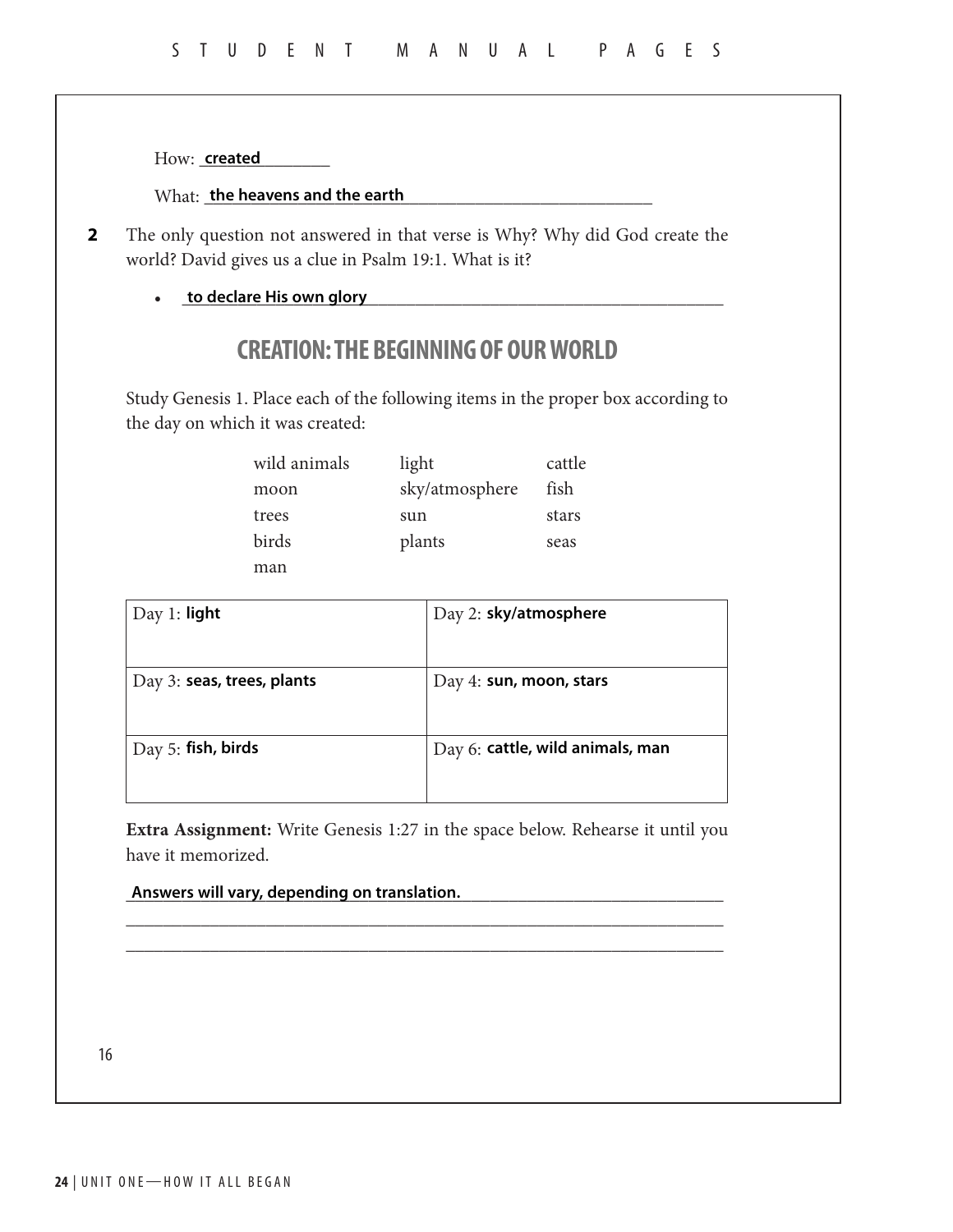## **THINK ABOUT IT**

What would we not know about God if He had not given us the book of Genesis?

\_\_\_\_\_\_\_\_\_\_\_\_\_\_\_\_\_\_\_\_\_\_\_\_\_\_\_\_\_\_\_\_\_\_\_\_\_\_\_\_\_\_\_\_\_\_\_\_\_\_\_\_\_\_\_\_\_\_\_\_\_\_\_\_ \_\_\_\_\_\_\_\_\_\_\_\_\_\_\_\_\_\_\_\_\_\_\_\_\_\_\_\_\_\_\_\_\_\_\_\_\_\_\_\_\_\_\_\_\_\_\_\_\_\_\_\_\_\_\_\_\_\_\_\_\_\_\_\_ \_\_\_\_\_\_\_\_\_\_\_\_\_\_\_\_\_\_\_\_\_\_\_\_\_\_\_\_\_\_\_\_\_\_\_\_\_\_\_\_\_\_\_\_\_\_\_\_\_\_\_\_\_\_\_\_\_\_\_\_\_\_\_\_

\_\_\_\_\_\_\_\_\_\_\_\_\_\_\_\_\_\_\_\_\_\_\_\_\_\_\_\_\_\_\_\_\_\_\_\_\_\_\_\_\_\_\_\_\_\_\_\_\_\_\_\_\_\_\_\_\_\_\_\_\_\_\_\_ **Answers will vary.**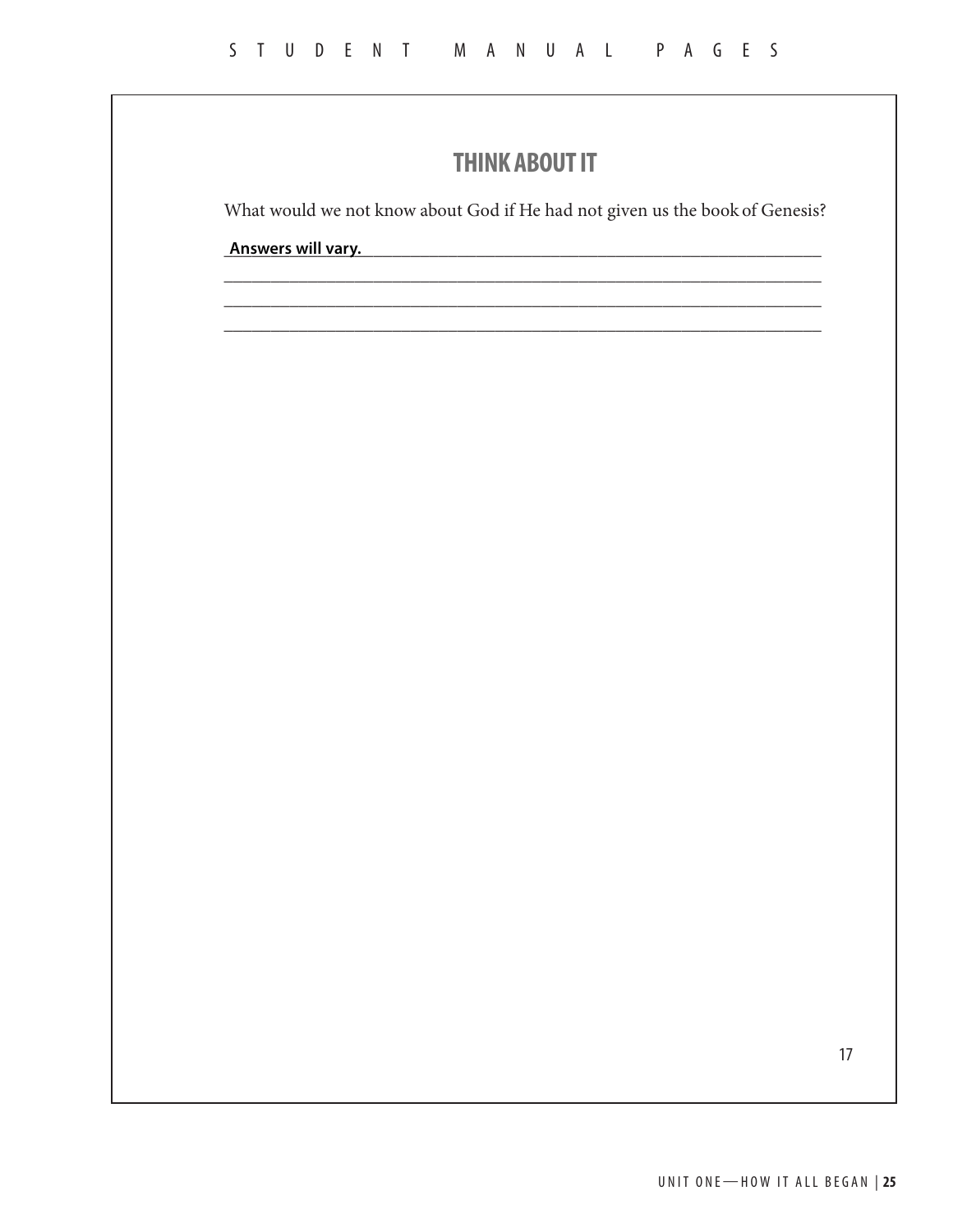## L ESSON 3 **HOW IT FELL APART**

## LESSON OBJECTIVES

#### **Students will be able to…**

- Trace the decline of mankind through the Fall, Flood, and Tower of Babel
- Recognize the consequences of disobedience and trace God's plan of salvation
- **1** Read Genesis 2. Ask the students to describe God's perfect world, the Garden of Eden. Have one of the students make notes on the chalkboard. Ask the students to imagine life in the garden: daily tasks, fun activities, relationship with animals, relationship with God, etc. To help them, review 1:28–31.
- **2** Discuss man's special role in God's creation. Man is like the animals physically, but mentally, spiritually and emotionally he is like God. According to Genesis 1:26, man was created in God's image.

Discuss our responsibilities as caretakers of God's creation. Include the following topics in your discussion: land and water conservation, pollution control, animal conservation, mineral and oil conservation, and general protection of the environment.

**3** Optional assignments:

You might discuss Cain and Abel, whose story is omitted from these lessons. See Genesis 4.

Have your students find out who Enoch was and why he was such a special man to God (Gen. 5:21–24; Heb. 11:5–6).

- **4** Have the students "broadcast" their stories to the class. Then discuss the event, bringing out the central reason why God dispersed the people: they were depending on themselves (the strength of their own unity) rather than upon God.
- **5** Class activity:

Have a Bible drill using the following references: Genesis 1:28; Romans 5:12; Genesis 3:15; Romans 5:8; Psalm 19:1; Genesis 65; Hebrews 11:5; Genesis 9:6.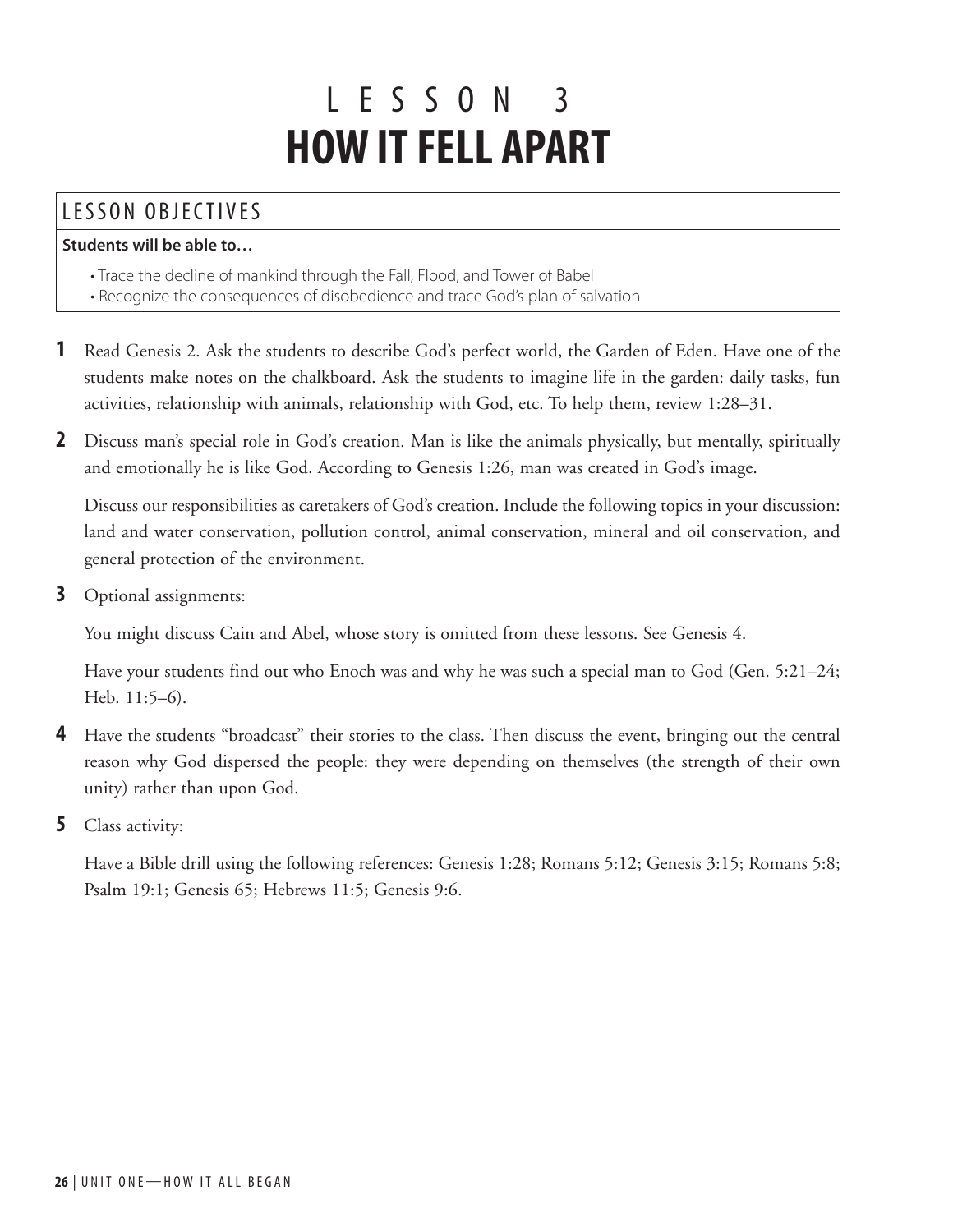|                | <b>HOW IT FELL APART</b>                                                                                 |        |
|----------------|----------------------------------------------------------------------------------------------------------|--------|
|                |                                                                                                          |        |
|                | <b>THE FALL OF MAN</b>                                                                                   |        |
| 17?            | What three commands did God give to Adam and Eve in Genesis 1:28 and 2:15-                               |        |
| 1.             | Multiply and fill the earth.                                                                             |        |
| 2.             | Subdue the earth; rule over the animals and plants.                                                      |        |
|                |                                                                                                          |        |
| 3 <sub>1</sub> | Do not eat of the tree of knowledge of good and evil.                                                    |        |
|                | According to Genesis 3:1-24, what eight things happened to Adam and Eve when<br>they disobeyed God?      |        |
| 1.             | Their eyes were opened to good and evil. (3:7)                                                           |        |
| 2.             | They became afraid of God. $(3.8-10)$                                                                    |        |
| 3.             | They blamed others for their troubles. $(3:12-13)$                                                       |        |
| 4.             | They became enemies of the serpent and his seed. $(3:15)$                                                |        |
| 5.             | Women were made to have increased pain in childbirth.                                                    |        |
|                |                                                                                                          | (3:16) |
| 6.             | Wives were made submissive to their husbands. (3:16)<br>Caring for the earth became hard work. (3:17-19) |        |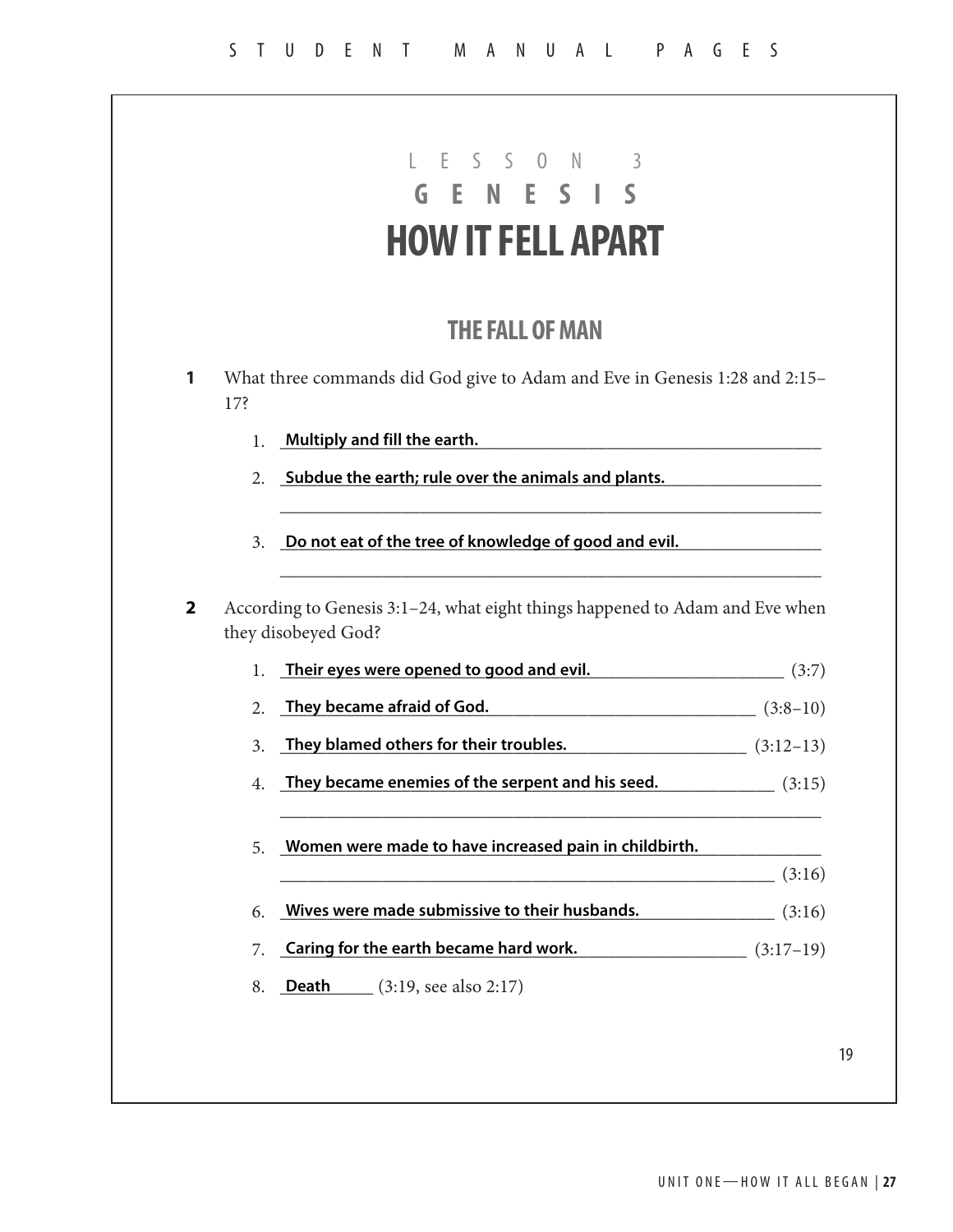This is called "the Fall" because Adam and Eve fell from their perfect relationship with God. They fell from His good pleasure. The world fell, too, because sin had arrived. But God had a perfect plan to save His creation from complete destruction by sin. It would take centuries to prepare for the main event in the plan; it would take the entire history of the earth to finish the plan. Nonetheless, from the very beginning God knew exactly what He intended do.

God told Adam and Eve about His plan in Genesis 3:15. Answer the following questions about this verse:

- Whom does the serpent represent? **Satan**
- If the offspring of the woman is one man who crushes Satan, who would that man be? \_\_\_\_\_\_\_\_\_\_\_\_\_\_\_\_\_\_\_\_\_\_\_\_\_\_\_\_\_\_\_\_\_\_\_\_\_\_\_\_\_\_\_\_\_\_\_ **Christ**
- How did Satan bruise Christ's heel (Mark 14:64)? \_\_\_\_\_\_\_\_\_\_\_\_\_\_\_\_\_\_\_\_\_\_\_\_\_\_\_\_\_\_\_\_\_\_\_\_\_\_\_\_\_\_\_\_\_\_\_\_\_\_\_\_\_\_\_\_\_\_ **by having Him condemned to death**
- How did Christ bruise Satan's head (Rom. 5:6–11, 15–17)? by saving sinners through His death and resurrection, and, in the future, \_\_\_\_\_\_\_\_\_\_\_\_\_\_\_\_\_\_\_\_\_\_\_\_\_\_\_\_\_\_\_\_\_\_\_\_\_\_\_\_\_\_\_\_\_\_\_\_\_\_\_\_\_\_\_\_\_\_ **by His final defeat and judgment of Satan**

**Extra Assignment:** Memorize Genesis 3:15.

### **THE FLOOD**

- Study Genesis 6:1–9:17 and fill in the missing words below. **3**
	- Noah's sons were named **Shem , Ham , and Japheth ...**
	- God decided to destroy the earth because everything man thought and did was <u>evil</u> . God felt <u>grieved</u> (6:6–7) that He had made man because the earth was full of \_\_\_\_\_\_\_\_\_\_\_\_\_\_\_\_ (6:11). **violence** (6:11).
	- God saved Noah and his family from the Flood because Noah was a **righteous/just** man, and he **walked** with God (6:9).

God made a special covenant with Noah. List the six promises that God made to Noah and Noah's six responsibilities.

20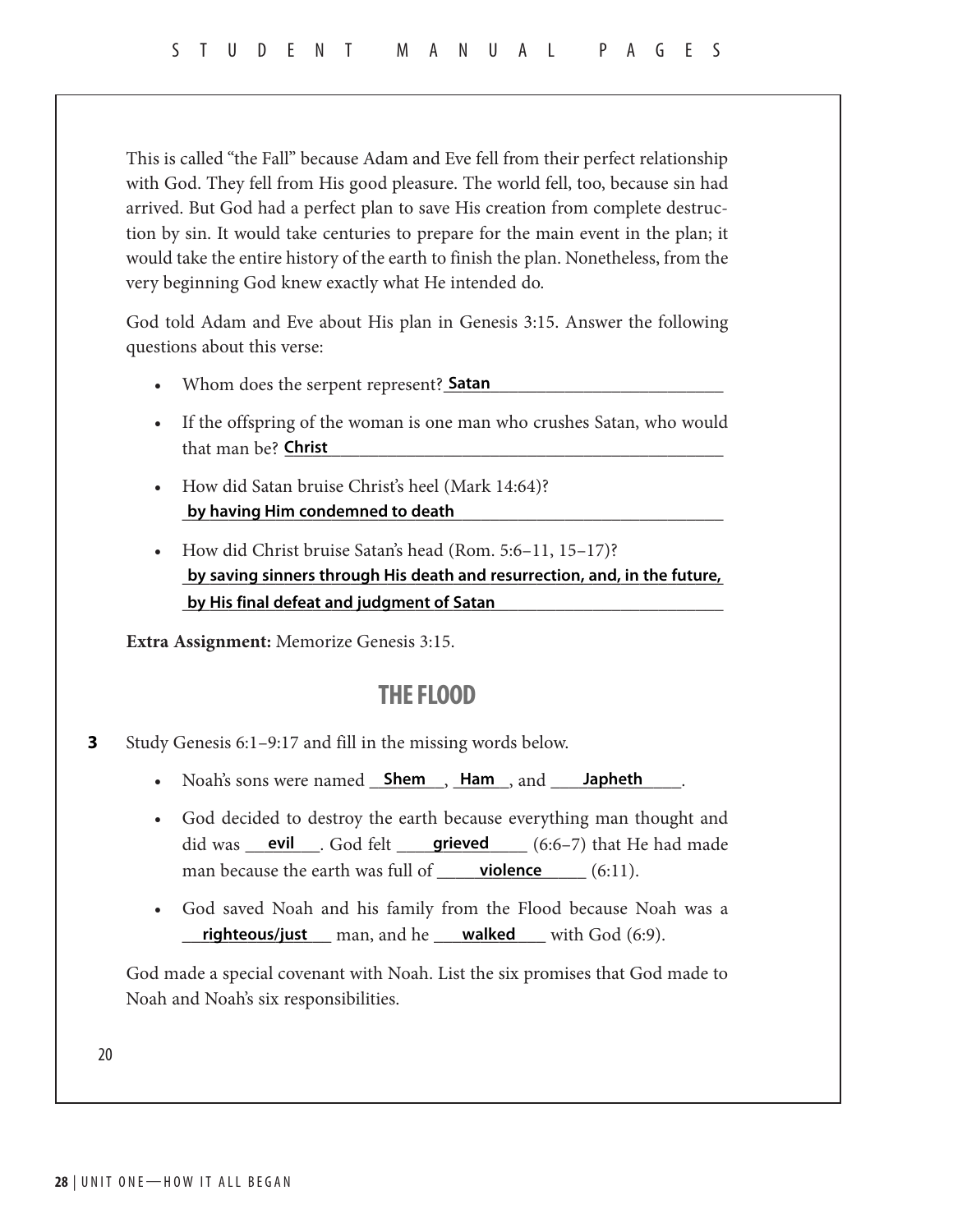| <b>GOD'S PROMISES</b>                                                 | <b>NOAH'S RESPONSIBILITIES</b>                       |
|-----------------------------------------------------------------------|------------------------------------------------------|
| $6:17$ to send a flood                                                | $6:14-16$ to build an ark according to<br>God's plan |
| $6:18$ to spare Noah's family                                         | $6:19-21$ to gather animals on an ark                |
| $8:21-22$ never to curse the earth or<br>destroy all creatures again  | $8:20$ to honor God with sacrifices                  |
| $9:2-3$ to make man caretaker of the<br>earth                         | $9:1, 7$ to multiply and fill the earth              |
| $9:9-11$ never to send another world-<br>wide flood                   | 9:4 not to eat bloody meat                           |
| $9:12-17$ to set a rainbow in the sky to<br>remind men of His promise | 9:5-6 not to kill people                             |

## **THE TOWER OF BABEL**

Imagine that you are a radio news reporter during the time recorded in Genesis 11:1–9. On a separate sheet of paper, write a news story about the day God confused the languages at Babel. Add some details by using a Bible dictionary, encyclopedia, or commentary. Create some other details using your imagination. (Remember, a good news story tells who, what, when, where, how, and why.) **4**

## **THINK ABOUT IT**

What was God revealing about Himself when He promised a plan to redeem people in Genesis 3:15 and when He provided a way of deliverance for Noah and his family? Land was revealing that He is a gracious God who saves His **hold was a struck to the same of the s** \_\_\_\_\_\_\_\_\_\_\_\_\_\_\_\_\_\_\_\_\_\_\_\_\_\_\_\_\_\_\_\_\_\_\_\_\_\_\_\_\_\_\_\_\_\_\_\_\_\_\_\_\_\_\_\_\_\_\_\_\_\_\_\_ **5 people.**

Why was God displeased with the intentions of the people who built the Tower of Babel? They were trying to make a name for themselves rather than \_\_\_\_\_\_\_\_\_\_\_\_\_\_\_\_\_\_\_\_\_\_\_\_\_\_\_\_\_\_\_\_\_\_\_\_\_\_\_\_\_\_\_\_\_\_\_\_\_\_\_\_\_\_\_\_\_\_\_\_\_\_\_\_ **honoring His name.**

21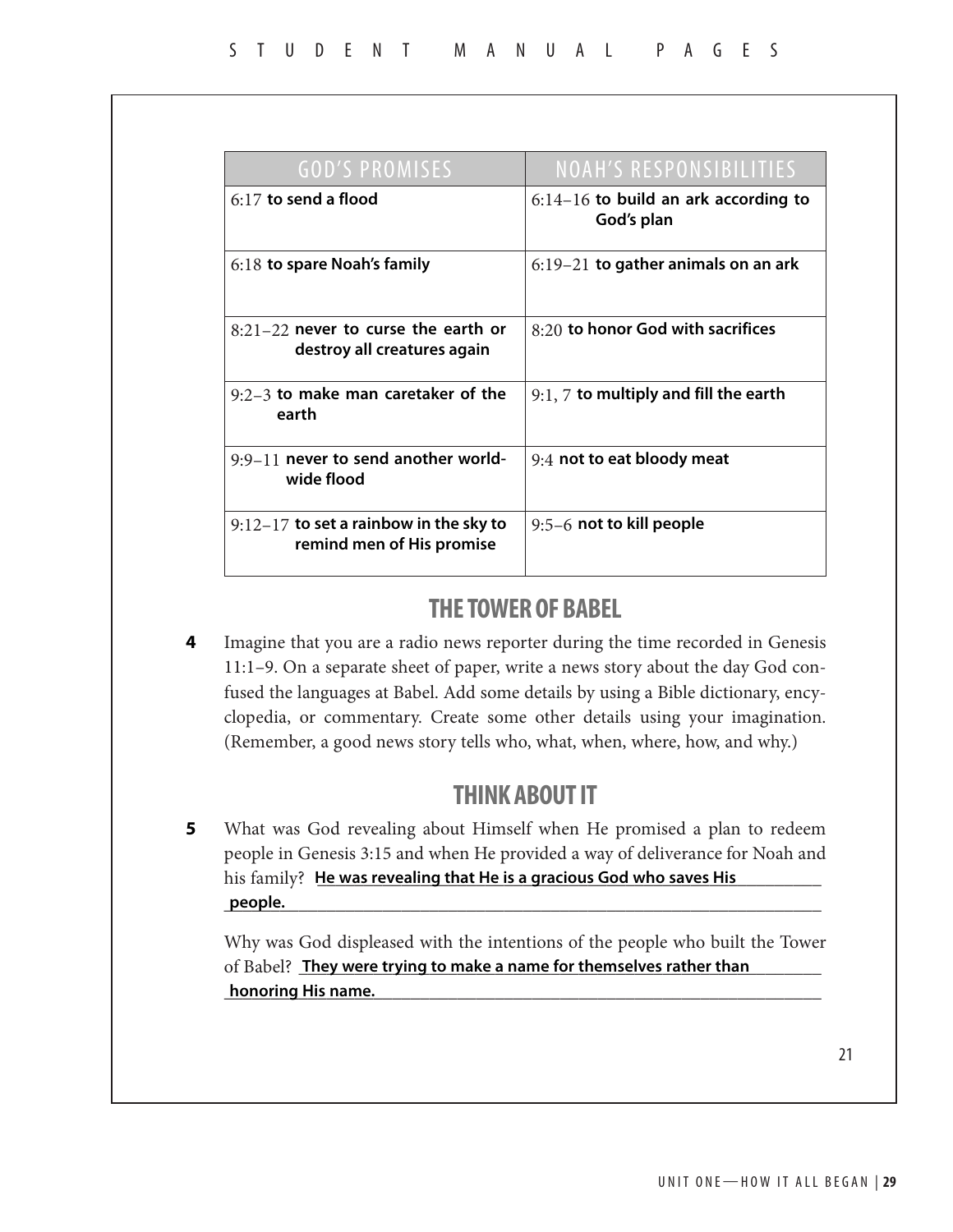## L ESSON 4 **ABRAHAM**

## LESSON OBJECTIVES

#### **Students will be able to…**

- List the promises of God's covenant with Abraham
- Discuss the relationship between faith and obedience
- **1** From Ur to Haran is nearly 800 miles. From Haran to Canaan is about 500 miles. See if your class can calculate how long each of these journeys might take. Take into account that they would travel with slow ox-drawn carts filled with possessions. Part of the journey might follow a dirt road. Some of it would be over rough country with no road. They might do well to cover ten miles a day.
- **2** Read Hebrews 11:1–12. Knowledge is based on experienced facts. For example, I know this room exists because I see it. Faith is based on both experienced facts and second-hand facts—that is, what someone trustworthy says or promises.

For example, a trustworthy person tells me that in another room in this building all the furniture is made of chocolate. That the person is trustworthy is an experienced fact. But chocolate? Until I can see the room for myself, I must choose either to believe or disbelieve the person who told me. If I believe him, that's faith. Once I see the chocolate room and nibble an armchair, it becomes experience and is no longer faith.

We have not seen God and can believe in His existence only by faith. We have good facts—such as the existence of our complex world, the Bible, and the life, death, and resurrection of Jesus Christ—on which to base that faith.

Abraham knew that God existed because God had spoken to Him, but he had not experienced a son. Having a son was inconceivable at Abraham and Sarah's age. He accepted that promise by faith.

- **3** According to Paul, righteousness comes by faith alone. This principle did not begin with the new covenant. How do we know? Because we see that it was at work back in Abraham's day (see Gen. 15:6).
- **4** Remind the students that in Abraham's hometown of Ur, the people made human sacrifices to the moongod. Human sacrifice may not have sounded that strange to Abraham.
- **5** Ask the class when they think Isaac realized that he was about to be sacrificed. How do you think he reacted? Did he have faith? In whom?
- **6** Point out Abraham's key statement in 22:8. God always provides for those who put their confidence in Him. He never lets us down. In discussing Abraham's faith, review Hebrews 11:17–19. Faith and obedience are intertwined in this story. Neither can they be separated in the Christian life.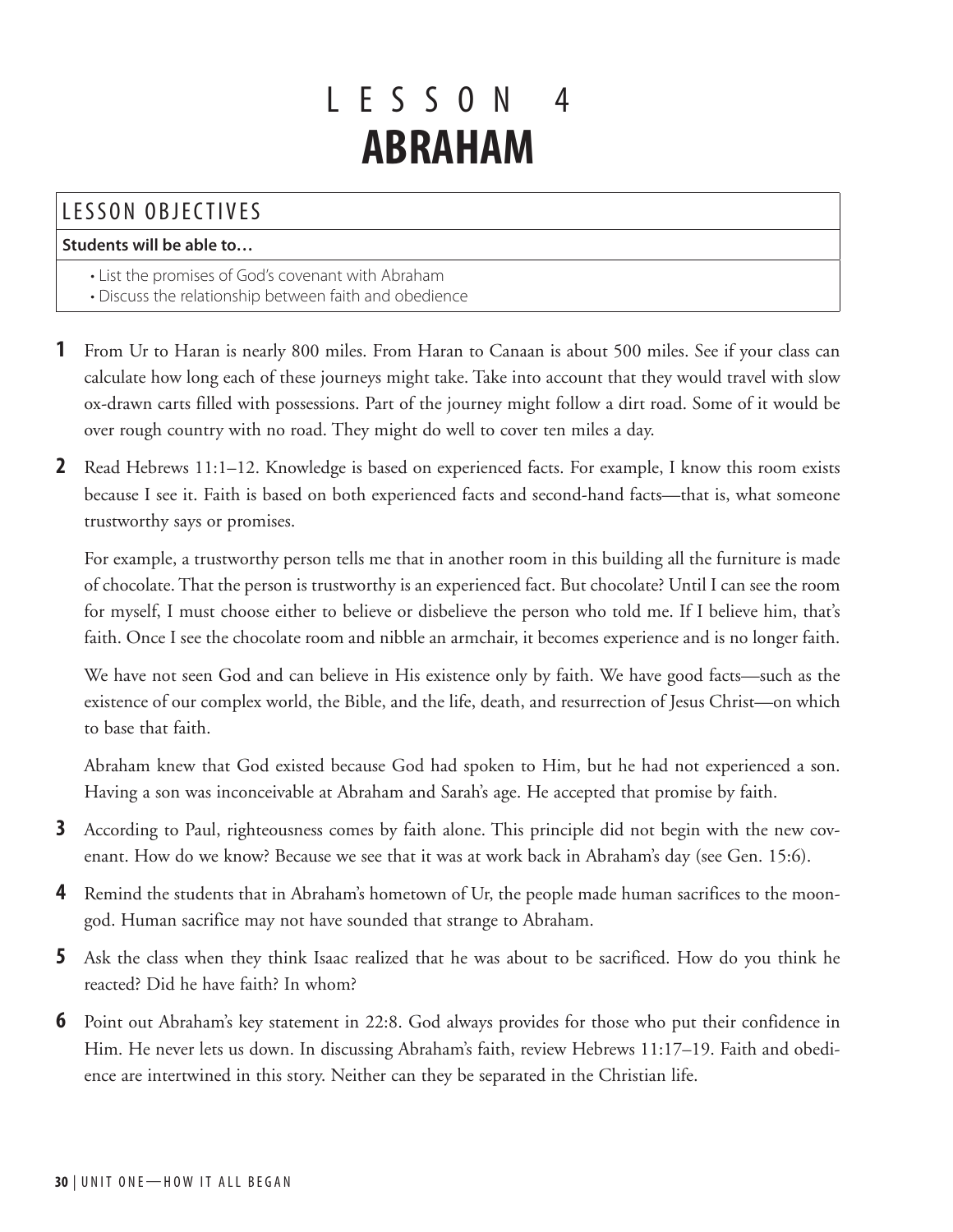- **7** Note the following comparisons between Isaac and Christ.
	- Both were innocent yet sentenced to die.
	- Both carried the instruments of sacrifice on their backs.
	- Both were led up a mountain or hill.
	- Both carried on with faith in their fathers.
	- Both were only sons of their fathers (Gen. 22:2).

Note the following comparisons between Isaac and a sinner.

- Both are doomed without mercy.
- Both are spared by a substitute sacrifice.

Note that at the end of the story, Isaac's is no longer a valid comparison to Christ. The ram stuck in the thicket is. The ram provides the sacrifice that takes the place of Isaac, the sinner.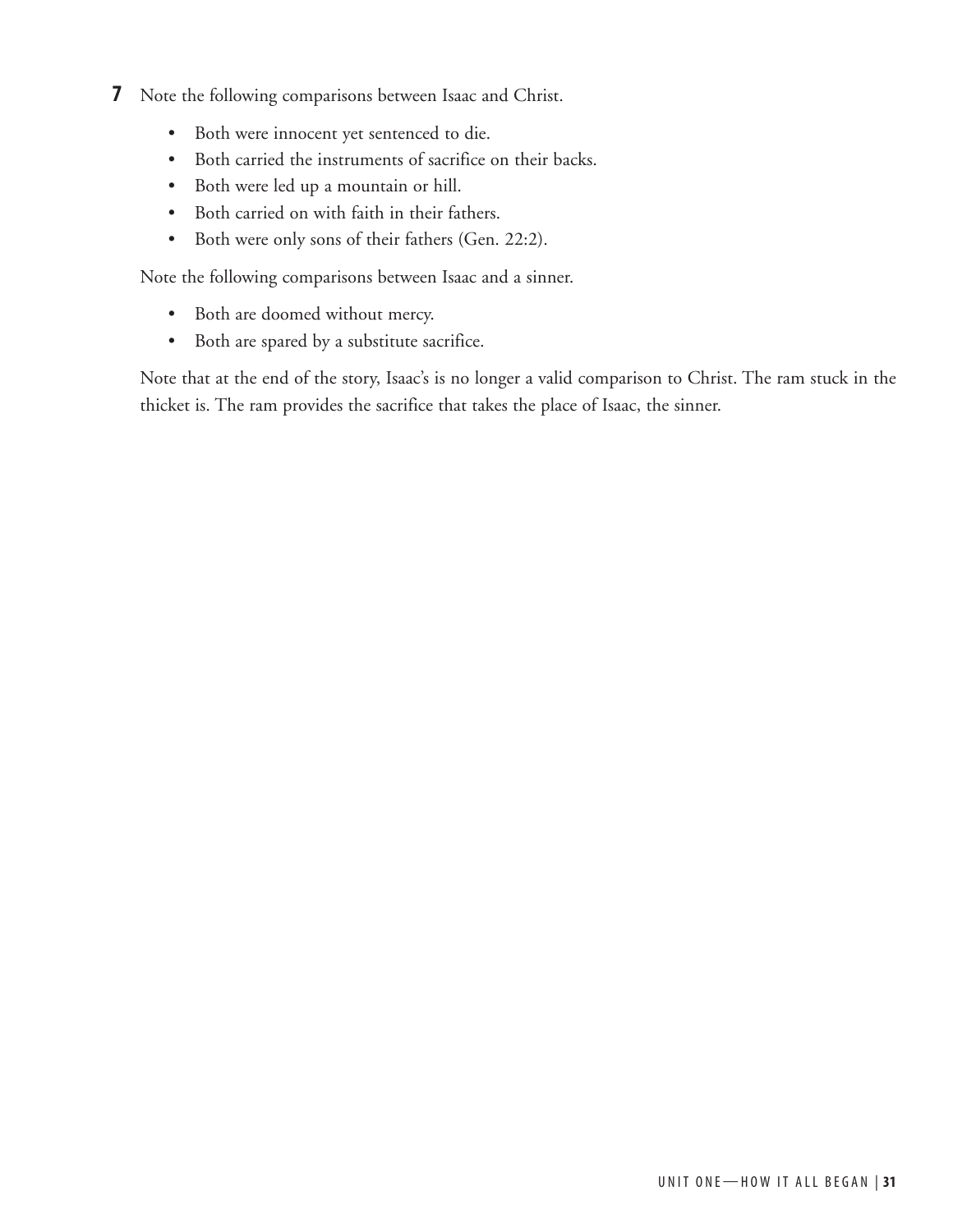## LESSON 4 **GENESIS ABRAHAM**

## **THE CITY OF UR**

Abram, whose name God later changed to Abraham, grew up in a city called Ur of the Chaldees. The Chaldees lived in the area of what is today Iraq and built magnificent cities. In Ur's famous schools and libraries, students learned reading and writing. They wrote with sticks on clay tablets. Many of these tablets, or "books," have been found at Ur and other ruined cities where the Chaldeans lived.

Citizens of Ur worshipped the moon-god, Nannar. Sometimes they offered human sacrifices to her. Using the following verses, trace on the map Abraham's journey from Ur to Canaan: Genesis 11:31; 12:1, 4–5. **1**

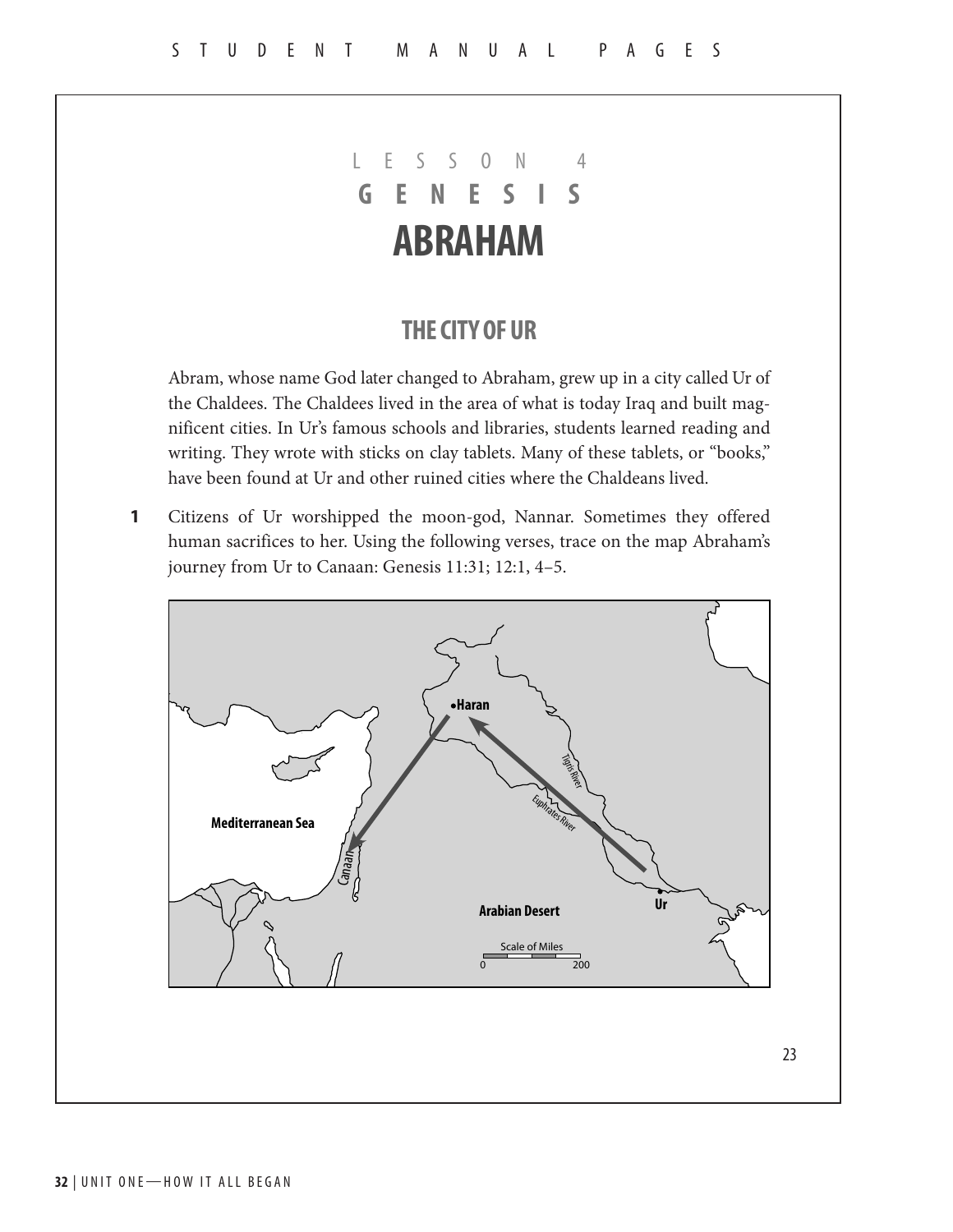## **GOD PROMISED ABRAHAM…**

Match the following verses to the appropriate promises. Write the letter of the references in the blanks to the left of the promise.

| 12:2a                                                  | His children would become a great nation.<br>$\overline{1}$ . |                                                                         | 12:2a |
|--------------------------------------------------------|---------------------------------------------------------------|-------------------------------------------------------------------------|-------|
| 12:3a                                                  | 2 <sub>1</sub>                                                | God would bless those who blessed him.                                  | 12:2h |
| 12:7                                                   | $\mathcal{B}_{\mathcal{A}}$                                   | His descendants would own the land of Canaan.<br>12:3a                  |       |
| $18:1 - 5$                                             | 4 <sup>1</sup>                                                | He and Sarah would have a son.<br>12.3h                                 |       |
| 12:3c; 22:18                                           | 5.                                                            | All nations would be blessed by one of his descendants.<br>12:3c; 22:18 |       |
| 15:1                                                   | God would protect Abraham like a shield.<br>б.                |                                                                         | 12.7  |
| 12:2 <sub>b</sub>                                      | He would be a great man who would bless others.<br>15:1<br>7. |                                                                         |       |
| 12:3 <sub>b</sub><br>God would curse his enemies.<br>8 |                                                               | $18:1 - 15$                                                             |       |

### **…AND ABRAHAM BELIEVED GOD**

Write Genesis 15:6 in the following space: **Answers will vary, depending on** \_\_\_\_\_\_\_\_\_\_\_\_\_\_\_\_\_\_\_\_\_\_\_\_\_\_\_\_\_\_\_\_\_\_\_\_\_\_\_\_\_\_\_\_\_\_\_\_\_\_\_\_\_\_\_\_\_\_\_\_\_\_\_\_ **translation.**

\_\_\_\_\_\_\_\_\_\_\_\_\_\_\_\_\_\_\_\_\_\_\_\_\_\_\_\_\_\_\_\_\_\_\_\_\_\_\_\_\_\_\_\_\_\_\_\_\_\_\_\_\_\_\_\_\_\_\_\_\_\_\_\_

Abraham believed what God told him, even though it sounded impossible. How could God make his descendants a great nation when he was old, had no children, and his wife was unable to bear children? Abraham asked questions (15:2) and wondered how God would keep His promises, but he never doubted that God would do it.

Do you ever wonder how God is going to work out His promises? Maybe He asks you to control your temper, and you think you can't. Maybe He asks you to tell the truth, but you are afraid. Sometimes it seems as though God doesn't mean what He says in His promises. But when you obey Him, you discover that with His help you *can* do whatever He asks (Phil. 4:13). It's never as impossible as you think!

Just like Abraham, all of us wonder about God's plan. But that doesn't mean that we lose faith. We still believe that God is going to carry out His plan. We're just not sure about all of the details of that plan.

24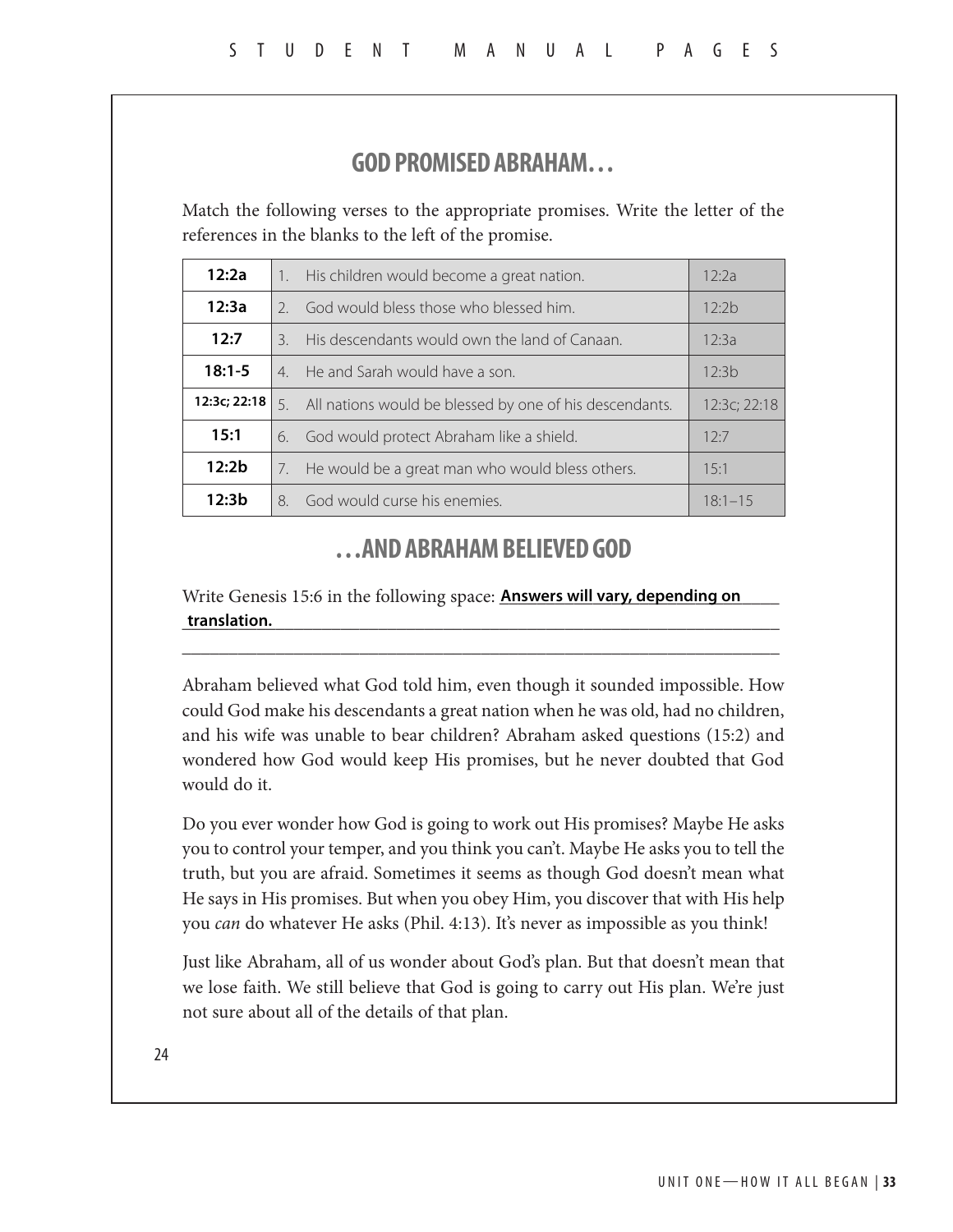God rewards faith. Abraham believed, and God counted that faith as righteousness. God declared him to be righteous, in spite of his faults, because he believed. Do you think that God does the same with us?

Define *faith*: **2 trust; believing in something you have not seen or experienced**

Read Romans. 3:22–24. According to Paul, how does a person become good (righteous and just)? **by faith; through God's grace and Christ's redemption 3**

The implication is that when God sees believers, He sees neither their sinfulness nor some goodness that they have produced, but rather the righteousness of His holy Son.

\_\_\_\_\_\_\_\_\_\_\_\_\_\_\_\_\_\_\_\_\_\_\_\_\_\_\_\_\_\_\_\_\_\_\_\_\_\_\_\_\_\_\_\_\_\_\_\_\_\_\_\_\_\_\_\_\_\_\_\_\_\_\_\_

One of the greatest demonstrations of Abraham's faith is found in Genesis 22:1–18. After reading that passage, check T (true) or F (false) for each statement.

| 4  |                    | $X[T] \cup F$ 1. God told Abraham to go to the mountain to sacrifice his |
|----|--------------------|--------------------------------------------------------------------------|
|    |                    | only son, Isaac.                                                         |
|    |                    |                                                                          |
|    |                    | Abraham.                                                                 |
|    |                    | $\Box$ T   $\Box$ F 3. Abraham refused to go.                            |
| -5 | $X$ $T$ $\Box$ $F$ | 4. Isaac did not know that he was to be the sacrifice.                   |
|    | $X$ $T$ $\Box$ $F$ | 5. God provided a ram to take Isaac's place on the altar.                |
| 6  | $X T  \Box F$      | 6. Abraham named the place Yahweh-jireh, or "The Lord will               |
|    |                    | provide."                                                                |
|    |                    |                                                                          |

## **THINK ABOUT IT**

What was God revealing about Himself when He called Abram out of a land of idolatry to become the father of a great nation with a special relationship to God? \_\_\_\_\_\_\_\_\_\_\_\_\_\_\_\_\_\_\_\_\_\_\_\_\_\_\_\_\_\_\_\_\_\_\_\_\_\_\_\_\_\_\_\_\_\_\_\_\_\_\_\_\_\_\_\_\_\_\_\_\_\_\_\_ **Answers will vary.7**

\_\_\_\_\_\_\_\_\_\_\_\_\_\_\_\_\_\_\_\_\_\_\_\_\_\_\_\_\_\_\_\_\_\_\_\_\_\_\_\_\_\_\_\_\_\_\_\_\_\_\_\_\_\_\_\_\_\_\_\_\_\_\_\_ \_\_\_\_\_\_\_\_\_\_\_\_\_\_\_\_\_\_\_\_\_\_\_\_\_\_\_\_\_\_\_\_\_\_\_\_\_\_\_\_\_\_\_\_\_\_\_\_\_\_\_\_\_\_\_\_\_\_\_\_\_\_\_\_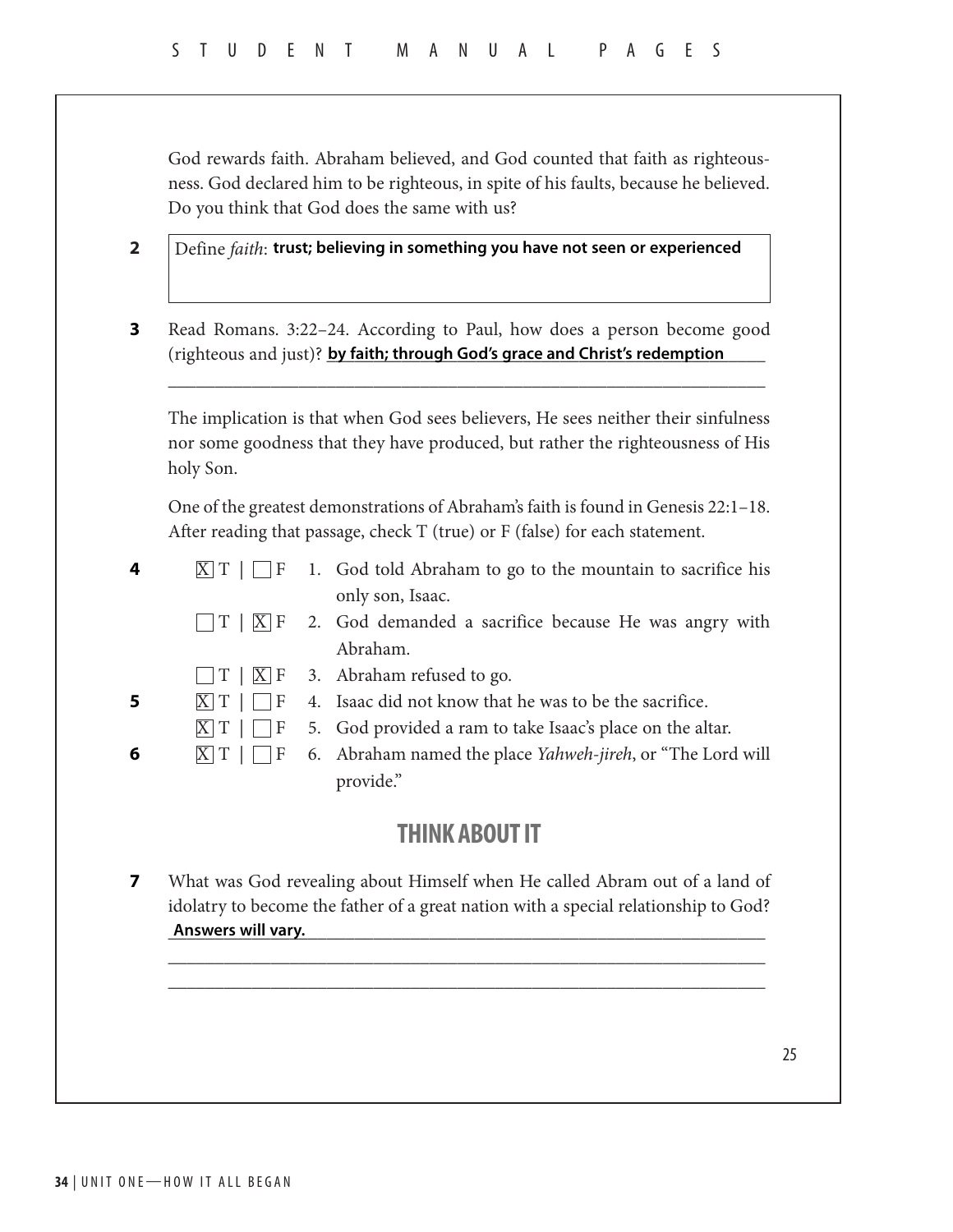# L ESSON 5 **WHO'S WHO?**

## LESSON OBJECTIVES

#### **Students will be able to…**

- Draw Israel's family tree from Abraham to the twelve tribes
- Recognize that God is always working to accomplish His plan for His people.
- Describe how God used Joseph to fulfill promises to Abraham
- **1** Complete the chart together as a class, reading the verses and following the story of Abraham's descendants.
- **2** Optional assignment:

Have your students read through Genesis 37 and list all the ways God providentially allowed Joseph to be removed from his home and sold into slavery in Egypt. Compile a list of the providences on the board. Then discuss the fact that God is not once mentioned by name in this chapter. God often works behind the scenes to accomplish His plan for His people.

**3** Assign reading of Genesis 42–45. Then discuss how God used Joseph to save his brothers' families and his father. How did this relate to God's promise to Abraham in 22:17? How did it relate to another of God's promises to Abraham in 15:13?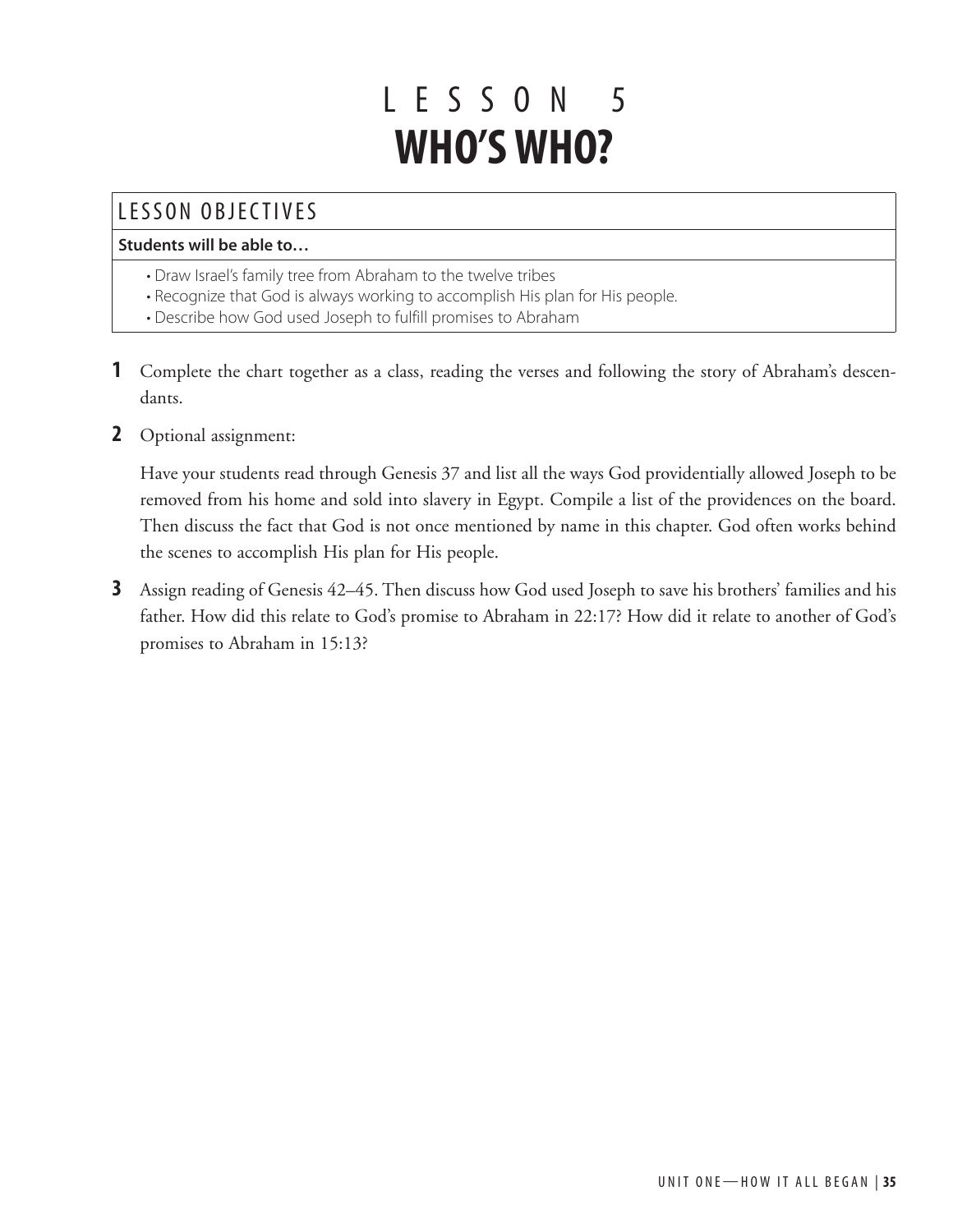## LESSON 5 **GENESIS WHO'S WHO?**

### **ISRAEL'S FAMILY TREE**

Abraham's family multiplied just as God had promised. Place the following names on Israel's family tree on the following page. Wives' names go in the box that is connected by a broken line to their husbands' names. Be sure to match the twelve sons of Jacob with the right mothers. Names go in order of birth, starting with the eldest at the top. **1**

| Abraham          | Dan (30:4-6)        | Sarah              |
|------------------|---------------------|--------------------|
| Isaac            | Naphtali (30:7-8)   | Rebekah (24:61-67) |
| Jacob (25:21–26) | Gad (30:9-11)       | Leah (29:32)       |
| Esau (25:21-26)  | Asher (30:12-13)    | Rachel (30:22-23)  |
| Reuben (29:32)   | Issachar (30:17-18) | Bilhah $(30:1-5)$  |
| Simeon (29:33)   | Zebulun (30:19–20)  | Zilpah (30:9)      |
| Levi (29:34)     | Joseph (30:22-24)   | Edomites (36:8–9)  |
| Judah (29:35)    | Benjamin (35:16-18) |                    |

#### **WHAT HAPPENED NEXT?**

- **2** God changed **Jacob's Israel Israel** (35:9–10).
	- **10seph's brothers** threw him into a <u>pit</u> because they were jealous of him because Jacob had given him a <u>special coat</u> **(or coat of many colors)**, and he had told them about his dreams of \_\_\_\_\_\_\_\_\_\_\_\_ over his family (37:1–24). **ruling**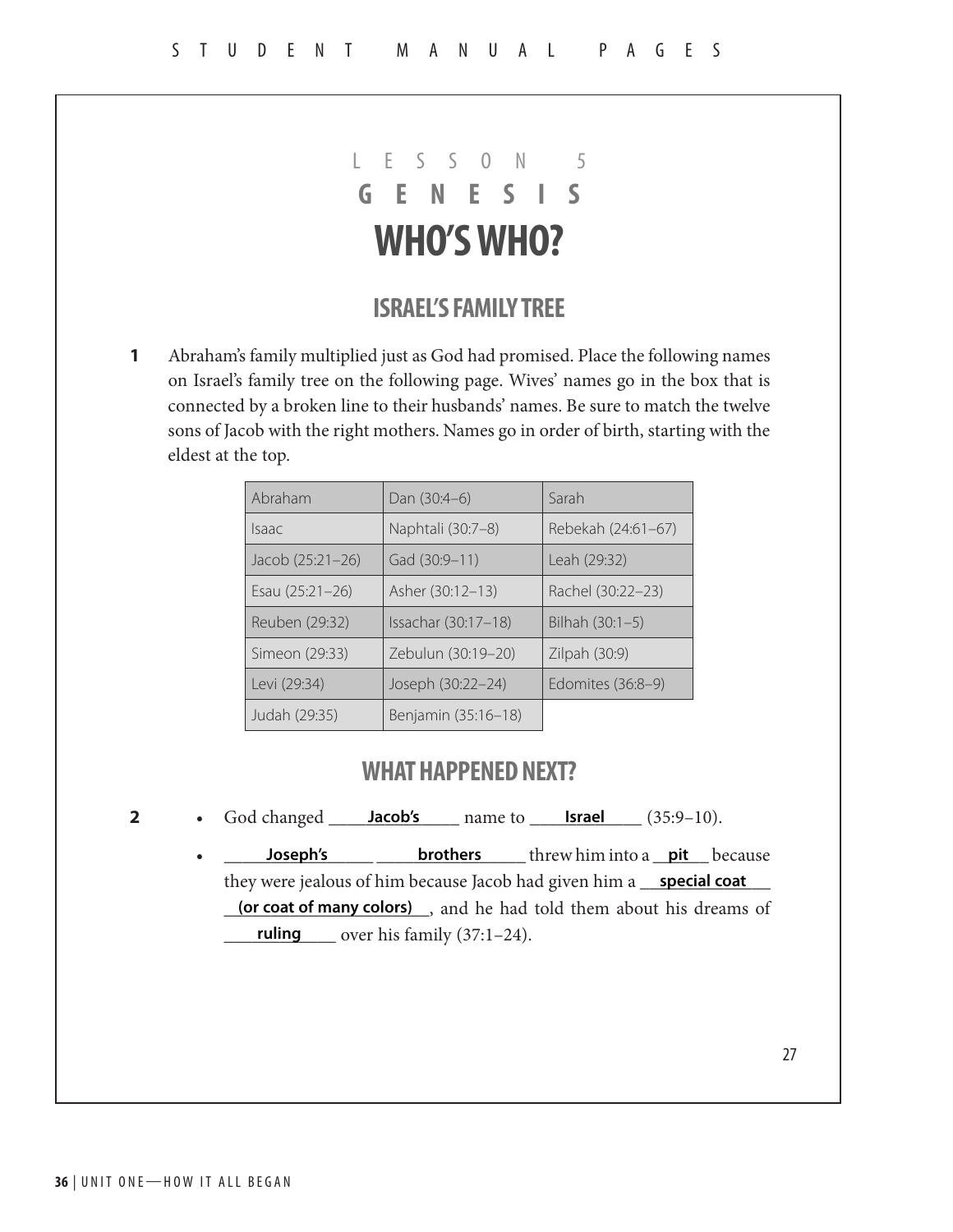

UNIT ONE—HOW IT ALL BEGAN | **37** e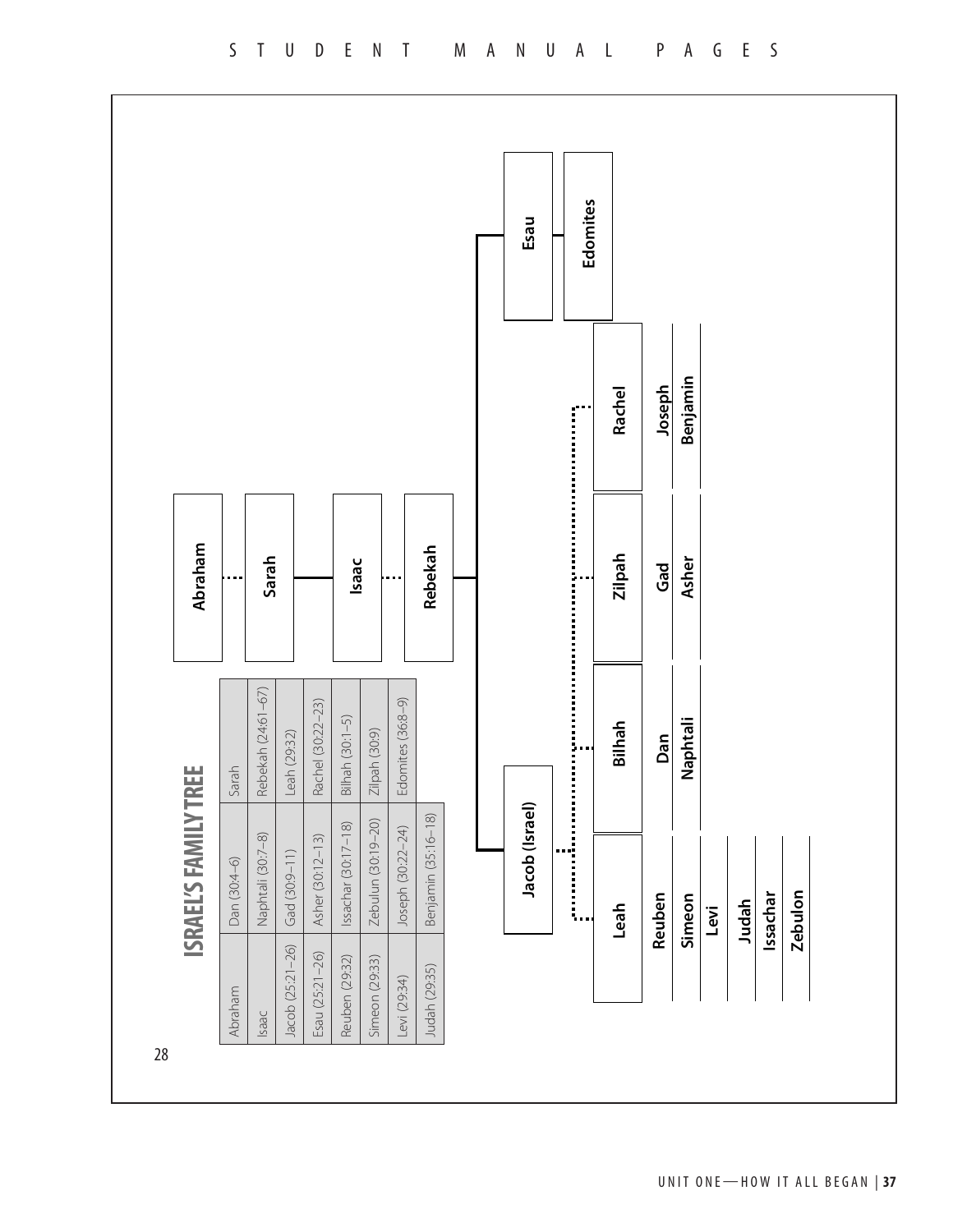- The **Ishmaelites Joseph** as a slave and took him to Egypt where they sold him to **Potiphar**, the captain of Pharaoh's guard (37:25–36).
- Joseph went to prison because \_\_\_\_\_\_\_\_\_\_\_\_\_\_\_\_\_\_\_\_\_\_\_\_\_\_\_\_\_\_ **Potiphar's wife** falsely accused him. Nonetheless, Joseph succeeded in whatever he did because \_\_\_\_\_\_\_\_\_\_\_\_\_\_\_\_\_\_\_\_\_\_\_\_\_\_\_\_\_\_\_\_\_\_\_\_\_\_\_\_\_\_ (39:1–23). **the Lord was with him**
- Joseph got out of prison by **interpreting Pharoah's dream**
- Pharaoh put Joseph in charge of the whole land of Egypt **the mass of the whole land of Egypt**
- Joseph stored up <u>food</u> for <u>seven</u> years. He saved Egypt from a **famine** that lasted **seven** years (41:1–57).
- **3** Joseph's brothers bowed before him to ask for <u>corn</u> (42:1-26).

**Extra Assignment:** (The answers to the following questions are found somewhere in the chapters in Genesis that we have covered in this lesson.)

- Jacob's wife Leah also had a daughter named **Dinah (30:21)** ...
- Joseph's two sons were named **Manasseh** and **Ephraim (41:50-52)**.

## **THINK ABOUT IT**

What does Genesis 50:20 reveal about God's purposes for Joseph's slavery and imprisonment? \_\_\_\_\_\_\_\_\_\_\_\_\_\_\_\_\_\_\_\_\_\_\_\_\_\_\_\_\_\_\_\_\_\_\_\_\_\_\_\_\_\_\_\_\_\_\_\_\_\_\_ **Answers will vary.**

\_\_\_\_\_\_\_\_\_\_\_\_\_\_\_\_\_\_\_\_\_\_\_\_\_\_\_\_\_\_\_\_\_\_\_\_\_\_\_\_\_\_\_\_\_\_\_\_\_\_\_\_\_\_\_\_\_\_\_\_\_\_\_\_ \_\_\_\_\_\_\_\_\_\_\_\_\_\_\_\_\_\_\_\_\_\_\_\_\_\_\_\_\_\_\_\_\_\_\_\_\_\_\_\_\_\_\_\_\_\_\_\_\_\_\_\_\_\_\_\_\_\_\_\_\_\_\_\_ \_\_\_\_\_\_\_\_\_\_\_\_\_\_\_\_\_\_\_\_\_\_\_\_\_\_\_\_\_\_\_\_\_\_\_\_\_\_\_\_\_\_\_\_\_\_\_\_\_\_\_\_\_\_\_\_\_\_\_\_\_\_\_\_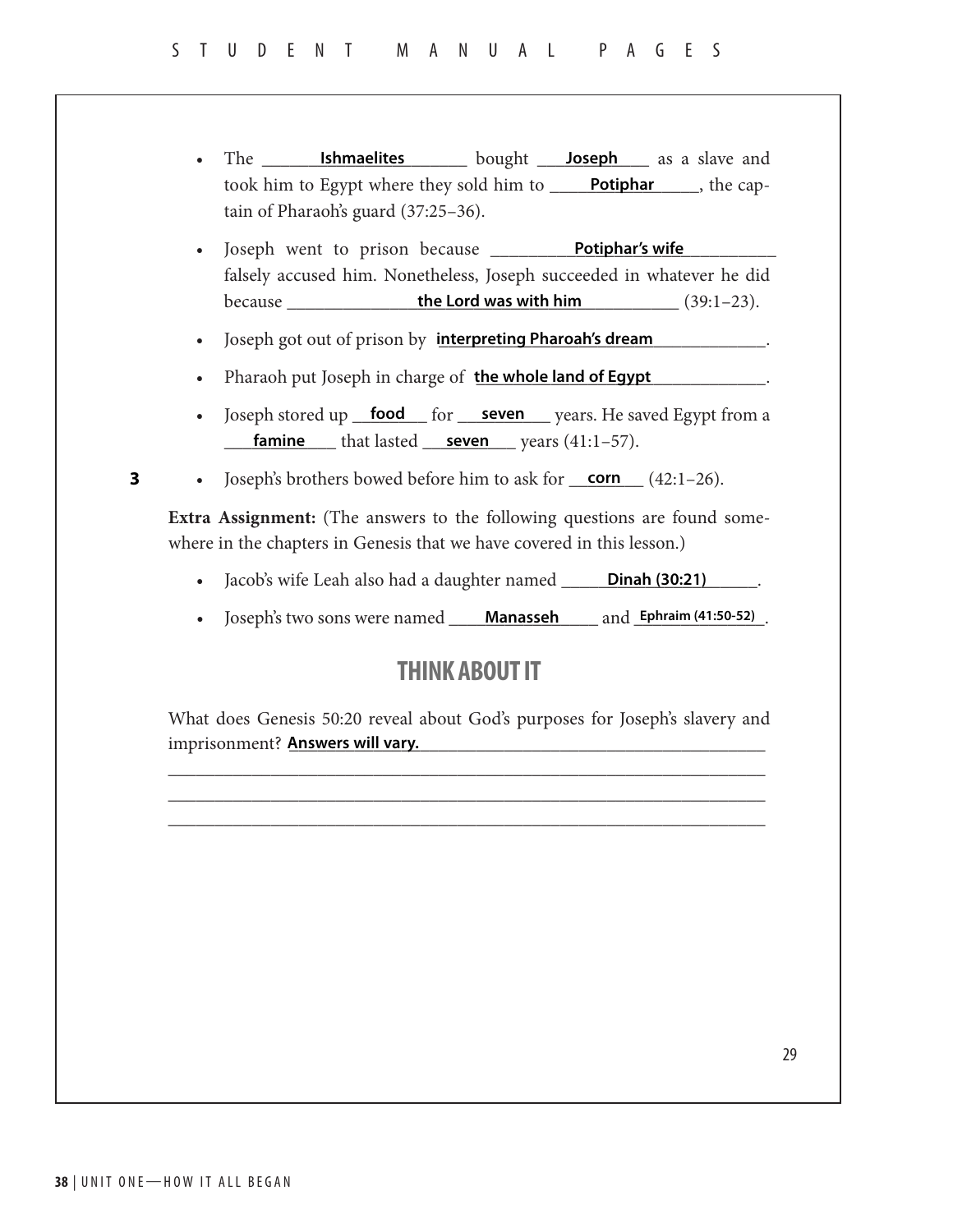# **UNIT ONE: LESSONS 1–5 REVIEW**

## **IDENTIFICATION**

Use the following word list to play a letter-guessing game like "Wheel of Fortune" or to hold a spelling bee. As you play, review the significance of each person or thing.

| <b>Bible</b>  | Judah           | inspiration    | Issachar        |
|---------------|-----------------|----------------|-----------------|
| Noah          | Zebulun         | Adam           | Dan             |
| Eve           | Naphtali        | <b>Babel</b>   | Gad             |
| Abraham       | Asher           | Jacob          | Joseph          |
| Esau          | <b>Benjamin</b> | Isaac          | <b>Manasseh</b> |
| <b>Rachel</b> | <b>Ephraim</b>  | <b>Rebekah</b> | faith           |
| Leah          | Pharaoh         | <b>Bilhah</b>  | Egypt           |
| Zilpah        | Potiphar        | Reuben         | <b>Genesis</b>  |
| Simeon        | Haran           | Levi           | Ur              |

## **COVENANTS**

Appoint a scribe (someone to write on the board). Each student suggests a promise God made in Noah's covenant. If the class approves, it is written on the board. If the class does not approve, it is not. If students are stumped, have them look back to Lesson 3 in their books. Do the same with God's promises to Abraham listed in Lesson 4.

## **MEMORY WORK**

Recite Genesis 1:27 together. Then have a relay race with two teams. Once the race begins, the first student from each team races to the board, writes the first word of the verse, and then races back to his seat. The second student then races to the board to write the second word and so on. The first team to complete the verse correctly wins.

## **CREATION DAYS**

Draw seven circles on the board and label them with the numbers 1–7 to stand for the seven days of the creation week. Divide the class into two teams. Using the list of items in Lesson 2, give the first student on Team A one of the items on the list, and tell him to go to the board and write it in the correct circle. Once the student has done this, ask his team if they agree with his choice. The scoring is as follows:

- If the team agrees and the student is right, the team gets 10 points.
- If the team disagrees and the student is right, the team gets 3 points.
- If the team disagrees and the student is wrong, the team gets 3 points.
- If the team agrees and the student is wrong, the team gets 0 points.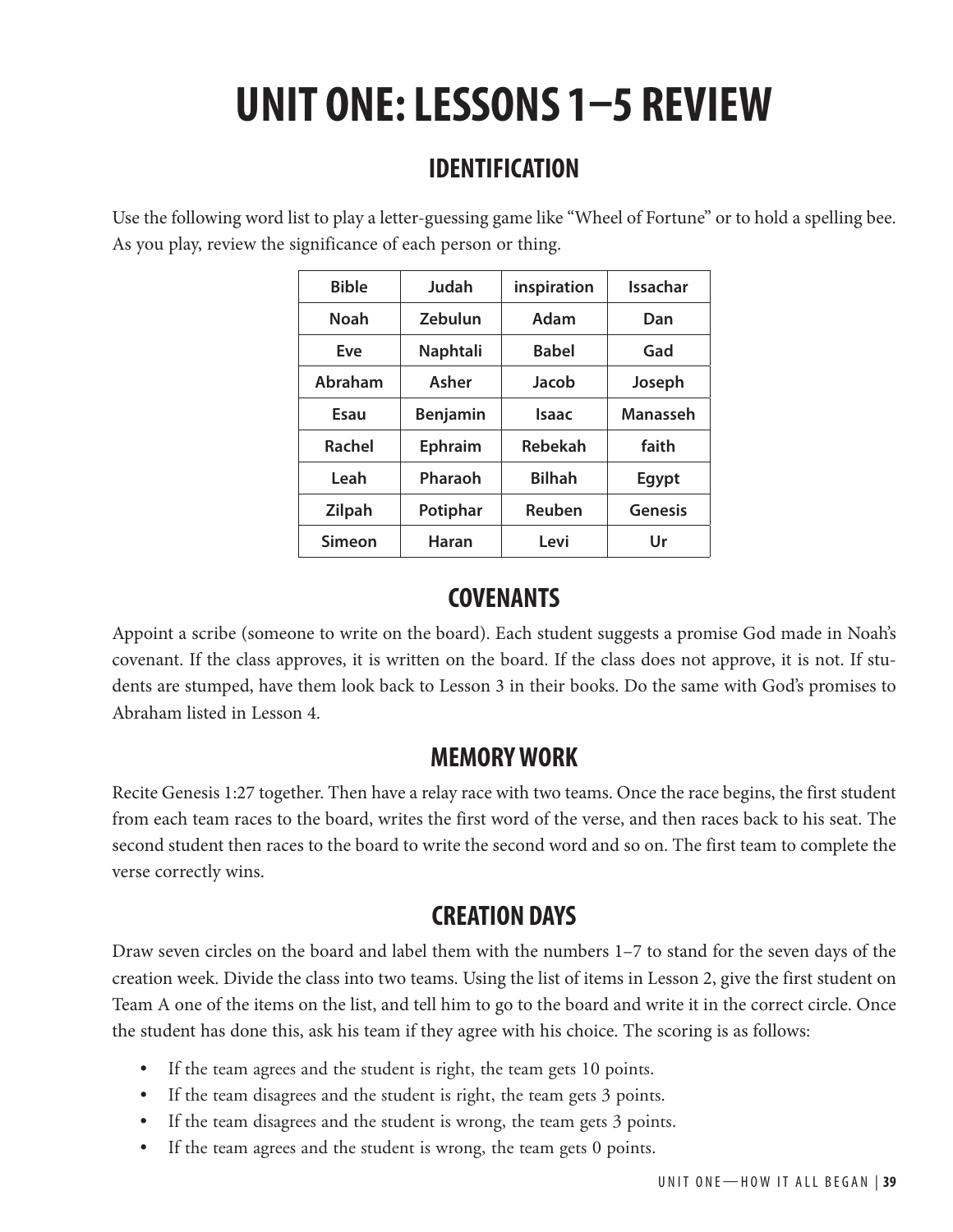In other words, if both the individual and the team are right, they get 10 points; if one or the other is wrong (but not both), they only get 3 points. If both are wrong, they get no points.

Continue alternating between Team A and Team B until you have covered all of the items on the list.

## **BOOKS OF THE BIBLE**

It is essential to a proper understanding of an overview of the Bible that your students learn the books and divisions of the Old and New Testaments. You might want to make a copy of the charts in their books and have them fill these in as a separate test. Students who earn below a "C" should keep taking the chart test until they reach at least "C" level.

Your students will need to know the books and book divisions for the test on Lessons 1–5 as well as for the more comprehensive exams later in the year.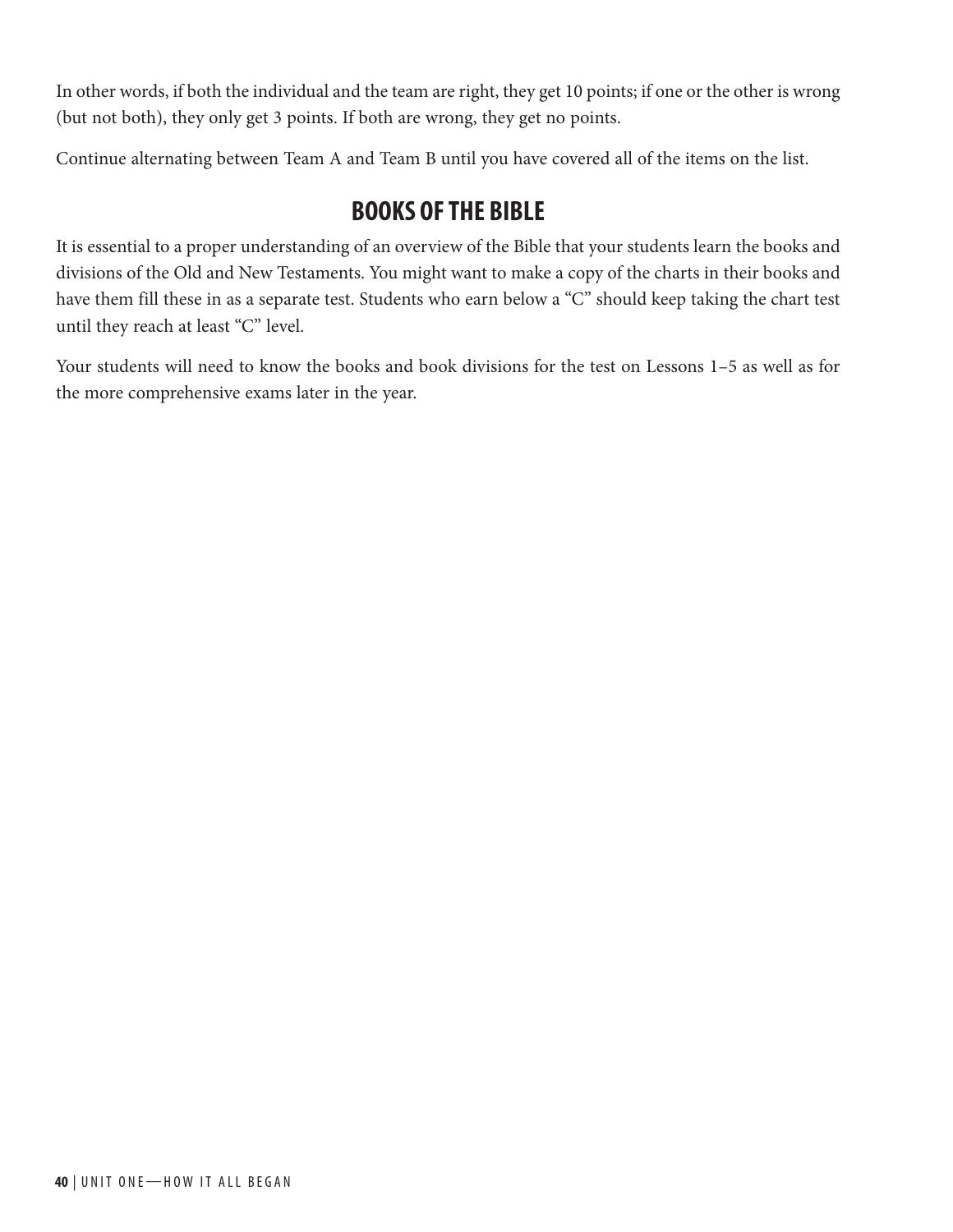# L ESSON 6 **GETTING OUT OF EGYPT**

## LESSON OBJECTIVES

#### **Students will be able to…**

- Summarize Moses' life and the events of the Exodus
- List the ten plagues
- Describe the Passover
- **1** Discuss the following statements and help your students fill in the blanks:
- **2** Beginning with Exodus, the descendants of Abraham are called by several names:
	- Israel—national name
	- Israelites—name for individual members of the nation
	- Children of Israel/sons of Israel—family name following Jacob's God-given name
	- Hebrews/Hebrew people—those who speak the Hebrew language

Optional class project:

Assign research groups to find information on Moses' life and present their reports to the class. Groups may each focus on a portion of his life, such as (1) his life in Egypt, (2) his call by God, (3) confrontations with Pharaoh, and (4) his leadership of Israel in the wilderness.

- **3** Try using these questions in a trivia game. Divide the students into teams and keep score.
- **4** The first nine plagues are related to the natural setting and events around the Nile River. The miracle lies in the intensity, timing, and duration of each plague. The plagues also mock the gods of the Egyptians.
	- 1. God turned the central water supply of the Nile Valley into a river of blood. The Egyptians believed that the Nile river-god brought prosperity. God cut off their prosperity by changing the life-source of their country into a source of death.
	- 2. Frogs symbolized the god of fruitfulness. Their coming out of the Nile at this time of year was highly unusual but was caused in part by the deadly waters and shores of the river.
	- 3. The lice may have been gnats or mosquitoes. The Egyptian magicians could not copy this plague by their magic arts. They did mimic some of the other plagues, likely by sleight of hand, and they did others apparently by satanic supernatural power.
	- 4. The fly also symbolized an Egyptian god. God mocked their false gods by turning their sacred symbols into miserable plagues. One can assume that Israel did not suffer from the first three plagues, even though the distinction is not mentioned until this plague (8:20–23).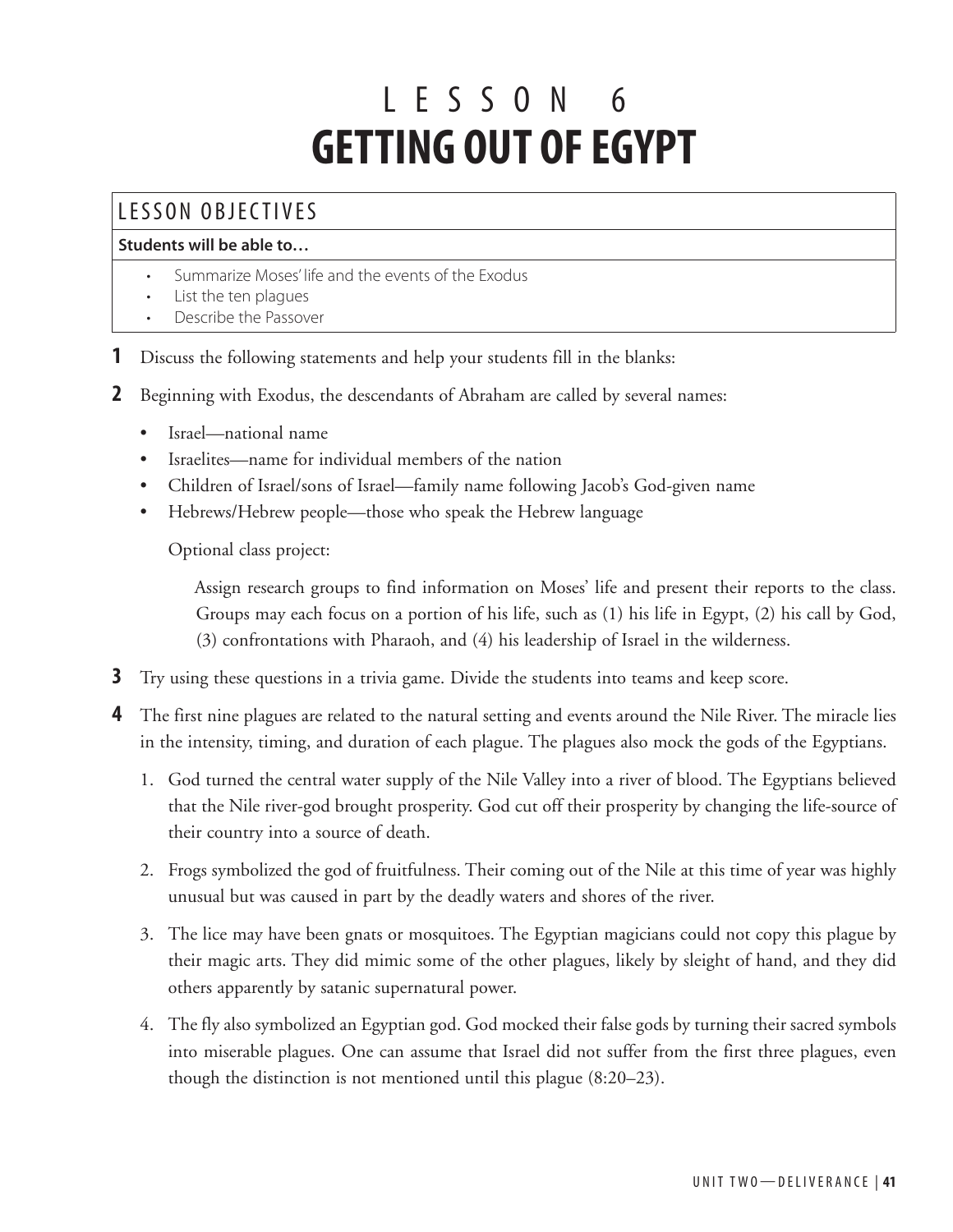- 5. Disease among livestock may have been carried by the flies, caused by decaying frogs, or initiated by a supernatural act of God. The Egyptians prided themselves in their cattle. They considered several animals to be sacred, such as the bull, cow, cat, baboon, and crocodile.
- 6. Boils on the Egyptians' bodies were a more personal offense. This plague mocked the god who protected health.
- 7–8.Hail mocked the gods of weather. Locusts devastated what little crops were left after the hail. Now both meat and vegetable sources were destroyed. It would take years to recover from the famine these plagues would cause.
- 9. The sun god was Ra, a chief god in Egypt. He could not help the Egyptians when God covered their land with three days of darkness. Sometimes dust storms in Egypt caused a similar darkness.
- 10. Each family's hope rested in the firstborn. This most personal and tragic plague defeated the Egyptians' spirit, courage, and hope. It was clearly a miracle because it affected only a select group.
- **5** Bible miracles are confined to the following four major periods, each of which separated from one another by centuries:
	- The exodus from Egypt, period of wilderness wandering, and period of conquest in Canaan.
	- The struggle between idol worship and true religion in the divided kingdom under Elijah, Elisha, and a few other prophets.
	- The exile, when God demonstrated His power over all other gods, even though His people (e.g., Daniel and his companions) were in captivity.
	- The introduction of Christianity, beginning with the conception of John the Baptist and fading near the end of the first century with the death of the apostles. Outside these periods, miracles were rare.

Miracles had a special purpose in each period. They were signs pointing to God's Word or demonstrations of His authority. Moses' miracles, for example, proved to Israel and to Pharaoh that God truly spoke through him. Jesus' miracles gave authority to His words and drew the attention of crowds. Finally, the disciples' miracles proved that they were sent by Jesus Christ and possessed the Holy Spirit.

Miracles occur when God wants to establish His authority or direct attention to His Word. Miracles today are rare because (1) the first century period of miracles ended, and no new period has begun since, (2) God has given us His Word in the Bible and already attested to its authority, and (3) Jesus said that the greatest sign is His resurrection, which has already been accomplished.

- **6** Following are some of the symbols of Passover:
	- Unleavened bread—made in haste with no time for it to rise on this night of hasty escape; untainted and unaffected by evil; without hypocrisy, showing the sincerity of their commitment to God
	- Meal eaten in haste and participants clothed and ready to travel—symbolized hasty obedience and preparation to follow God faithfully; alert and ready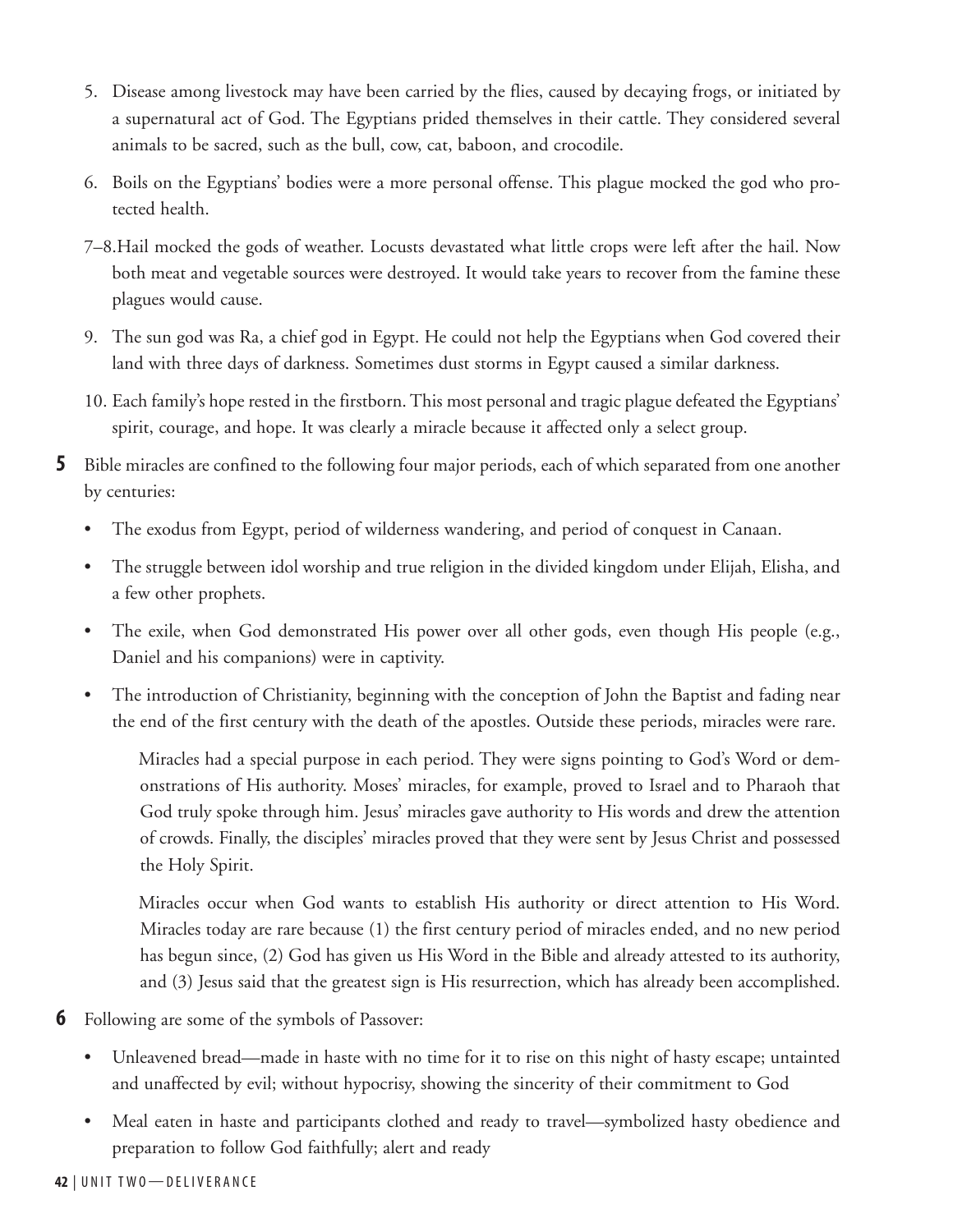- Hyssop branch—purity
- Bitter herbs—bitterness of bondage in Egypt
- One-year-old spotless lamb—a perfect sacrifice the blood of which protected each family's firstborn; symbolized mercy
- **7** Class project:

Divide the class into teams. Write the following events on slips of paper, which the students then draw from a hat. Give each team fifteen minutes to plan pantomime of their event. The other teams must name the event and find the chapter in which it occurs. (Played similar to charades.)

- Crossing the Red Sea (14:5–31)
- Manna and quail from God (16:1–36)
- Water from a rock (17:1–7)
- The golden calf (32:1-20)

#### Optional activities:

- Have the students memorize the ten plagues. Then have them research to discover which Egyptian god(s) was/were targeted by each of the plagues.
- Have the students research and write an essay explaining the symbolism of the Passover feast and how Jews celebrate it today.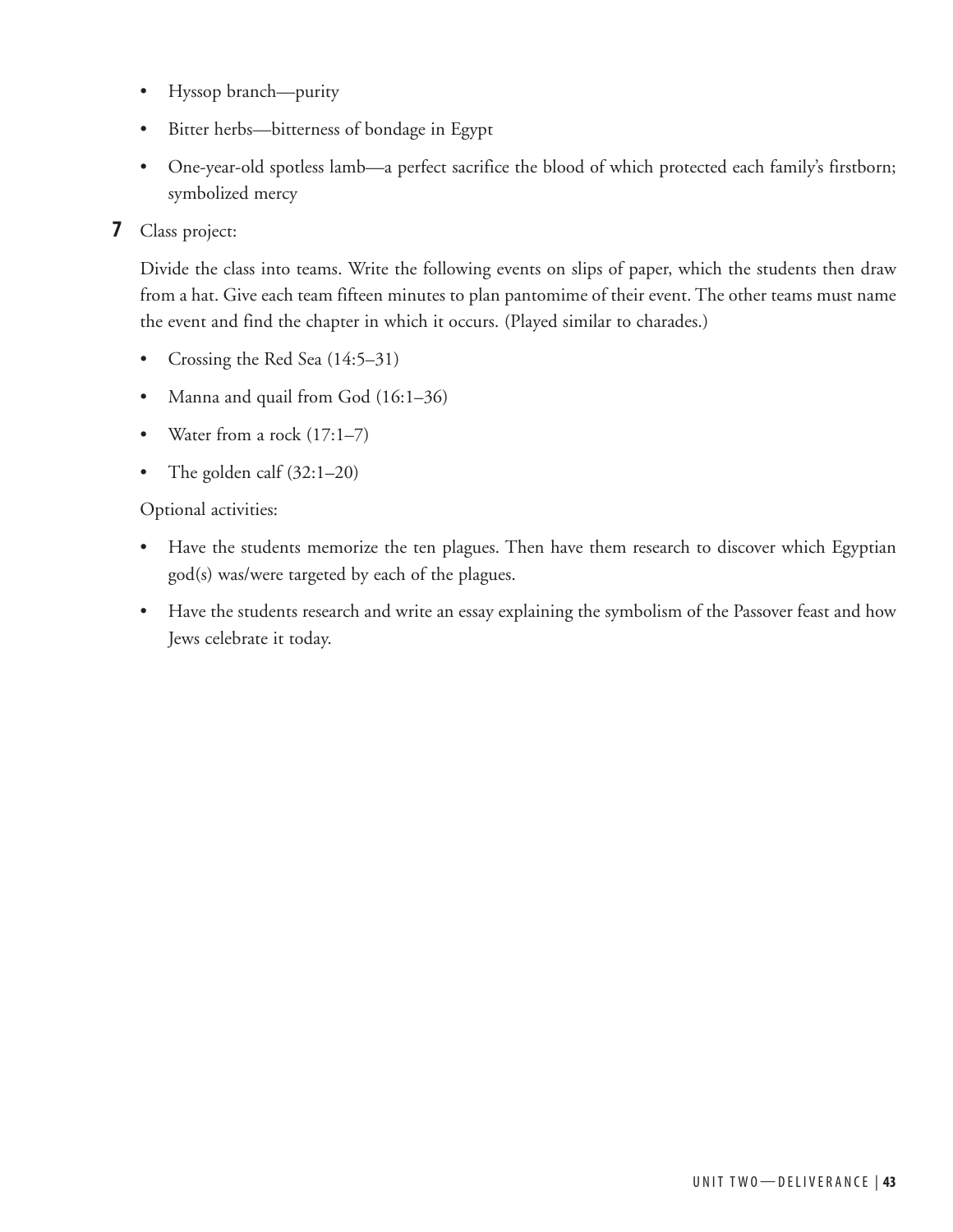## $S \cap N$  6 **EXODUS GETTING OUT OF EGYPT**

## **DOWN AND OUT IN EGYPT**

The book of Exodus picks up the story of Abraham's descendants about 300 years after the end of Genesis. Exodus 1:6–14 summarizes what happened during those years. After reading it, see if you can fill in the following blanks: **1**

After <u>Soseph Saleath, the children of Israel were made Salaves Sales by</u> the **Egyptians Egyptians** Estill they grew in **numbers** and became a great nation. The \_\_\_\_\_\_\_\_\_\_\_\_\_\_\_\_\_\_ feared the Israelites because \_\_\_\_\_\_\_\_\_\_\_\_\_ **Egyptians there were** \_\_\_\_\_\_\_\_\_\_\_\_\_\_\_\_\_\_\_\_\_\_\_\_\_\_\_\_\_\_\_\_\_\_\_\_\_\_\_. This fulfilled God's prophecy to Abraham that his descendants would be enslaved and mistreated for **400** years in a foreign land (see Gen. 15:13). **so many of them**

When Israel (Jacob) took his family to Egypt at the end of Genesis, there were **70** family members altogether (Gen. 46:27). By the time they left Egypt, there were about \_\_\_\_\_<sup>600,000</sup> fighting men, besides women and children (Exo. 12:37), meaning that the total number of people was probably at least \_\_\_\_\_\_\_\_\_\_\_\_\_\_\_\_\_\_. **2,000,000**

The book of Exodus gets its name from the main event in the book, which is \_\_\_\_\_\_\_\_\_\_\_\_\_\_\_\_\_\_\_\_\_\_\_\_\_\_\_\_\_\_\_\_\_\_\_\_\_\_\_\_\_\_\_\_\_\_\_\_\_\_\_\_\_\_\_\_\_\_\_\_\_\_\_\_ **the exodus or going out of the Israelites from Egypt**

\_\_\_\_\_\_\_\_\_\_\_\_\_\_\_\_\_\_\_\_\_\_\_\_\_\_\_\_\_\_\_\_\_\_\_\_\_\_\_\_\_\_\_\_\_\_\_\_\_\_\_\_\_\_\_\_\_\_\_\_\_\_\_\_.

This fulfilled God's promise to Abraham in Genesis 15:14 that **God would** \_\_\_\_\_\_\_\_\_\_\_\_\_\_\_\_\_\_\_\_\_\_\_\_\_\_\_\_\_\_\_\_\_\_\_\_\_\_\_\_\_\_\_\_\_\_\_\_\_\_\_\_\_\_\_\_\_\_\_\_\_\_\_\_ **bring the Israelites out of their slavery in Egypt "with great substance."**

God heard the Israelites' **prayers for help** and decided that the time had come to **\_fulfill His promise to Abraham** \_\_\_\_\_\_\_\_\_\_\_\_\_\_\_\_\_\_\_\_\_\_\_\_\_\_\_ **prayers for help**

\_\_\_\_\_\_\_\_\_\_\_\_\_\_\_\_\_\_\_\_\_\_\_\_\_\_\_\_\_\_\_\_\_\_\_\_\_\_\_\_\_\_\_\_\_\_\_\_\_\_\_\_\_\_\_\_\_\_\_\_\_\_\_\_.

 $(Exo. 2:23-25).$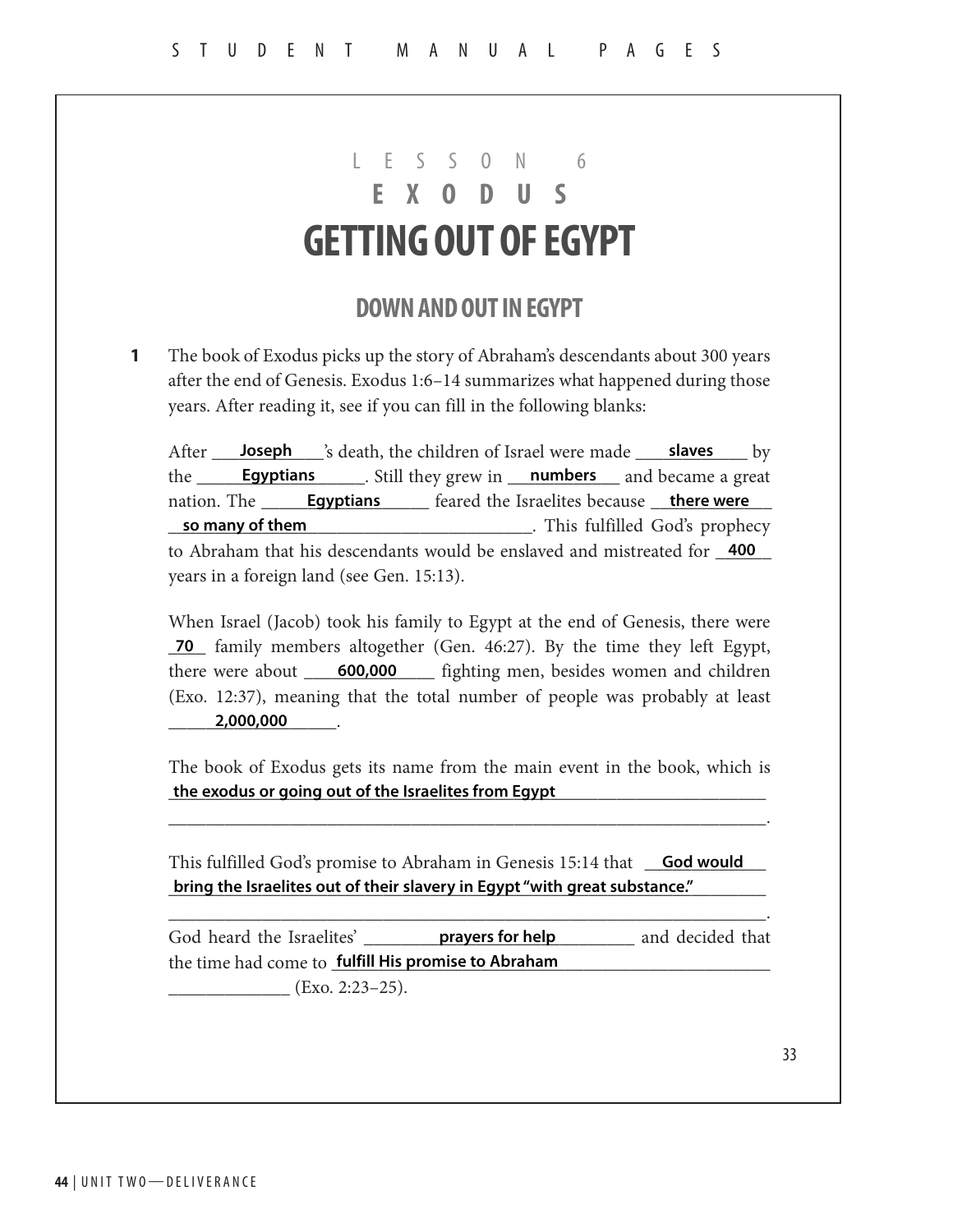|              | <b>Egypt</b> to ______ Mt. Sinai _______. Locate these places on a map.                                                         |  |
|--------------|---------------------------------------------------------------------------------------------------------------------------------|--|
|              |                                                                                                                                 |  |
|              | <b>GOD'S MAN FOR THE MOMENT</b>                                                                                                 |  |
|              |                                                                                                                                 |  |
| ments:       | Read Exodus 1-4 and select the best answers to complete the following state-                                                    |  |
| B            | 1. Pharaoh was                                                                                                                  |  |
|              | A. the name of an Egyptian.                                                                                                     |  |
|              | B. the title of the king of Egypt.<br>C. the king's right-hand man.                                                             |  |
|              |                                                                                                                                 |  |
| $\mathsf{C}$ | 2. The main character of Exodus who became the greatest leader of Israel was                                                    |  |
|              | A. Joshua.<br>B. Levi.                                                                                                          |  |
|              | C. Moses.                                                                                                                       |  |
| A            | 3. Pharaoh ordered Hebrew parents to throw their male babies into the river<br>because                                          |  |
|              | A. the Hebrew people had become too many and too strong.                                                                        |  |
|              | B. there wasn't enough food to go around.<br>C. he hated the Hebrews.                                                           |  |
| B            | 4. Who found a baby in a basket floating on the river?                                                                          |  |
|              | A. Pharaoh's servants                                                                                                           |  |
|              | B. Pharaoh's daughter<br>C. The Hebrew midwives                                                                                 |  |
| C            | 5. Moses fled Egypt because                                                                                                     |  |
|              | A. two Hebrews learned that he had killed an Egyptian.                                                                          |  |
|              | B. Pharaoh learned that he was a Hebrew and wanted to kill him.<br>C. Pharaoh wanted to kill him because he killed an Egyptian. |  |
| $\mathsf{C}$ | 6. Moses married_______________, the daughter of____                                                                            |  |
|              | A. Miriam, Midian                                                                                                               |  |
|              | B. Miriam, Pharaoh                                                                                                              |  |

34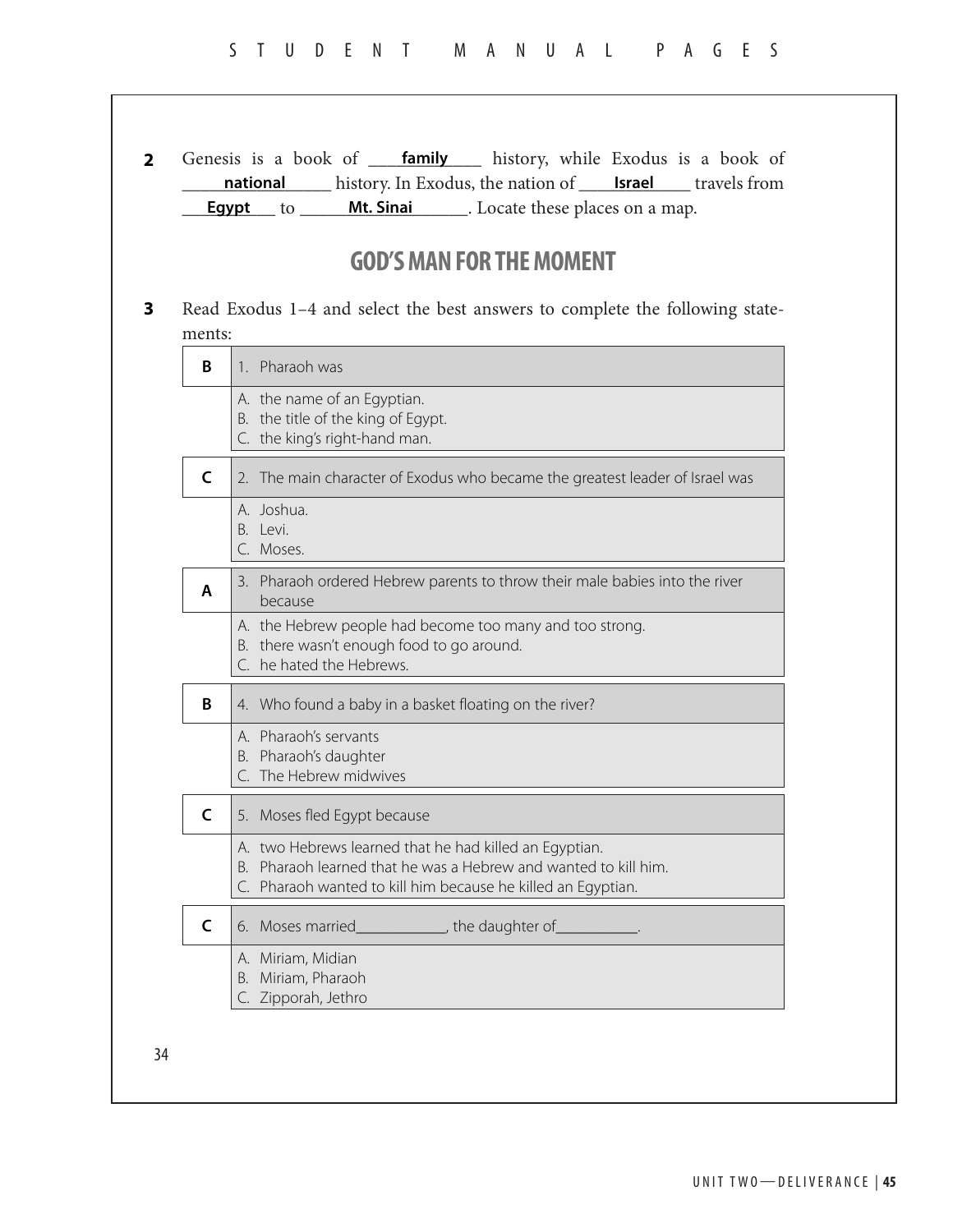### STUDENT MANUAL PAGES

| B | 7. Mt. Horeb is also called Mt. Sinai and                                                                                             |
|---|---------------------------------------------------------------------------------------------------------------------------------------|
|   | A. the mountain of fire.<br>B. the mountain of God.<br>C. Israel's mountain.                                                          |
| C | 8. God called to Moses on Mt. Horeb from a                                                                                            |
|   | A. dark cloud that thundered.<br>B. pillar of fire that burned everything.<br>C. bush that burned but wasn't consumed.                |
| A | 9. God told Moses to                                                                                                                  |
|   | A. ask Pharaoh to release the Israelites.<br>B. lead Israel in battle against the Egyptians.<br>C. lead Israel out of Egypt secretly. |
| B | 10. When Moses asked God's name, God said,                                                                                            |
|   | A. "The Lord God."<br>" $Am$ ."<br>В.<br>C. "The God of Abraham."                                                                     |
| B | 11. God promised Moses to bring Israel out of slavery in Egypt and into                                                               |
|   | A. Jericho.<br>B. a land of milk and honey.<br>C. the Red Sea.                                                                        |
| A | 12. God gave Moses _______ miracles to convince Pharaoh that he was God's<br>prophet.                                                 |
|   | A. three<br>seven<br>C. ten                                                                                                           |
| B | 13. Who went with Moses to Pharaoh?                                                                                                   |
|   | A. His wife<br>His brother, Aaron<br>В.<br>C. The elders of Israel                                                                    |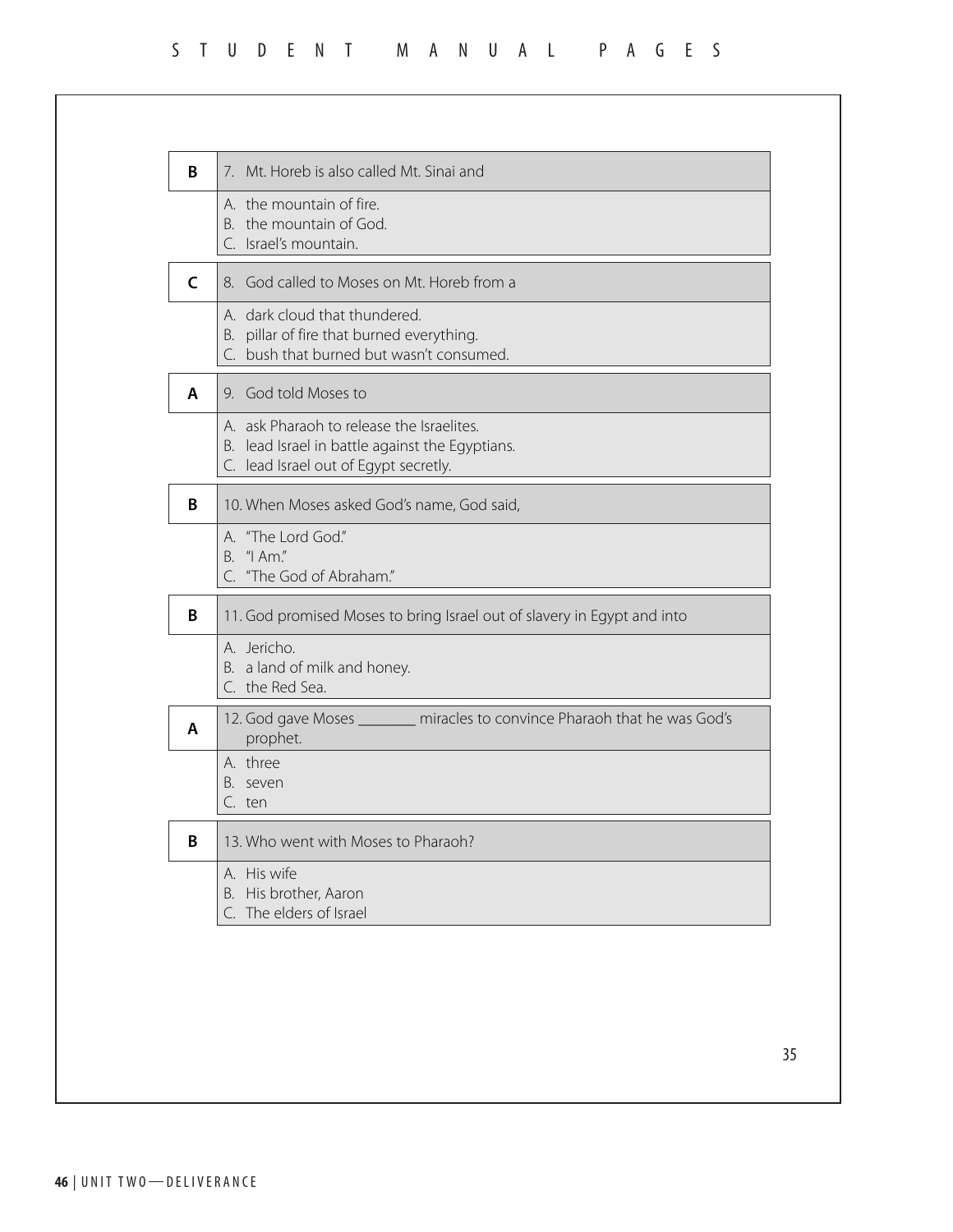## **TEN NASTY PLAGUES**

Pharaoh scoffed at Moses' demand. He scoffed at the words of Israel's God. His nation depended on Hebrew slave labor. To let them go would be like giving away half of his wealth. So God proved His power and authority to Pharaoh by plagues. God taught him that he must listen to the God of Israel who created the world.

Find the account of the ten plagues in Exodus 7:19–12:30, and write them below in the proper order. **4**

|                         | <b>Plague</b>        | <b>Exodus Reference</b> | <b>Against Egyptian God(s)</b> |
|-------------------------|----------------------|-------------------------|--------------------------------|
| $\mathbf{1}$            | water to blood       | 7:20                    | Hapi—god of the Nile           |
| $\overline{2}$          | frogs                | 8:6                     | Heqt-god of frogs/fertility    |
| $\overline{\mathbf{3}}$ | lice                 | 8:17                    | Geb-earth god                  |
| 4                       | flies                | 8:24                    | Scareb-god of eternal life     |
| 5                       | cattle disease/death | 9:3                     | Apis—black bull god            |
| 6                       | boils                | $9:8-9,15$              | Priests—unfit to serve         |
| $\overline{7}$          | hail                 | 9:18                    | Isis/Osiris-rain gods          |
| 8                       | locusts              | 10:4                    | Serapis-locust protection      |
| 9                       | darkness             | $10:21 - 22$            | Ra—sun god                     |
| 10                      | death of firstborn   | 11:5ff                  |                                |

The plagues were miracles and would not have happened without God's intervention. Notice, however, how God worked within His created world, using the events and powers of nature. Also interesting is the fact that most of the plagues were attacks on Egypt's false gods. **5**

For instance, instead of inventing strange creatures to torture Egypt, He used flies, frogs, and hail. The unusual number of frogs and flies and the size of the hailstones made these events miracles. Locusts had destroyed crops in Egypt before, but not everything.

36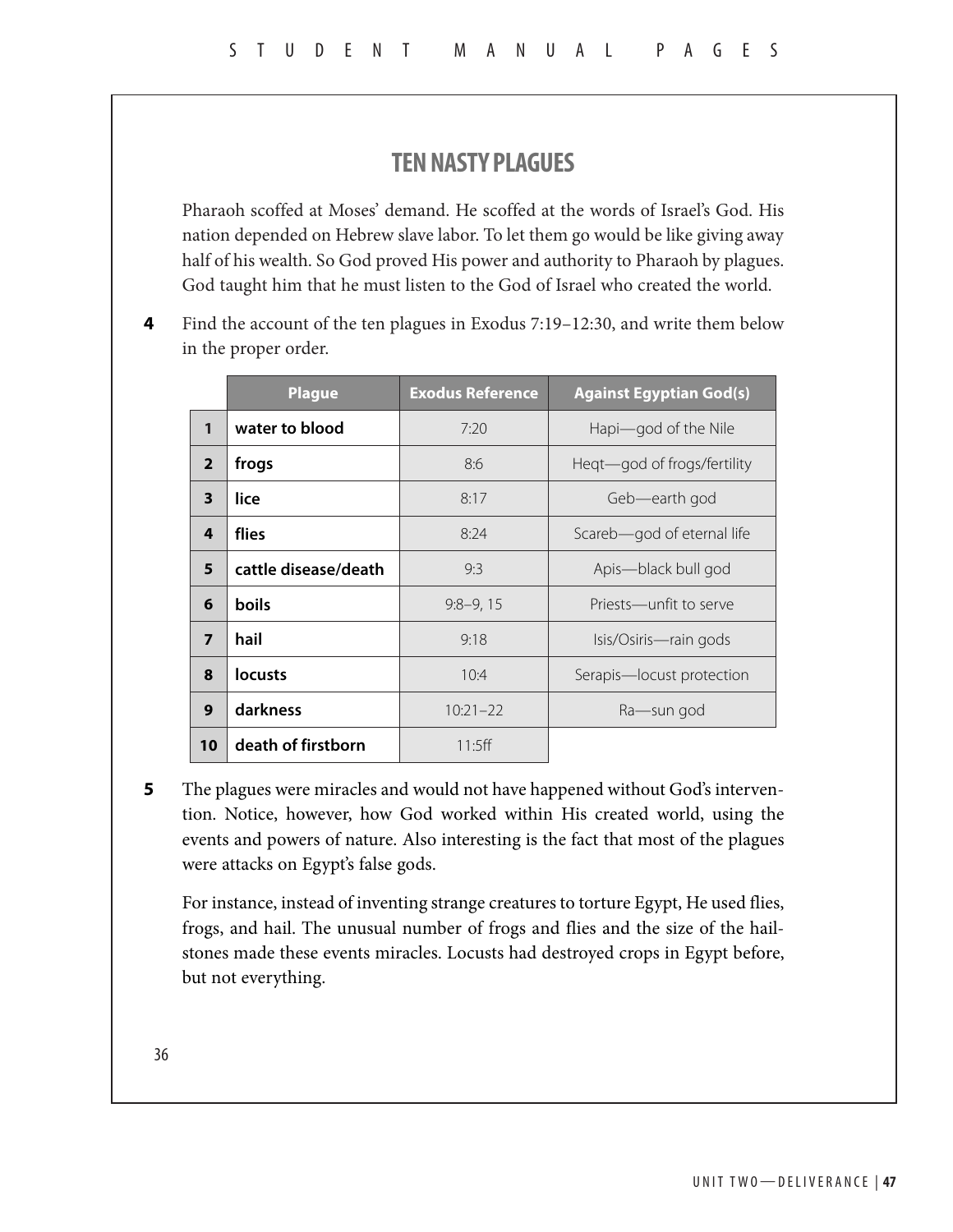Define *miracle*: **events that require some supernatural (above nature) power**

Another strange thing happened to prove that these plagues were miracles. The Israelites lived next to the Egyptians, but only the Egyptians suffered from the plagues. God protected Israel while He punished Egypt. True miracles clearly show that some supernatural power is behind them.

### **THE PASSOVER**

Jews today still celebrate the Passover feast. For many Jews it is their most important national and religious celebration. This feast began the night that God brought the last plague on Egypt—the death of every family's firstborn. That same night, Israel left Egypt. Every time the Jews celebrate Passover, they remember how God brought their forefathers out of Egypt. **6**

**Extra Assignment:** After reading Exodus 12:1–16, write an essay describing the Passover feast in your own words. Tell what kind of lamb each family chose. What did they do with the lambs? What foods did they eat with the meat? How were they to eat them? Why was it called "Passover"?

One of Christ's names is the Lamb of God (Rev. 5:6–14). Paul calls Him the Christian Passover (1 Cor. 5:7). The Passover lamb and Christ have six things in common. Discover how Christ compares to the lamb by telling how Christ is described in the following verses:

| <b>Passover Lamb</b>             | <b>Christ</b>                               |
|----------------------------------|---------------------------------------------|
| Without spot or blemish          | Hebrews 4:15 perfect, without sin           |
| Saved the firstborn by its blood | Romans 5:8-9 We are justified by His blood. |